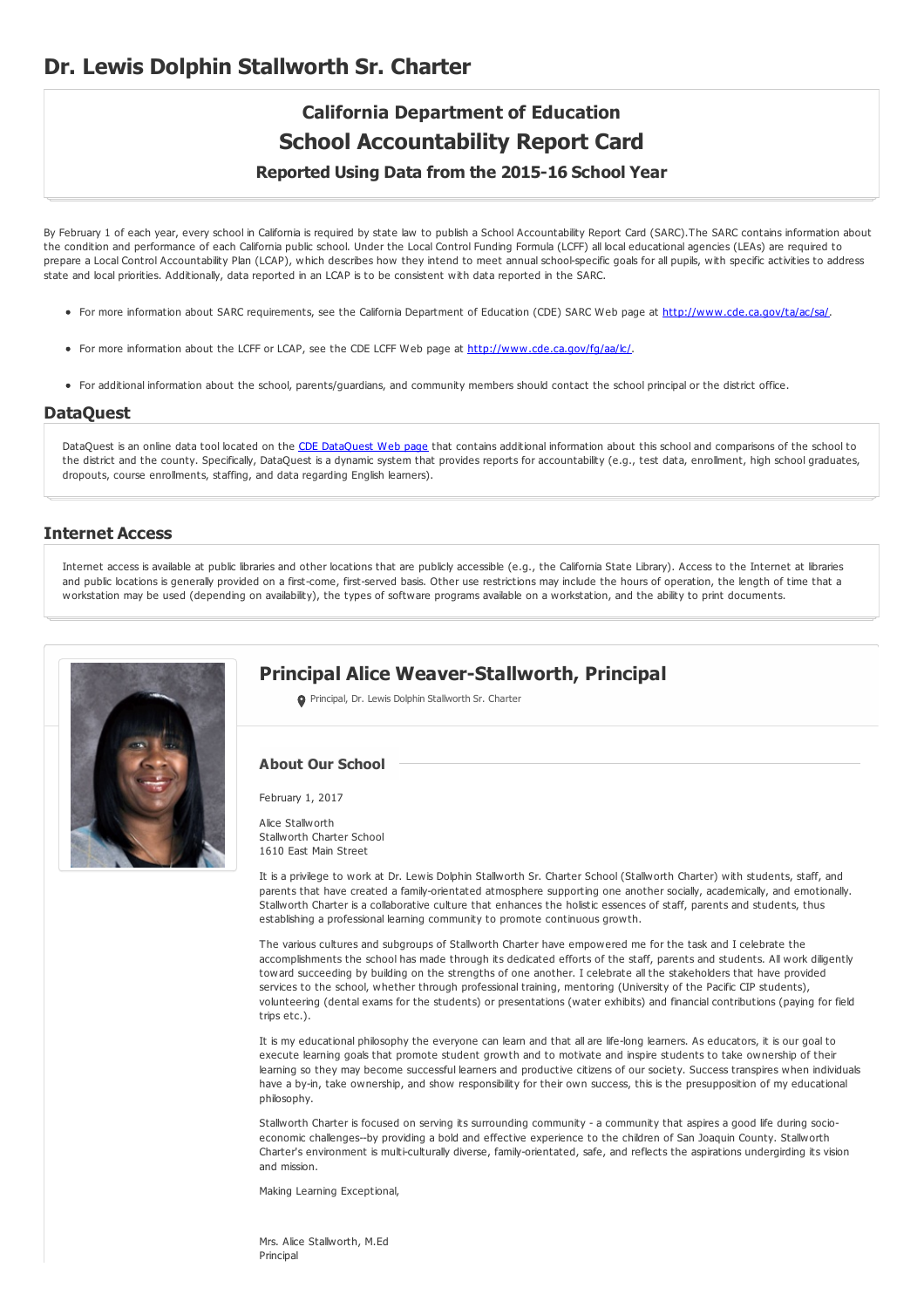#### Stallworth Charter School

A NOTE ABOUT THE SCHOOL: Stallworth Charter students in grades Transitional Kindergarten (TK) --8 are imparted with an awareness of self that develops stong character, visable study habits, family and community committement, and excellence through our core focus on leadership develoment, intercultural and multicultural understanding, physical fitness and the acheivement of academic excellence needed for each grade level to meet the requirements of California Common Core State Standards (CACCSS).

#### The Vision:

The vision of the school is to foster unity, honor, interdependence, and encourage a sense of purpose, "**A**cademic **E**xcellence **I**s **O**ur **U**ltimate goal" (AEIOU). The mission of the school is to provide tools to the students to become socially and environmenttaly responsible adults by "**P**reparing **A**ll **S**tudents for **S**uccess (PASS)....Every student, Every day."

#### **What do intensive supports include?**

Intense support includes assessing the needs of all subgroups to identify student needs for instruction throughout the academic year. The professional learning community developed a framework to identify schoolwide interventions aligned to the vision and mission of the school. The collaborating team analyzed state and local performance data adjusting instructions and instructional time to build mastery of skills of the standards to increase the level of student performance. The framework also included a support of intervention to diagnose student needs and prescribe academic, behavior, and social interventions.

Stallworth Charter has a pro-social course embedded in the bell schedule to reduce student referrals for discipline and special education. Pro-social's framework is to build character while rewarding students when they display those character behaviors.

#### **• professional services from speech and language pathologists, psychologists, occupational therapists, social workers, etc.;**

Stallworth Charter has a Special Educational team overseen by El Dorado County Office of Education Special Education Local Plan Area (SELPA). The team consist of a speech pathologist, a psychologist, a resource specialist, a resource specialist aide, a school counseling team, and the administration. Students are referred for special services by a parent, a teacher, the Student Study Success Team, or an administrator. Students needing the services of social workers are provided through county or state social services.

#### **• extra help from student support teachers;**

Students receive support from the teacher's assistance and other supportive staff members. Teacher's assistances or supporting staff members work with students one-on-one or in groups to increase content information.

#### **• medical or community-based services/referrals; and,**

Stallworth Charter has community-based organizations that offer medical services to students such as performing dental services, eye exams and hearing screening. Stallworth Charter has also partnered with other social agencies by providing free counseling services**.**

#### **• assistive technologies such as computer software or hardware**

Stallworth Charter students utilize assistive technology software to build reading and mathematical skills. English Learner students use and adaptive computerize program to build their reading and language skills.

#### **Contact**

Dr. Lewis Dolphin Stallworth Sr. Charter 1610 East Main St. Stockton, CA 95205-5521

Phone: 209-948-4511 E-mail: [alice@stallworthcharter.org](mailto:alice@stallworthcharter.org)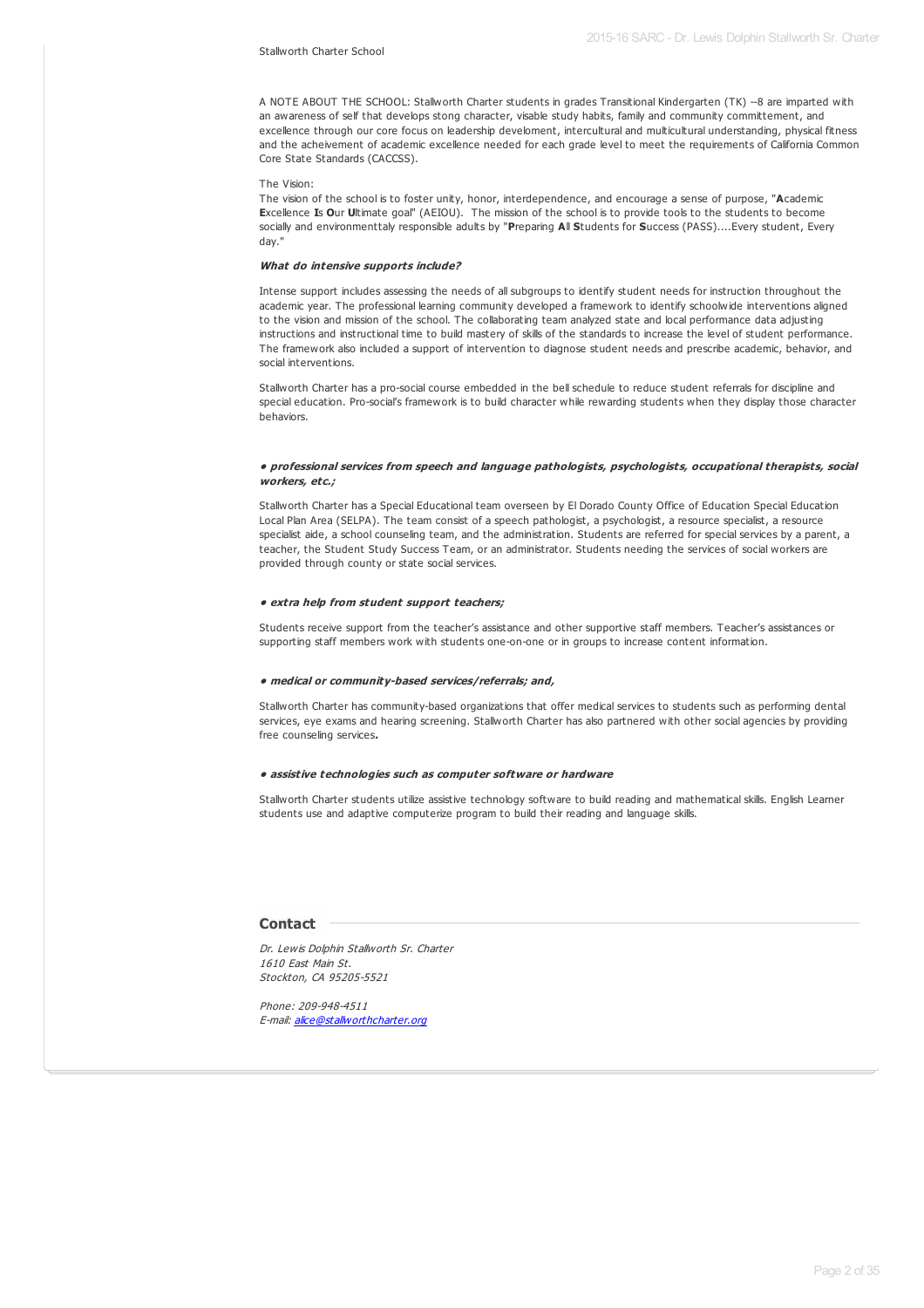# **About This School**

# **Contact Information (School Year 2016-17)**

| District Contact Information (School Year 2016-17) |                          |                |
|----------------------------------------------------|--------------------------|----------------|
| District Name                                      | Stockton Unified         | School         |
| <b>Phone Number</b>                                | (209) 933-7000           | <b>Street</b>  |
| Superintendent Eliseo Davalos                      |                          | City, St       |
| <b>E-mail Address</b>                              | edavalos@stocktonusd.net | Phone          |
| Web Site                                           | www.stocktonusd.net      | <b>Princip</b> |
|                                                    |                          |                |

| School Contact Information (School Year 2016-17) |                                              |  |  |  |
|--------------------------------------------------|----------------------------------------------|--|--|--|
| <b>School Name</b>                               | Dr. Lewis Dolphin Stallworth Sr. Charter     |  |  |  |
| <b>Street</b>                                    | 1610 East Main St.                           |  |  |  |
| City, State, Zip                                 | Stockton, Ca, 95205-5521                     |  |  |  |
| <b>Phone Number</b> 209-948-4511                 |                                              |  |  |  |
| <b>Principal</b>                                 | Principal Alice Weaver-Stallworth, Principal |  |  |  |
| <b>E-mail Address</b>                            | alice@stallworthcharter.org                  |  |  |  |
| <b>Web Site</b>                                  | www.stallworthcharter.org                    |  |  |  |
| School (CDS) Code                                | <b>County-District-</b> 39686760117853       |  |  |  |

Last updated: 5/18/2017

# **School Description and Mission Statement (School Year 2016-17)**

Dr. Lewis Dolphin Stallworth Sr. Charter School. Inc. (DLDSSCSI) was named after its founder Dr. Lewis Dolphin Stallworth Sr. The founder was an educator that had <sup>a</sup> compassion and heart for the youth. His educational philosophy was centered on the premise that all youth could be empowered through their educational goals and ambitions. To reach the youth, the founder, Dr. Lewis Stallworth, Sr. engaged the youth in various physical sports activities. While interacting physically with the youth he would inspire them to set educational or vocational goals, thus he coined the phrase "Recreation to Education."

DLDSSCSI is an Independent Charter. Dr. Lewis Dolphin Stallworth, Sr., founded this Charter School to provide <sup>a</sup> safe environment where students can develop into competent, responsible, adaptive citizens who are physically fit, healthy lifelong learners and capable problem solvers.

The Vision for Stallworth Charter is to foster unity, honor interdependence, and encourage <sup>a</sup> sense of purpose, working toward the vision "**A**cademic **E**xcellence **I**<sup>s</sup> **O**ur **U**ltimate goal (AEIOU).

The Mission Statement: To provide tools to the students to become socially and environmentally responsible adults by "**P**repareing **A**ll **S**tudents for **S**uccess (PASS)....Every Student, Every Day."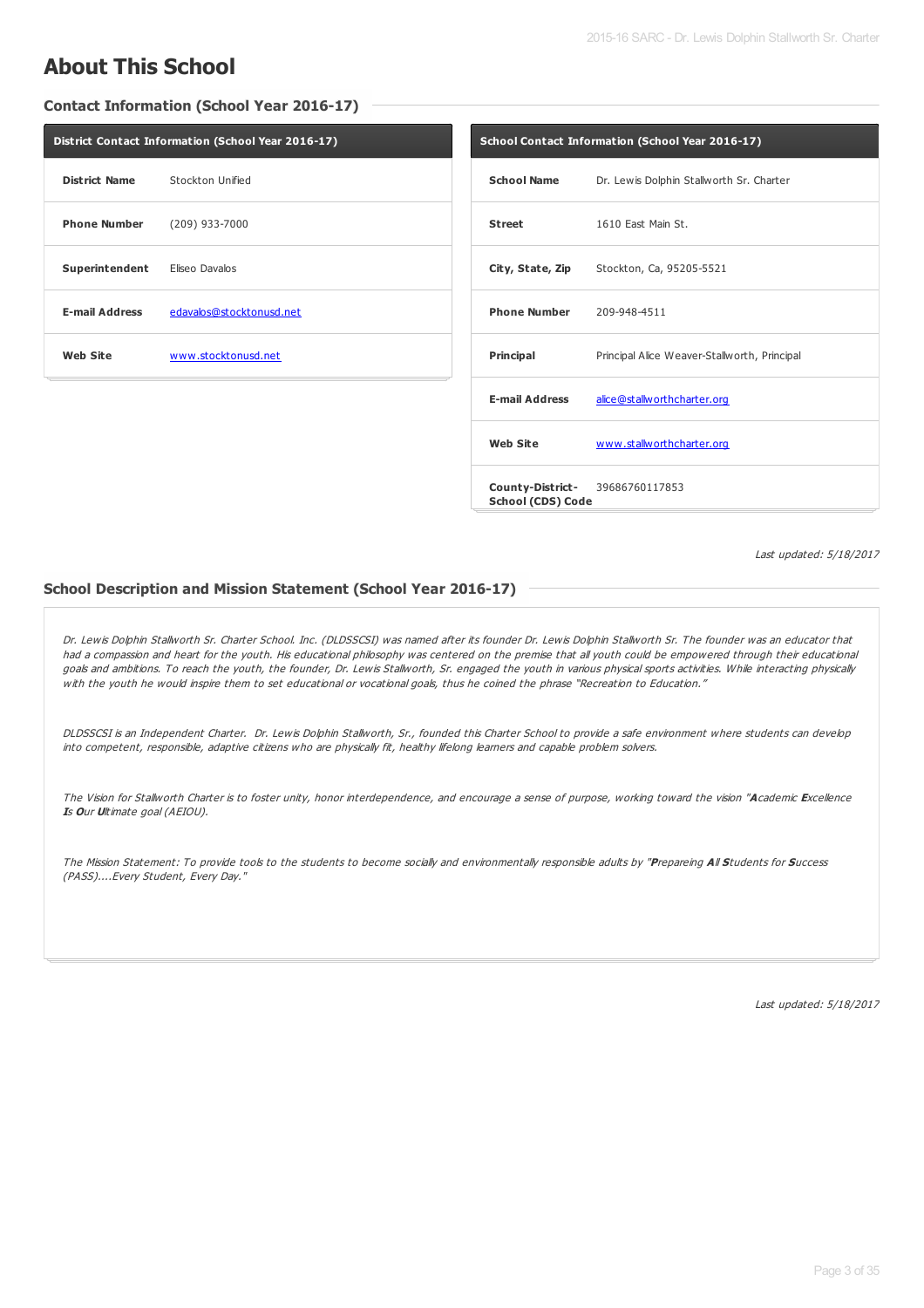# **Student Enrollment by Grade Level (School Year 2015-16)**

| <b>Grade Level</b>      | <b>Number of Students</b> |
|-------------------------|---------------------------|
| Kindergarten            | 50                        |
| Grade 1                 | 31                        |
| Grade 2                 | 25                        |
| Grade 3                 | 26                        |
| Grade 4                 | 26                        |
| Grade 5                 | 22                        |
| Grade 6                 | 21                        |
| Grade 7                 | 15                        |
| Grade 8                 | 14                        |
| <b>Total Enrollment</b> | 230                       |



Last updated: 5/18/2017

# **Student Enrollment by Student Group (School Year 2015-16)**

| <b>Student Group</b>                | <b>Percent of Total Enrollment</b> |
|-------------------------------------|------------------------------------|
| Black or African American           | 30.9%                              |
| American Indian or Alaska Native    | 0.9%                               |
| Asian                               | $0.0\%$                            |
| Filipino                            | $0.0\%$                            |
| Hispanic or Latino                  | 53.9 %                             |
| Native Hawaiian or Pacific Islander | $0.0\%$                            |
| White                               | 3.5%                               |
| Two or More Races                   | 7.8%                               |
| Other                               | 3.0%                               |
| <b>Student Group (Other)</b>        | <b>Percent of Total Enrollment</b> |
| Socioeconomically Disadvantaged     | 100.0%                             |
| English Learners                    | 30.0%                              |
| Students with Disabilities          | 11.3%                              |
| Foster Youth                        | 5.2%                               |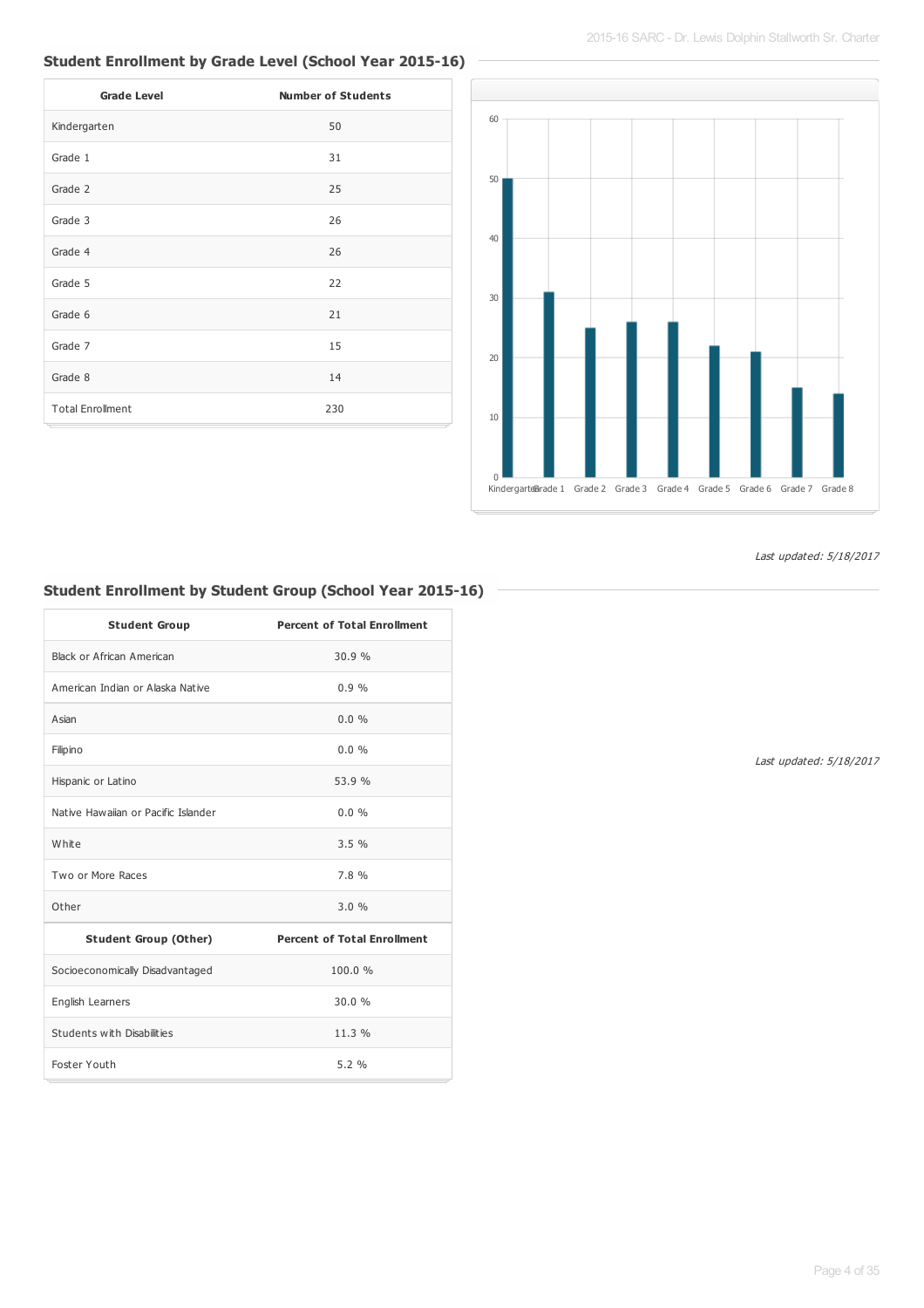# **A. Conditions of Learning**

# **State Priority: Basic**

The SARC provides the following information relevant to the State priority: Basic (Priority 1):

- Degree to which teachers are appropriately assigned and fully credentialed in the subject area and for the pupils they are teaching;
- Pupils have access to standards-aligned instructional materials; and
- School facilities are maintained in good repair

# **Teacher Credentials**

| <b>Teachers</b>                                                                   | School         |                |                | <b>District</b> |
|-----------------------------------------------------------------------------------|----------------|----------------|----------------|-----------------|
|                                                                                   | $2014 -$<br>15 | $2015 -$<br>16 | $2016 -$<br>17 | $2016 -$<br>17  |
| With Full Credential                                                              | $\overline{4}$ | 5              | 3              | 3               |
| Without Full Credential                                                           | 4              | 5              | $\overline{7}$ | 7               |
| Teachers Teaching Outside Subject<br>Area of Competence (with full<br>credential) | $\mathbf{1}$   | $\Omega$       | $\Omega$       | 0               |



Last updated: 5/23/2017

# **Teacher Misassignments and Vacant Teacher Positions**

| <b>Indicator</b>                                  | $2014 -$<br>15 | $2015 -$<br>16 | $2016 -$<br>17 |
|---------------------------------------------------|----------------|----------------|----------------|
| Misassignments of Teachers of English<br>Learners | $\mathcal{P}$  | 5              |                |
| Total Teacher Misassignments*                     | $\mathcal{P}$  | 5              | 0              |
| Vacant Teacher Positions                          |                |                | <sup>0</sup>   |



Note: "Misassignments" refers to the number of positions filled by teachers who lack legal authorization to teach that grade level, subject area, student group, etc.

\* Total Teacher Misassignments includes the number of Misassignments of Teachers of English learners.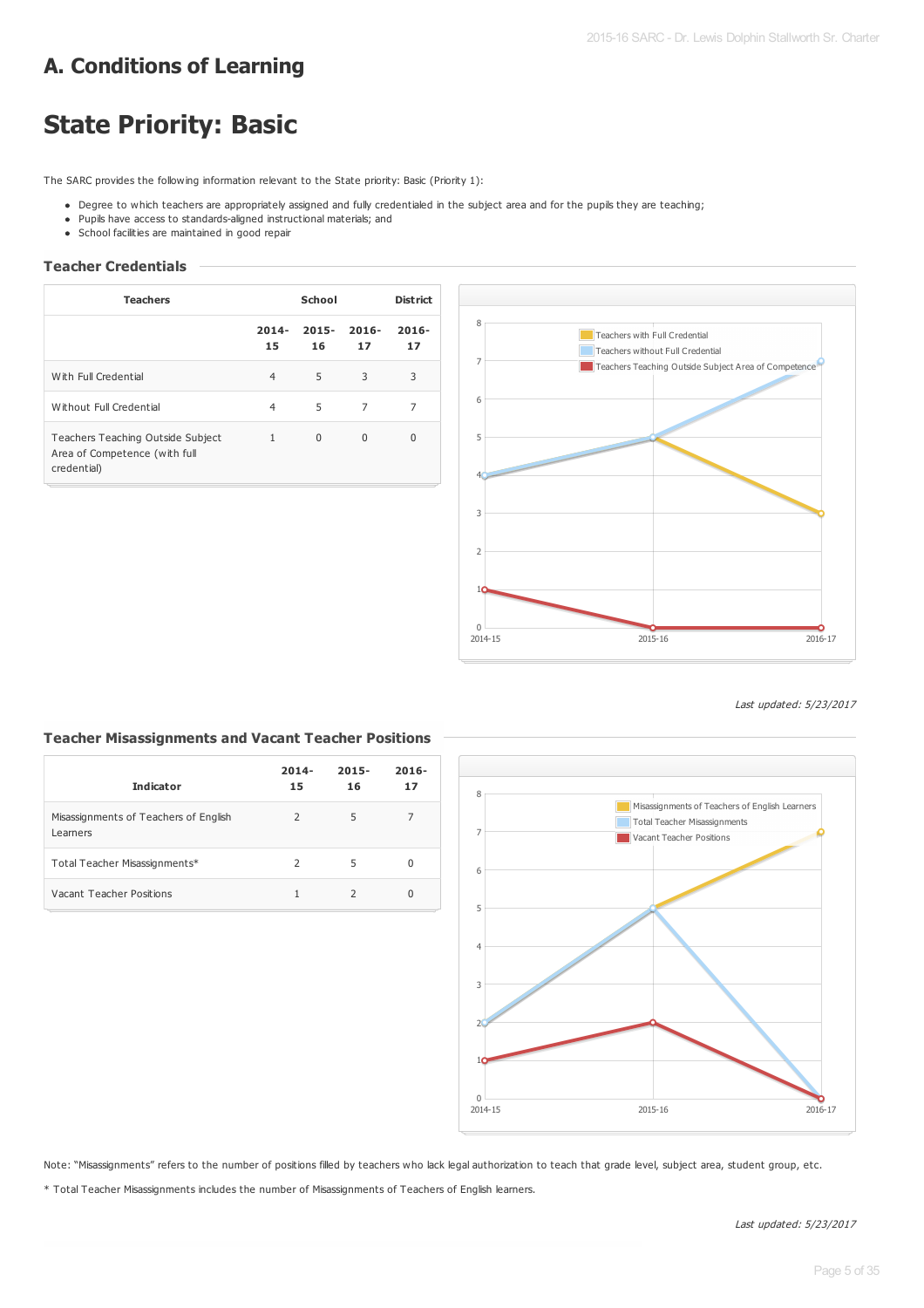# **Core Academic Classes Taught by Highly Qualified Teachers (School Year 2015-16)**

| <b>Location of Classes</b>          | Percent of Classes In Core Academic Subjects Taught by<br><b>Highly Qualified Teachers</b> | Percent of Classes In Core Academic Subjects Not Taught by<br><b>Highly Qualified Teachers</b> |
|-------------------------------------|--------------------------------------------------------------------------------------------|------------------------------------------------------------------------------------------------|
| This School                         | 100.0%                                                                                     | $0.0\%$                                                                                        |
| All Schools in District             | 94.0%                                                                                      | 6.0%                                                                                           |
| High-Poverty Schools<br>in District | 94.0%                                                                                      | 6.0%                                                                                           |
| Low-Poverty Schools<br>in District  | $0.0\%$                                                                                    | $0.0\%$                                                                                        |

Note: High-poverty schools are defined as those schools with student eligibility of approximately 40 percent or more in the free and reduced price meals program. Lowpoverty schools are those with student eligibility of approximately 39 percent or less in the free and reduced price meals program.

Last updated: 5/23/2017

# **Quality, Currency, Availability of Textbooks and Instructional Materials (School Year 2016-17)**

Year and month in which data were collected: July 2016

| Textbooks and Instructional Materials/year of Adoption                                                                                                                                                                                                                                                                                                                                                                                                                                                                                                                                                                                                                                                                                                                                                                                                                                                                                                                                                                                                                                                                                                                                                                                                                                                       | <b>From Most Recent</b><br>Adoption?                        | <b>Percent Students Lacking</b><br><b>Own Assigned Copy</b> |
|--------------------------------------------------------------------------------------------------------------------------------------------------------------------------------------------------------------------------------------------------------------------------------------------------------------------------------------------------------------------------------------------------------------------------------------------------------------------------------------------------------------------------------------------------------------------------------------------------------------------------------------------------------------------------------------------------------------------------------------------------------------------------------------------------------------------------------------------------------------------------------------------------------------------------------------------------------------------------------------------------------------------------------------------------------------------------------------------------------------------------------------------------------------------------------------------------------------------------------------------------------------------------------------------------------------|-------------------------------------------------------------|-------------------------------------------------------------|
| Reading 2017 Tested Vocabulary High Frequency Word Cards Grade K                                                                                                                                                                                                                                                                                                                                                                                                                                                                                                                                                                                                                                                                                                                                                                                                                                                                                                                                                                                                                                                                                                                                                                                                                                             | Yes                                                         | $0.0 \%$                                                    |
| Reading 2011 Readers and Writers Notebook Grade 1; Grade 2, Grade 3, Grade 4                                                                                                                                                                                                                                                                                                                                                                                                                                                                                                                                                                                                                                                                                                                                                                                                                                                                                                                                                                                                                                                                                                                                                                                                                                 |                                                             |                                                             |
| Reading 2011 Spanish Readers & Writers Notebook Grade 1; Grade 2, Grade 3,<br>Grade                                                                                                                                                                                                                                                                                                                                                                                                                                                                                                                                                                                                                                                                                                                                                                                                                                                                                                                                                                                                                                                                                                                                                                                                                          |                                                             |                                                             |
| Reading 2011 Spanish Readers & Writers Notebook Teachers Manual Grade 1;<br>Grade 2; Grade 3, Grade 4                                                                                                                                                                                                                                                                                                                                                                                                                                                                                                                                                                                                                                                                                                                                                                                                                                                                                                                                                                                                                                                                                                                                                                                                        |                                                             |                                                             |
| Reading 2017 Tested Vocabulary High Frequency Word Cards Grade K<br>Reading 2011 Readers and Writers Notebook Grade 1; Grade 2, Grade 3, Grade 4<br>Reading 2011 Spanish Readers & Writers Notebook Grade 1; Grade 2, Grade 3,<br>Grade<br>Reading 2011 Spanish Readers & Writers Notebook Teachers Manual Grade 1;<br>Grade 2; Grade 3, Grade 4<br>Reading 2011 Baseline Group Test (10 pack) Grade 1; Grade K<br>Reading 2011 Spanish Baseline Group Test (10 pack) Grade 1; Grade K<br>Reading 2011 Spanish Baseline Group Test Grade 1; Grade<br>Reading 2015 Spanish Reading Street Sleuth Grade 3<br>Reading 2015 Spanish Reading Street Sleuth Teacher's Guide Grade 3<br>My Perspectives English Language Arts 2017 California Novel Entitlement<br>My Perspectives English Language Arts 2017 Digital Courseware - 1 year license<br>Grade 6; Grade 7; Grade 8<br>My Perspectives English Language Arts 2017 Digital Courseware $-12$ month pilot<br>Grade 6; Grade 7; Grade 8<br>My Perspectives English Language Arts 2017 Student Edition + Digital Courseware<br>12 month pilot Grade 6; Grade 7; Grade 8<br>My Perspectives English Language Arts 2017 Student Edition Grade 6; Grade 7;<br>Grade 8<br>My Perspectives English Language Arts 2017 Teacher Edition Grade 6; Grade 7;<br>Grade 8 |                                                             |                                                             |
| Envision Math 2.0 Common Core Assessment Sourcebook Grade 7; Grade 8,<br>Grade 1<br>Envision Math 2.0 Come Core Student Edition & Digital Courseware Grade 7,<br>Grade 8<br>Envision Math 2.0 Common Core Student Edition Grade 7 Volume 1; Grade 8<br>Volume 1; Grade 6 Volume 1<br>Envision Math 2.0 Common Core Student Edition Grade 7 Volume 2; Grade 8<br>Volume 2, Grade 6 Volume 2<br>Envision Math 2.0 Spanish Student Edition & Digital Courseware Grade 7; Grade 8<br>Envision Math 2.0 Teacher Resource Masters Package Grade 7<br>Envision Math 2.0 Common Core Teachers Edition Grade 8 Volume 1, Grade 6<br>Volume 1, Grade 2 Volume 1<br>Envision Math 2.0 Common Core Teachers Edition Grade 8 Volume 2, Grade 6<br>Volume 2, Grade 2 Volume 2                                                                                                                                                                                                                                                                                                                                                                                                                                                                                                                                              | Yes                                                         | 0.0%                                                        |
|                                                                                                                                                                                                                                                                                                                                                                                                                                                                                                                                                                                                                                                                                                                                                                                                                                                                                                                                                                                                                                                                                                                                                                                                                                                                                                              | MA9E 2010 MA9E Envision Math Grade 2 Workbook 2010; Grade K |                                                             |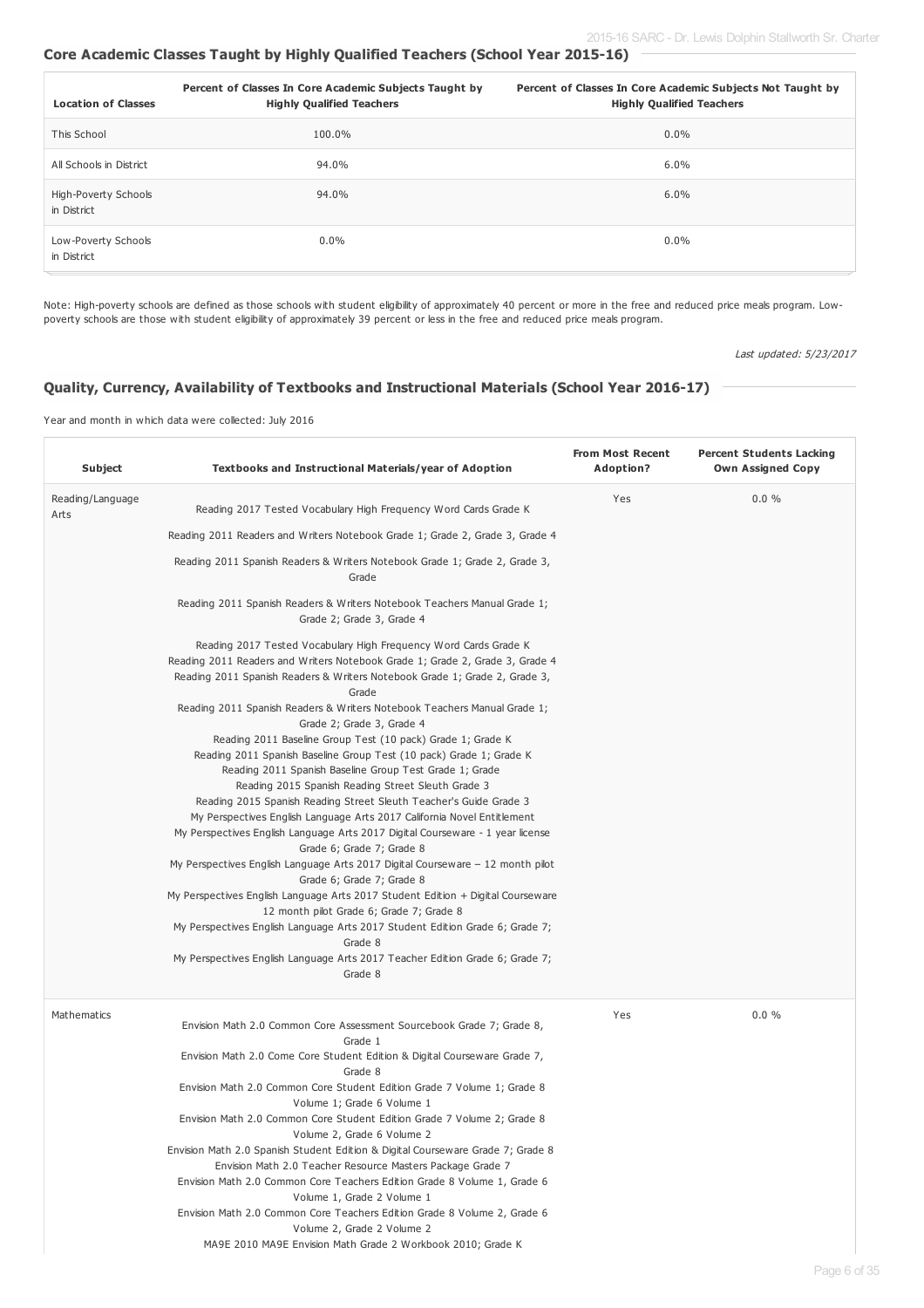|                        |                                                                                                                                                                                                                                  |     | 2015-16 SARC - Dr. Lewis Dolphin Stallworth Sr. Charter |
|------------------------|----------------------------------------------------------------------------------------------------------------------------------------------------------------------------------------------------------------------------------|-----|---------------------------------------------------------|
|                        | Envision Math 2017 Assessment Sourcebook Grade 1; Grade 2; Grade 3; Grade 5<br>Envision Math 2017 Problem Solving Reading Mats Grade 1; Grade 2<br>Envision Math 2017 Problem Solving Reading Mats Teachers Guide Grade 1; Grade |     |                                                         |
|                        | 2                                                                                                                                                                                                                                |     |                                                         |
|                        | Envision Math 2017 Spanish Student Edition: Volume 1 - Grade 1; Grade 2; Grade<br>$3$ ; Grade $5$                                                                                                                                |     |                                                         |
|                        | Envision Math 2017 Spanish Student Edition: Volume 2 - Grade 1; Grade 2 Grade<br>3; Grade 5                                                                                                                                      |     |                                                         |
|                        | Envision Math 2017 Spanish Teacher Edition Package Grade 1, Grade 2;<br>Envision Math 2017 Student Edition Package Grade 1; Grade 2; Grade 3; Grade 4;<br>Grade 5                                                                |     |                                                         |
|                        | Envision Math 2017 Teacher Edition Package Grade 1; Grade 2; Grade 3; Grade 4;<br>Grade 5                                                                                                                                        |     |                                                         |
|                        | Math 2016 Common Core Student Edition Package Grade 4<br>Math 2016 Common Core Teacher Edition Package Grade 4                                                                                                                   |     |                                                         |
|                        | Envision Math 2.0 Teacher Resource Masters Package Grade 8<br>Envision Math 2017 Spanish Teacher Edition: Volume 1 - Grade 2; Grade 3; Grade                                                                                     |     |                                                         |
|                        | 4; Grade 5<br>Envision Math 2017 Spanish Teacher Edition: Volume 2 - Grade 2; Grade 3; Grade                                                                                                                                     |     |                                                         |
|                        | 4; Grade 5                                                                                                                                                                                                                       |     |                                                         |
| Science                |                                                                                                                                                                                                                                  |     | 0.0%                                                    |
| History-Social Science |                                                                                                                                                                                                                                  | Yes | 0.0%                                                    |
|                        | Middle Grades American History 2016 Beginning Through Reconstruction Reading                                                                                                                                                     |     |                                                         |
|                        | and Notetaking Study Guide Grade 8                                                                                                                                                                                               |     |                                                         |
|                        | Middle Grades American History 2016 Beginnings Through Reconstruction Student                                                                                                                                                    |     |                                                         |
|                        | Edition & Digital Courseware                                                                                                                                                                                                     |     |                                                         |
|                        | Middle Grades American History 2016 Beginnings Through Reconstruction Teacher                                                                                                                                                    |     |                                                         |
|                        | Guide Grade 8                                                                                                                                                                                                                    |     |                                                         |
|                        | American History of Our Nation 2014 Beginnings Through 1877 Reseller Student                                                                                                                                                     |     |                                                         |
|                        | Edition with Student License Grade 7/9                                                                                                                                                                                           |     |                                                         |
|                        | American History of Our Nation 2014 Civil War to Present Reseller Student Edition                                                                                                                                                |     |                                                         |
|                        | with Student License Grade 7/9                                                                                                                                                                                                   |     |                                                         |
|                        | Middle Grades American History 2015 Getting Access to Realize Teacher User                                                                                                                                                       |     |                                                         |
|                        | Guide Grade 7/9                                                                                                                                                                                                                  |     |                                                         |
|                        | World History Volume One 1989C                                                                                                                                                                                                   |     |                                                         |
|                        | World History Volume Two 1989C                                                                                                                                                                                                   |     |                                                         |
| Foreign Language       |                                                                                                                                                                                                                                  |     | 0.0%                                                    |
| Health                 |                                                                                                                                                                                                                                  |     | 0.0%                                                    |
| Visual and Performing  |                                                                                                                                                                                                                                  |     | 0.0%                                                    |
| Arts                   |                                                                                                                                                                                                                                  |     |                                                         |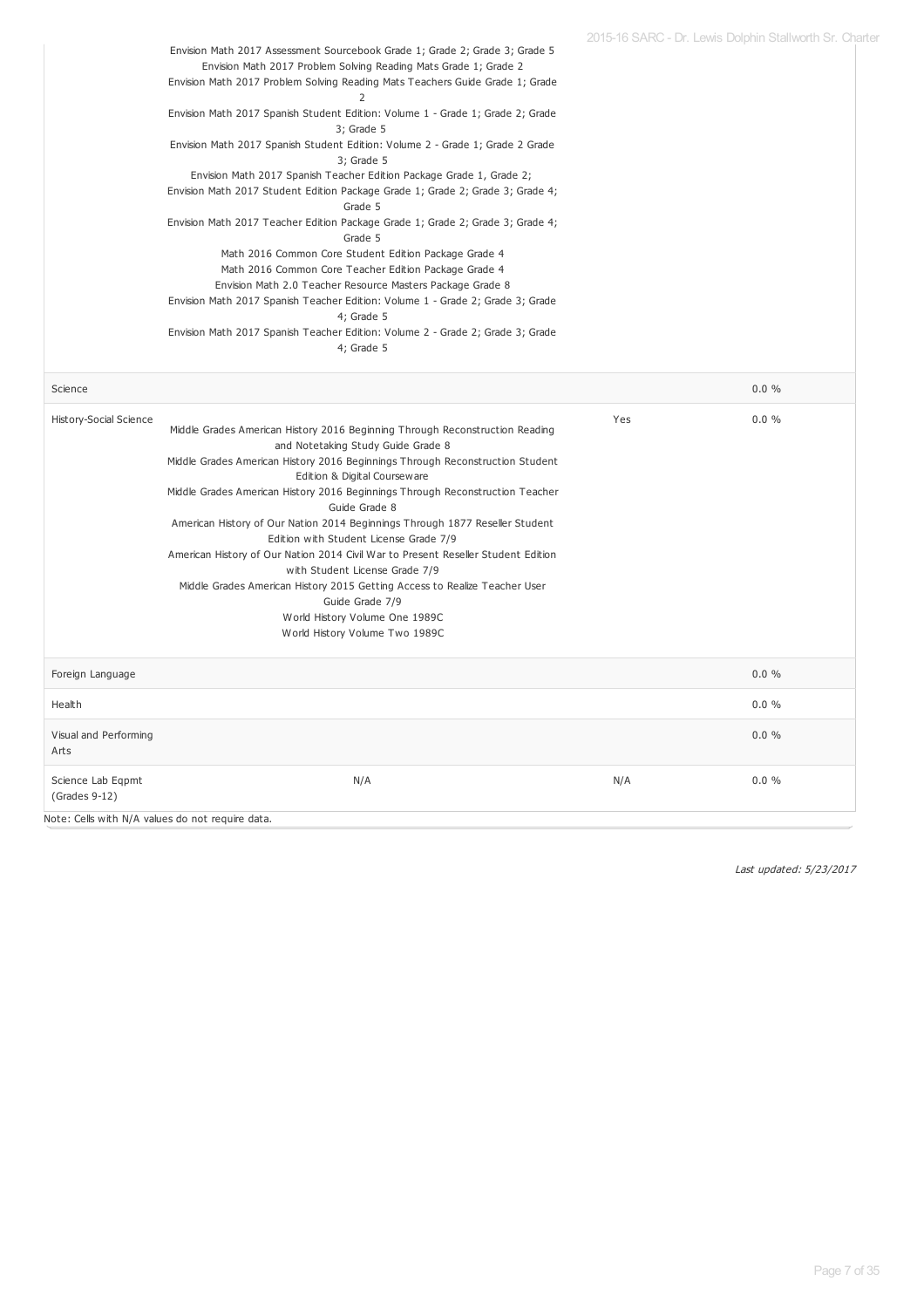### **School Facility Conditions and Planned Improvements**

The safety and cleanliness of the school is adequate. The school is secured and safe for all students. The school is cleaned and maintained daily. All interior repairs are made as needed.

Our recent facility improvements included interior and exterior painting of the school, solar panel installed by owner; painting the gymnasium; replaced lights in the gym; repaired Star Board in classrooms and replaced the lamps in each; purchased new gym equipment; changed all locks for classrooms and offices to prevent intruder access, while allowing students and staff to exit without key access; added phone line for accessibility to parents and others at large; and purchased two new water fountains one indoor and one outdoor. Other minor repairs were completed as needed.

No repairs are needed for the structure or roof; the school is structurally sound.

Last updated: 5/23/2017

# **School Facility Good Repair Status**

Year and month of the most recent FIT report: June 2016

| <b>System Inspected</b>                                            | Rating | <b>Repair Needed and Action</b><br><b>Taken or Planned</b>      |
|--------------------------------------------------------------------|--------|-----------------------------------------------------------------|
| Systems: Gas Leaks,<br>Mechanical/HVAC, Sewer                      | Good   |                                                                 |
| <b>Interior: Interior Surfaces</b>                                 | Good   | Painting                                                        |
| Cleanliness: Overall Cleanliness,<br>Pest/Vermin Infestation       | Good   |                                                                 |
| Electrical: Electrical                                             | Good   |                                                                 |
| Restrooms/Fountains: Restrooms,<br>Sinks/Fountains                 | Good   | Added two new water<br>fountains one inside and one<br>outside. |
| Safety: Fire Safety, Hazardous<br>Materials                        | Good   |                                                                 |
| Structural: Structural Damage, Roofs                               | Good   |                                                                 |
| External: Playground/School Grounds,<br>Windows/Doors/Gates/Fences | Good   | Mulch added for safety.                                         |

# **Overall Facility Rate**

Year and month of the most recent FIT report: June 2016

Overall Rating Good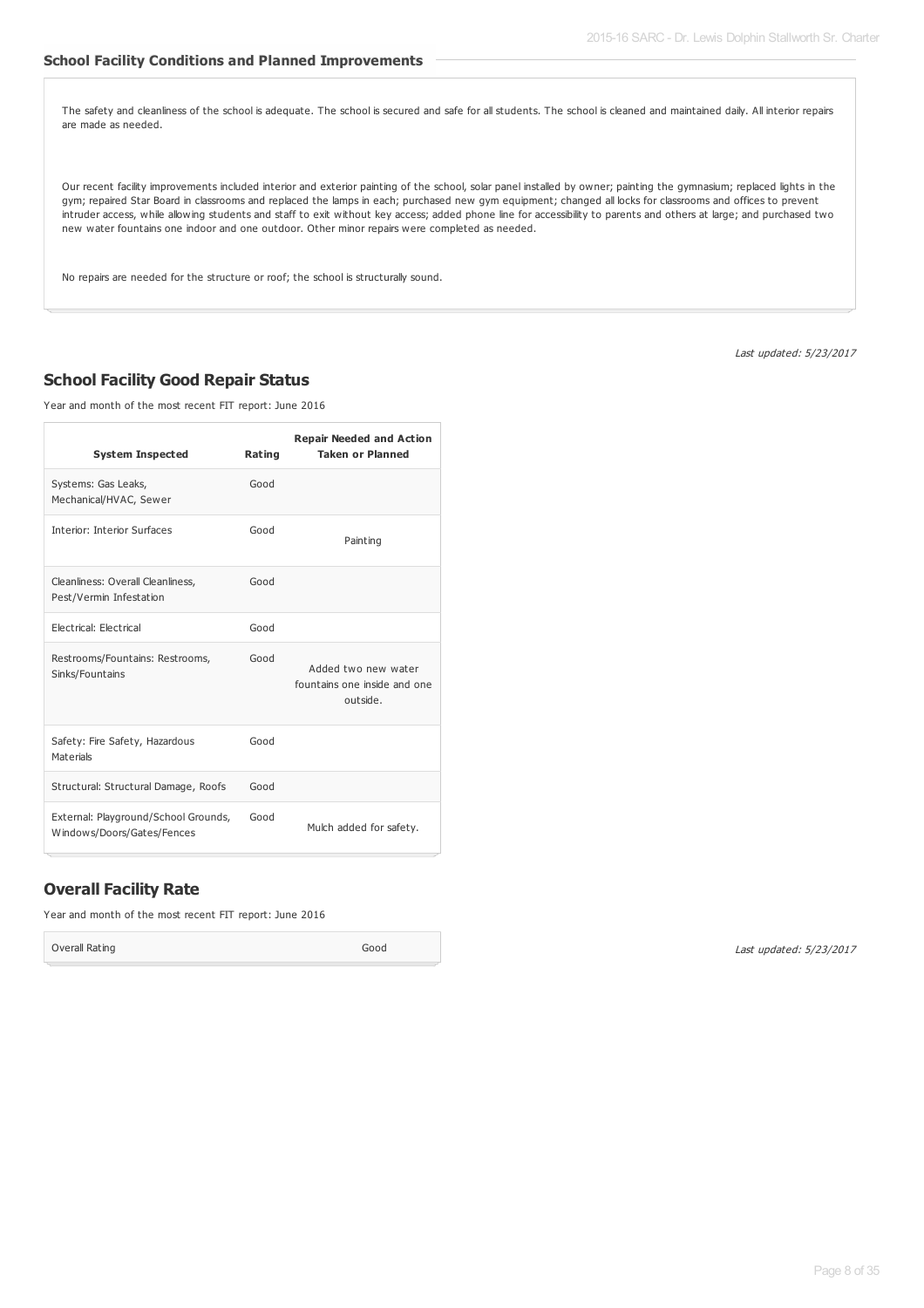# **B. Pupil Outcomes**

# **State Priority: Pupil Achievement**

The SARC provides the following information relevant to the State priority: Pupil Achievement (Priority 4):

- **Statewide assessments** (i.e., California Assessment of Student Performance and Progress [CAASPP] System, which includes the Smarter Balanced Summative Assessments for students in the general education population and the California Alternate Assessments [CAAs] for English language arts/literacy [ELA] and mathematics given in grades three through eight and grade eleven. The CAAs have replaced the California Alternate Performance Assessment [CAPA] for ELA and mathematics, which were eliminated in 2015. Only eligible students may participate in the administration of the CAAs. CAA items are aligned with alternate achievement standards, which are linked with the Common Core State Standards [CCSS] for students with significant cognitive disabilities); and
- The percentage of students who have successfully completed courses that satisfy the requirements for entrance to the University of California and the California State University, or career technical education sequences or programs of study.

# **CAASPP Test Results in English Language Arts/Literacy (ELA) and Mathematics for All Students**

Test Resuts are as follows

|                                                      | Percent of Students Meeting or Exceeding the State Standards |         |                 |         |         |         |
|------------------------------------------------------|--------------------------------------------------------------|---------|-----------------|---------|---------|---------|
|                                                      | School                                                       |         | <b>District</b> |         | State   |         |
| <b>Subject</b>                                       | 2014-15                                                      | 2015-16 | 2014-15         | 2015-16 | 2014-15 | 2015-16 |
| English Language Arts / Literacy (grades 3-8 and 11) | $0.0\%$                                                      | $9.0\%$ | 24.0%           | 25.0%   | 44.0%   | 48.0%   |
| Mathematics (grades 3-8 and 11)                      | --                                                           | 5.0%    | 18.0%           | 21.0%   | 34.0%   | 36.0%   |

Note: Percentages are not calculated when the number of students tested is ten or less, either because the number of students in this category is too small for statistical accuracy or to protect student privacy.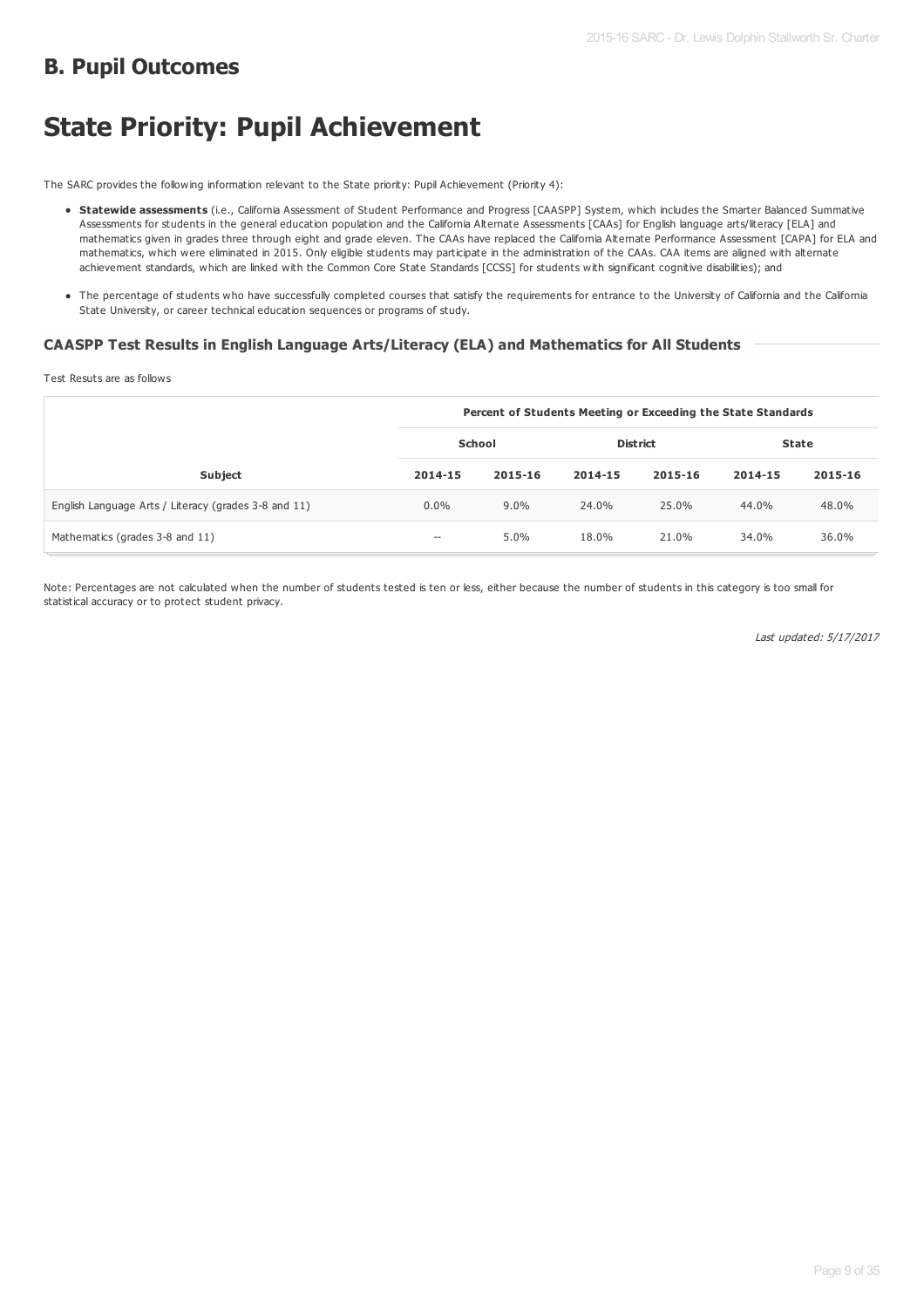# **CAASPP Test Results in ELA by Student Group**

# **Grades Three through Eight and Grade Eleven (School Year 2015-16)**

# **ELA - Grade 3**

| <b>Student Group</b>                          | <b>Total Enrollment</b>                             | <b>Number Tested</b>                                | <b>Percent Tested</b>                               | <b>Percent Met or Exceeded</b>                      |
|-----------------------------------------------|-----------------------------------------------------|-----------------------------------------------------|-----------------------------------------------------|-----------------------------------------------------|
| All Students                                  | 30                                                  | 28                                                  | 93.3%                                               | 7.1%                                                |
| Male                                          | 15                                                  | 15                                                  | 100.0%                                              | 13.3%                                               |
| Female                                        | 15                                                  | 13                                                  | 86.7%                                               | $\hspace{0.05cm} -$                                 |
| Black or African American                     | 14                                                  | 13                                                  | 92.9%                                               | $\hspace{0.05cm} -$                                 |
| American Indian or Alaska Native              | $\hspace{0.05cm} -\hspace{0.05cm}$                  | $\hspace{0.05cm} -\hspace{0.05cm}$                  | $\overline{\phantom{a}}$                            | $\overline{\phantom{a}}$                            |
| Asian                                         | $\hspace{0.05cm} -\hspace{0.05cm}$                  | $\hspace{0.05cm} \ldots$                            | $\overline{\phantom{a}}$                            | $\hspace{0.05cm} -$                                 |
| Filipino                                      | $\hspace{0.05cm} -\hspace{0.05cm}$                  | $-$                                                 | $\hspace{0.05cm} -\hspace{0.05cm} -\hspace{0.05cm}$ | --                                                  |
| Hispanic or Latino                            | 13                                                  | 13                                                  | 100.0%                                              | 15.4%                                               |
| Native Hawaiian or Pacific Islander           | $\hspace{0.05cm} -\hspace{0.05cm} -\hspace{0.05cm}$ | $\hspace{0.05cm} -\hspace{0.05cm}$                  | $\hspace{0.05cm} -\hspace{0.05cm} -\hspace{0.05cm}$ | $\hspace{0.05cm} -\hspace{0.05cm} -\hspace{0.05cm}$ |
| White                                         | $\hspace{0.05cm} -\hspace{0.05cm} -\hspace{0.05cm}$ | $-$                                                 | $-\!$                                               | $\hspace{0.05cm} -\hspace{0.05cm}$                  |
| Two or More Races                             | $\hspace{0.05cm} -\hspace{0.05cm} -\hspace{0.05cm}$ | $\hspace{0.05cm} -\hspace{0.05cm} -\hspace{0.05cm}$ | $\hspace{0.05cm} -\hspace{0.05cm} -\hspace{0.05cm}$ | $\hspace{0.05cm} -\hspace{0.05cm}$                  |
| Socioeconomically Disadvantaged               | 30                                                  | 28                                                  | 93.3%                                               | 7.1%                                                |
| English Learners                              | $\hspace{0.05cm} -\hspace{0.05cm} -\hspace{0.05cm}$ | $\sim$                                              | $\hspace{0.05cm} -\hspace{0.05cm} -\hspace{0.05cm}$ | $\hspace{0.05cm} -\hspace{0.05cm} -\hspace{0.05cm}$ |
| Students with Disabilities                    | $\hspace{0.05cm} -\hspace{0.05cm} -\hspace{0.05cm}$ | $\hspace{0.05cm} -$                                 | $-\!$                                               | $\hspace{0.05cm} -\hspace{0.05cm}$                  |
| Students Receiving Migrant Education Services | $\hspace{0.05cm} \dashv$                            | $-$                                                 | $\hspace{0.05cm} -\hspace{0.05cm} -\hspace{0.05cm}$ | $-\!$                                               |
| Foster Youth                                  | $\hspace{0.05cm} -$                                 | $\hspace{0.05cm} -$                                 | $\overline{\phantom{a}}$                            | $\hspace{0.05cm} -$                                 |

Note: ELA test results include the Smarter Balanced Summative Assessment and the CAA. The "Percent Met or Exceeded" is calculated by taking the total number of students who met or exceeded the standard on the Smarter Balanced Summative Assessment plus the total number of students who met the standard on the CAAs divided by the total number of students who participated in both assessments.

Double dashes (--) appear in the table when the number of students is ten or less, either because the number of students in this category is too small for statistical accuracy or to protect student privacy.

Note: The number of students tested includes all students who participated in the test whether they received a score or not; however, the number of students tested is not the number that was used to calculate the achievement level percentages. The achievement level percentages are calculated using only students who received scores.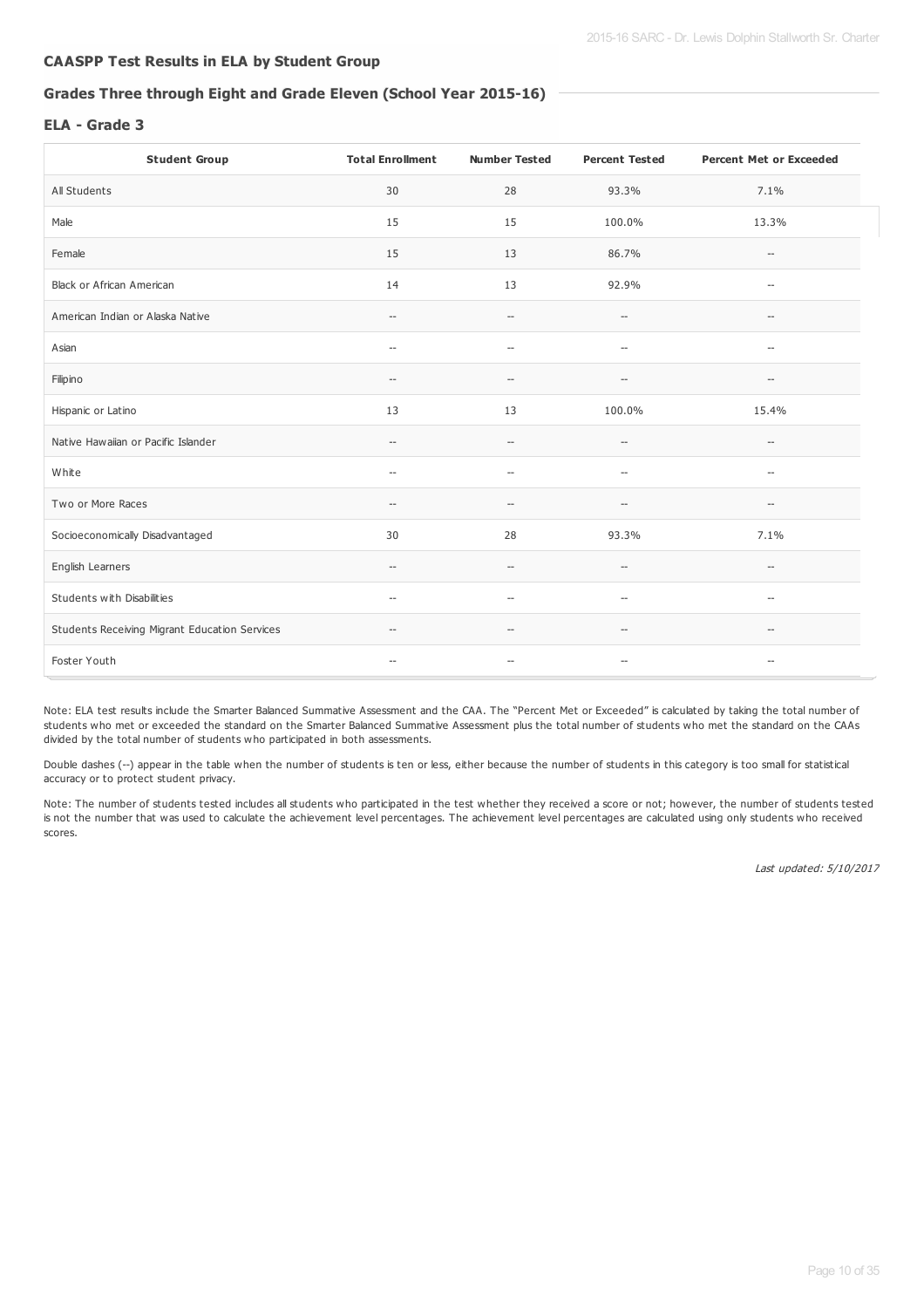| <b>Student Group</b>                          | <b>Total Enrollment</b>                             | <b>Number Tested</b>                                | <b>Percent Tested</b>                               | <b>Percent Met or Exceeded</b>                      |
|-----------------------------------------------|-----------------------------------------------------|-----------------------------------------------------|-----------------------------------------------------|-----------------------------------------------------|
| All Students                                  | 31                                                  | 28                                                  | 90.3%                                               | 7.1%                                                |
| Male                                          | 21                                                  | 19                                                  | 90.5%                                               | $\hspace{0.05cm} -\hspace{0.05cm} -\hspace{0.05cm}$ |
| Female                                        | $\hspace{0.05cm} -\hspace{0.05cm} -\hspace{0.05cm}$ | $\hspace{0.05cm} -\hspace{0.05cm} -\hspace{0.05cm}$ | $\hspace{0.05cm} -\hspace{0.05cm} -\hspace{0.05cm}$ | $\hspace{0.05cm} -\hspace{0.05cm}$                  |
| <b>Black or African American</b>              | 12                                                  | 11                                                  | 91.7%                                               | 9.1%                                                |
| American Indian or Alaska Native              | $\hspace{0.05cm} -\hspace{0.05cm}$                  | $\hspace{0.05cm} -\hspace{0.05cm} -\hspace{0.05cm}$ | $\hspace{0.05cm} -\hspace{0.05cm} -\hspace{0.05cm}$ | $\hspace{0.05cm} -\hspace{0.05cm} -\hspace{0.05cm}$ |
| Asian                                         | $\overline{\phantom{a}}$                            | $\hspace{0.05cm} -$                                 | $\overline{\phantom{a}}$                            | $\hspace{0.05cm} \ldots$                            |
| Filipino                                      | $\hspace{0.05cm} -\hspace{0.05cm} -\hspace{0.05cm}$ | $\overline{\phantom{a}}$                            | $\overline{\phantom{a}}$                            | $\hspace{0.05cm}$ – $\hspace{0.05cm}$               |
| Hispanic or Latino                            | 12                                                  | 10                                                  | 83.3%                                               | 10.0%                                               |
| Native Hawaiian or Pacific Islander           | $\hspace{0.05cm} -\hspace{0.05cm} -\hspace{0.05cm}$ | $\hspace{0.05cm} -\hspace{0.05cm} -\hspace{0.05cm}$ | $\overline{\phantom{a}}$                            | $\hspace{0.05cm} -\hspace{0.05cm}$                  |
| White                                         | $-$                                                 | $\overline{\phantom{a}}$                            | $\overline{\phantom{a}}$                            | $\overline{\phantom{a}}$                            |
| Two or More Races                             | $\hspace{0.05cm} -\hspace{0.05cm} -\hspace{0.05cm}$ | $\hspace{0.05cm} -\hspace{0.05cm} -\hspace{0.05cm}$ | $-\!$                                               | $\hspace{0.05cm} -\hspace{0.05cm}$                  |
| Socioeconomically Disadvantaged               | 31                                                  | 28                                                  | 90.3%                                               | 7.1%                                                |
| English Learners                              | $\hspace{0.05cm} -\hspace{0.05cm} -\hspace{0.05cm}$ | $\sim$                                              | $\overline{\phantom{a}}$                            | $\overline{a}$                                      |
| Students with Disabilities                    | $\overline{\phantom{a}}$                            | $\sim$                                              | $\overline{a}$                                      | $\sim$                                              |
| Students Receiving Migrant Education Services | $\hspace{0.05cm} -\hspace{0.05cm}$                  | $\overline{\phantom{a}}$                            | $\hspace{0.05cm} -\hspace{0.05cm} -\hspace{0.05cm}$ | $\hspace{0.05cm} -\hspace{0.05cm}$                  |
| Foster Youth                                  | $\hspace{0.05cm} -\hspace{0.05cm}$                  | $-\!$                                               | $\hspace{0.05cm} -\hspace{0.05cm} -\hspace{0.05cm}$ | $\hspace{0.05cm} \ldots$                            |

Note: ELA test results include the Smarter Balanced Summative Assessment and the CAA. The "Percent Met or Exceeded" is calculated by taking the total number of students who met or exceeded the standard on the Smarter Balanced Summative Assessment plus the total number of students who met the standard on the CAAs divided by the total number of students who participated in both assessments.

Double dashes (--) appear in the table when the number of students is ten or less, either because the number of students in this category is too small for statistical accuracy or to protect student privacy.

Note: The number of students tested includes all students who participated in the test whether they received a score or not; however, the number of students tested is not the number that was used to calculate the achievement level percentages. The achievement level percentages are calculated using only students who received scores.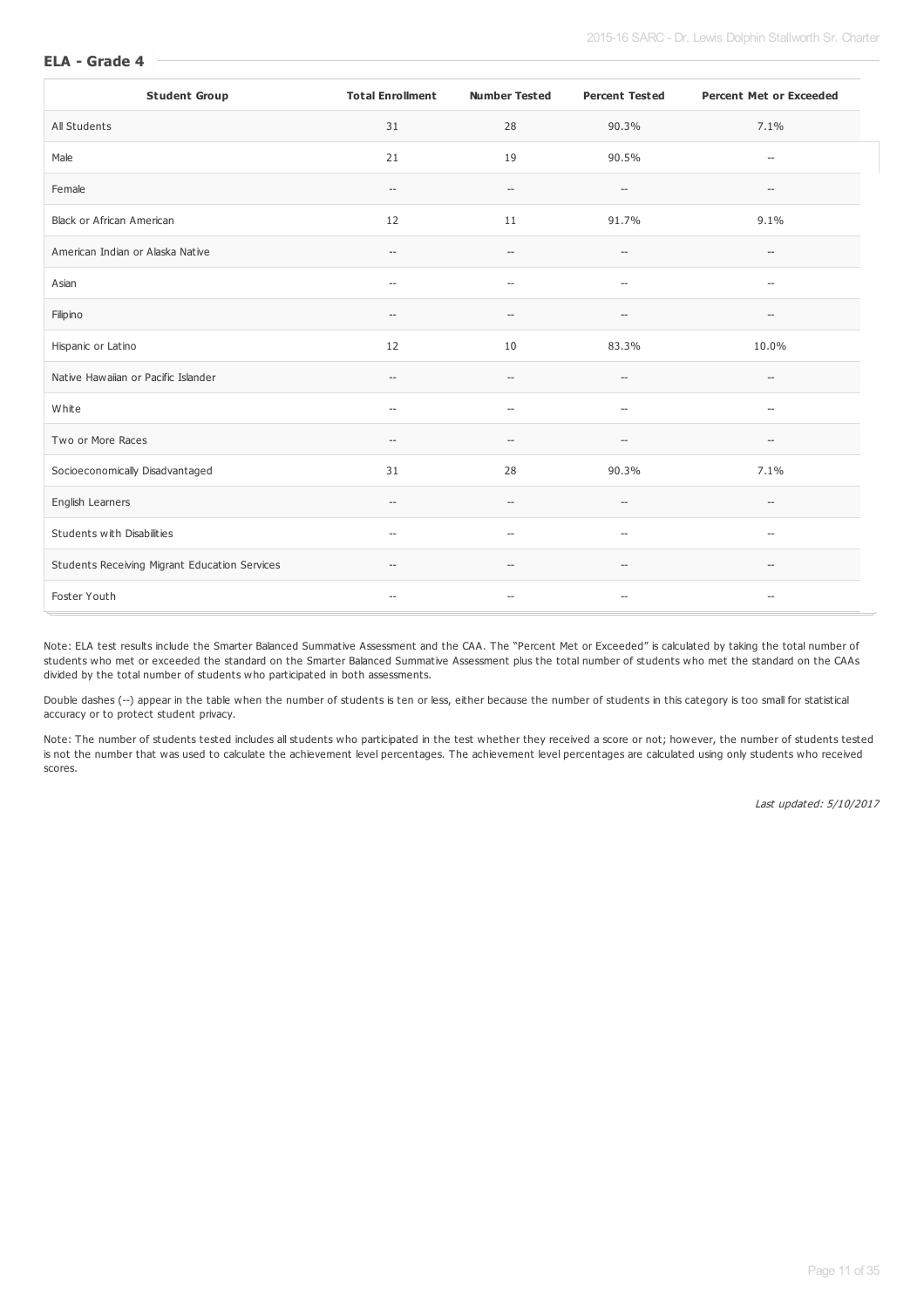| <b>Student Group</b>                          | <b>Total Enrollment</b>                             | <b>Number Tested</b>                                | <b>Percent Tested</b>                               | <b>Percent Met or Exceeded</b>                      |
|-----------------------------------------------|-----------------------------------------------------|-----------------------------------------------------|-----------------------------------------------------|-----------------------------------------------------|
| All Students                                  | 23                                                  | 20                                                  | 87.0%                                               | 5.0%                                                |
| Male                                          | 14                                                  | 13                                                  | 92.9%                                               | 7.7%                                                |
| Female                                        | $\hspace{0.05cm} \dashv$                            | $\hspace{0.05cm} -\hspace{0.05cm} -\hspace{0.05cm}$ | $-\!$                                               | $\hspace{0.05cm} -\hspace{0.05cm} -\hspace{0.05cm}$ |
| Black or African American                     | $\hspace{0.05cm} -\hspace{0.05cm}$                  | $\overline{\phantom{0}}$                            | $-\!$                                               | $\overline{\phantom{a}}$                            |
| American Indian or Alaska Native              | $\hspace{0.05cm} -\hspace{0.05cm} -\hspace{0.05cm}$ | $\hspace{0.05cm} -$                                 | $-\!$                                               | $\hspace{0.05cm} -\hspace{0.05cm} -\hspace{0.05cm}$ |
| Asian                                         | $\hspace{0.05cm} -\hspace{0.05cm}$                  | $-\!$                                               | $\hspace{0.05cm} -\hspace{0.05cm} -\hspace{0.05cm}$ | $\hspace{0.05cm} -\hspace{0.05cm} -\hspace{0.05cm}$ |
| Filipino                                      | $\overline{\phantom{a}}$                            | $\overline{\phantom{a}}$                            | $\hspace{0.05cm} -\hspace{0.05cm} -\hspace{0.05cm}$ | $\hspace{0.05cm} \ldots$                            |
| Hispanic or Latino                            | $\hspace{0.05cm} -\hspace{0.05cm}$                  | $\overline{\phantom{a}}$                            | $\overline{\phantom{a}}$                            | $\overline{\phantom{a}}$                            |
| Native Hawaiian or Pacific Islander           | $\hspace{0.05cm} -\hspace{0.05cm}$                  | --                                                  | $-\!$                                               | $\hspace{0.05cm} -\hspace{0.05cm} -\hspace{0.05cm}$ |
| White                                         | $\overline{\phantom{a}}$                            | $\overline{\phantom{a}}$                            | $\overline{\phantom{a}}$                            | $\hspace{0.05cm} \ldots$                            |
| Two or More Races                             | $\hspace{0.05cm} -\hspace{0.05cm} -\hspace{0.05cm}$ | $\hspace{0.05cm} -$                                 | $-\!$                                               | $\hspace{0.05cm} -\hspace{0.05cm} -\hspace{0.05cm}$ |
| Socioeconomically Disadvantaged               | 22                                                  | 20                                                  | 90.9%                                               | 5.0%                                                |
| English Learners                              | $\hspace{0.05cm} -\hspace{0.05cm} -\hspace{0.05cm}$ | $\hspace{0.05cm} -$                                 | $\hspace{0.05cm} -$                                 | $\hspace{0.05cm} \ldots$                            |
| Students with Disabilities                    | $\hspace{0.05cm} -\hspace{0.05cm}$                  | $\overline{\phantom{a}}$                            | $\overline{\phantom{a}}$                            | $\overline{\phantom{a}}$                            |
| Students Receiving Migrant Education Services | $-\!$                                               | $\hspace{0.05cm} -$                                 | $-\,$                                               | $\hspace{0.05cm} -$                                 |
| Foster Youth                                  | $\hspace{0.05cm} \dashv$                            | $\hspace{0.05cm} -\hspace{0.05cm} -\hspace{0.05cm}$ | $-\!$                                               | $\hspace{0.05cm} -\hspace{0.05cm} -\hspace{0.05cm}$ |

Note: ELA test results include the Smarter Balanced Summative Assessment and the CAA. The "Percent Met or Exceeded" is calculated by taking the total number of students who met or exceeded the standard on the Smarter Balanced Summative Assessment plus the total number of students who met the standard on the CAAs divided by the total number of students who participated in both assessments.

Double dashes (--) appear in the table when the number of students is ten or less, either because the number of students in this category is too small for statistical accuracy or to protect student privacy.

Note: The number of students tested includes all students who participated in the test whether they received a score or not; however, the number of students tested is not the number that was used to calculate the achievement level percentages. The achievement level percentages are calculated using only students who received scores.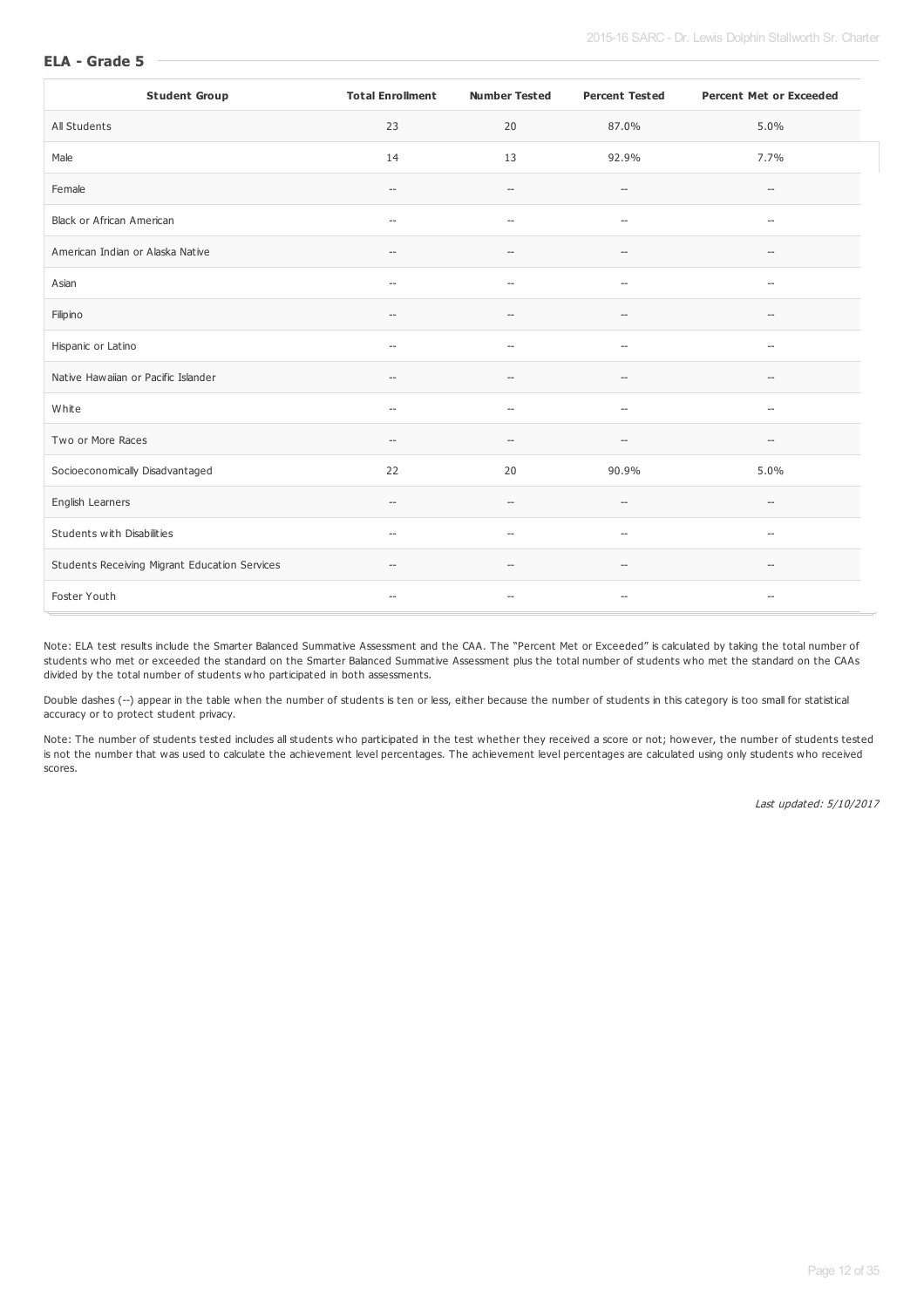| <b>Student Group</b>                          | <b>Total Enrollment</b>                             | <b>Number Tested</b>                                | <b>Percent Tested</b>                               | <b>Percent Met or Exceeded</b>                      |
|-----------------------------------------------|-----------------------------------------------------|-----------------------------------------------------|-----------------------------------------------------|-----------------------------------------------------|
| All Students                                  | 20                                                  | 20                                                  | 100.0%                                              | $\hspace{0.05cm} -\hspace{0.05cm} -\hspace{0.05cm}$ |
| Male                                          | $\hspace{0.05cm} -\hspace{0.05cm}$                  | $\overline{\phantom{a}}$                            | $\overline{\phantom{a}}$                            | $\hspace{0.05cm} \ldots$                            |
| Female                                        | $-\!$                                               | --                                                  | $-\,$                                               | $-\!$                                               |
| Black or African American                     | $\hspace{0.05cm} -\hspace{0.05cm} -\hspace{0.05cm}$ | $-\!$                                               | $\hspace{0.05cm} -\hspace{0.05cm} -\hspace{0.05cm}$ | $\hspace{0.05cm} \ldots$                            |
| American Indian or Alaska Native              | $\hspace{0.05cm} -\hspace{0.05cm} -\hspace{0.05cm}$ | $\hspace{0.05cm} -$                                 | $\hspace{0.05cm} -$                                 | $\hspace{0.05cm} -\hspace{0.05cm} -\hspace{0.05cm}$ |
| Asian                                         | $\hspace{0.05cm} -\hspace{0.05cm}$                  | $\hspace{0.05cm} -$                                 | $\hspace{0.05cm} -\hspace{0.05cm} -\hspace{0.05cm}$ | $\hspace{0.05cm} -\hspace{0.05cm} -\hspace{0.05cm}$ |
| Filipino                                      | $\hspace{0.05cm} -\hspace{0.05cm}$                  | $\overline{\phantom{a}}$                            | $\hspace{0.05cm} -$                                 | $\hspace{0.05cm} \ldots$                            |
| Hispanic or Latino                            | $\hspace{0.05cm} -$                                 | $\overline{\phantom{a}}$                            | $\hspace{0.05cm} -$                                 | $\hspace{0.05cm} \ldots$                            |
| Native Hawaiian or Pacific Islander           | $\hspace{0.05cm} -$                                 | --                                                  | $\overline{\phantom{a}}$                            | $\overline{\phantom{a}}$                            |
| White                                         | $\hspace{0.05cm} \ldots$                            | $\overline{\phantom{a}}$                            | $\hspace{0.05cm} -$                                 | $\hspace{0.05cm} -$                                 |
| Two or More Races                             | $\hspace{0.05cm} -\hspace{0.05cm} -\hspace{0.05cm}$ | $-\!$                                               | $\hspace{0.05cm} -\hspace{0.05cm} -\hspace{0.05cm}$ | $\hspace{0.05cm} -\hspace{0.05cm} -\hspace{0.05cm}$ |
| Socioeconomically Disadvantaged               | 20                                                  | 20                                                  | 100.0%                                              | $\hspace{0.05cm} -\hspace{0.05cm} -\hspace{0.05cm}$ |
| English Learners                              | $\hspace{0.05cm} -\hspace{0.05cm} -\hspace{0.05cm}$ | $\hspace{0.05cm} -\hspace{0.05cm} -\hspace{0.05cm}$ | $\hspace{0.05cm} -\hspace{0.05cm} -\hspace{0.05cm}$ | $-\!$                                               |
| Students with Disabilities                    | $\hspace{0.05cm} -$                                 | $\overline{\phantom{a}}$                            | $\hspace{0.05cm} -$                                 | $\hspace{0.05cm} -$                                 |
| Students Receiving Migrant Education Services | $\hspace{0.05cm} \dashv$                            | $\overline{\phantom{a}}$                            | $\overline{\phantom{a}}$                            | $\hspace{0.05cm}$ – $\hspace{0.05cm}$               |
| Foster Youth                                  | $\hspace{0.05cm} \ldots$                            | --                                                  | $\hspace{0.05cm} -\hspace{0.05cm} -\hspace{0.05cm}$ | $-\!$                                               |

Note: ELA test results include the Smarter Balanced Summative Assessment and the CAA. The "Percent Met or Exceeded" is calculated by taking the total number of students who met or exceeded the standard on the Smarter Balanced Summative Assessment plus the total number of students who met the standard on the CAAs divided by the total number of students who participated in both assessments.

Double dashes (--) appear in the table when the number of students is ten or less, either because the number of students in this category is too small for statistical accuracy or to protect student privacy.

Note: The number of students tested includes all students who participated in the test whether they received a score or not; however, the number of students tested is not the number that was used to calculate the achievement level percentages. The achievement level percentages are calculated using only students who received scores.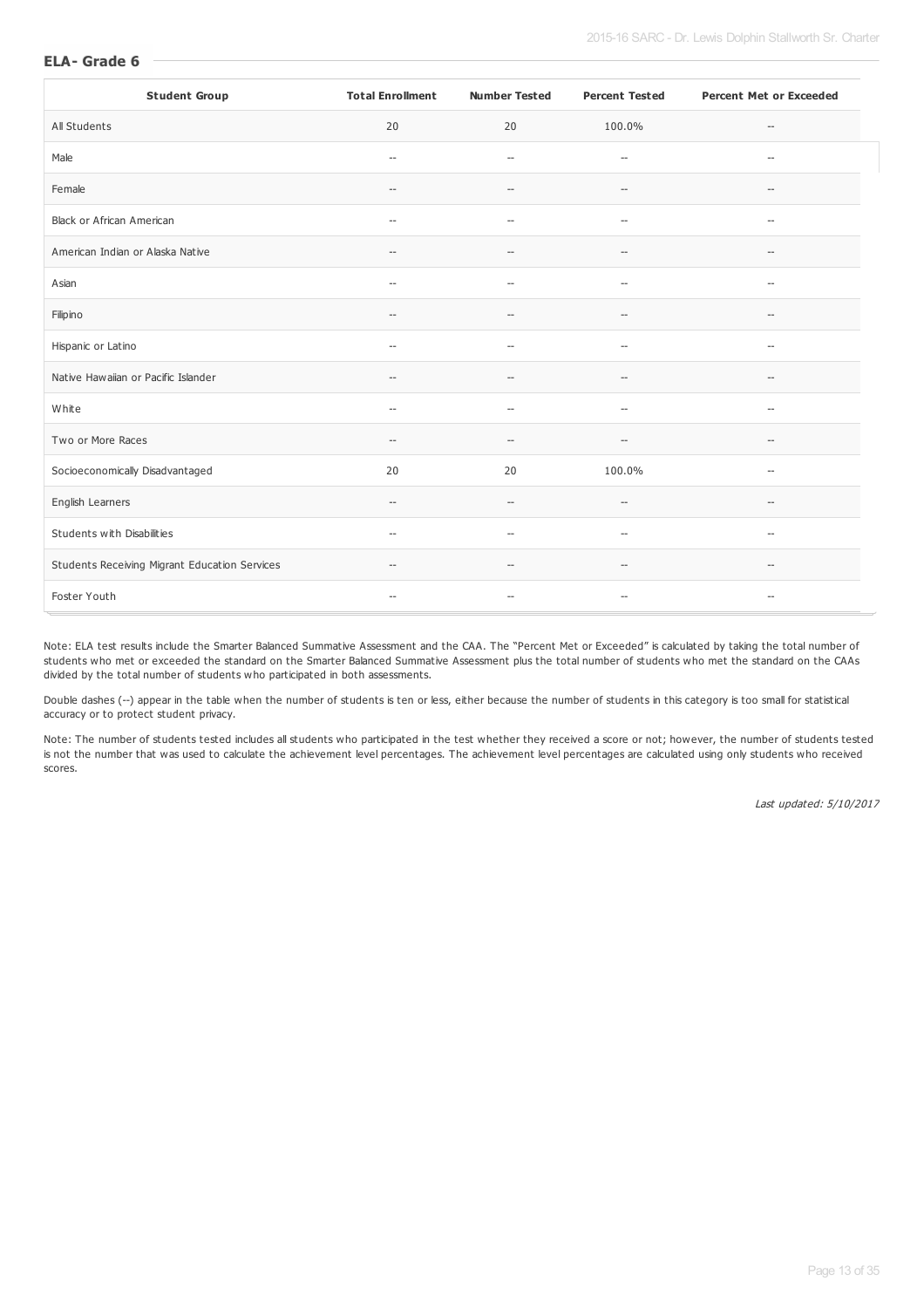| <b>Student Group</b>                          | <b>Total Enrollment</b>                             | <b>Number Tested</b>                                | <b>Percent Tested</b>                               | <b>Percent Met or Exceeded</b>                      |
|-----------------------------------------------|-----------------------------------------------------|-----------------------------------------------------|-----------------------------------------------------|-----------------------------------------------------|
| All Students                                  | 20                                                  | 19                                                  | 95.0%                                               | 15.8%                                               |
| Male                                          | $\hspace{0.05cm} -\hspace{0.05cm} -\hspace{0.05cm}$ | $\overline{\phantom{a}}$                            | $\hspace{0.05cm} -\hspace{0.05cm} -\hspace{0.05cm}$ | $\hspace{0.05cm} \ldots$                            |
| Female                                        | 11                                                  | 11                                                  | 100.0%                                              | 18.2%                                               |
| Black or African American                     | $\hspace{0.05cm} -\hspace{0.05cm}$                  | $\hspace{0.05cm} -\hspace{0.05cm} -\hspace{0.05cm}$ | $\hspace{0.05cm} -\hspace{0.05cm} -\hspace{0.05cm}$ | $\hspace{0.05cm} -\hspace{0.05cm} -\hspace{0.05cm}$ |
| American Indian or Alaska Native              | $\hspace{0.05cm} -\hspace{0.05cm} -\hspace{0.05cm}$ | $\hspace{0.05cm} -$                                 | $-\!$                                               | $\hspace{0.05cm} -\hspace{0.05cm} -\hspace{0.05cm}$ |
| Asian                                         | $\hspace{0.05cm} -\hspace{0.05cm}$                  | $\hspace{0.05cm} -$                                 | $-\!$                                               | $\hspace{0.05cm} -\hspace{0.05cm} -\hspace{0.05cm}$ |
| Filipino                                      | $\hspace{0.05cm} -$                                 | --                                                  | $-$                                                 | $\overline{\phantom{a}}$                            |
| Hispanic or Latino                            | 11                                                  | 10                                                  | 90.9%                                               | 20.0%                                               |
| Native Hawaiian or Pacific Islander           | $\hspace{0.05cm} -\hspace{0.05cm} -\hspace{0.05cm}$ | $\overline{\phantom{a}}$                            | $\overline{\phantom{a}}$                            | $\hspace{0.05cm} \ldots$                            |
| White                                         | $\hspace{0.05cm} -\hspace{0.05cm}$                  | $\hspace{0.05cm} \ldots$                            | $\overline{\phantom{a}}$                            | $\hspace{0.05cm} -$                                 |
| Two or More Races                             | $\hspace{0.05cm} -\hspace{0.05cm} -\hspace{0.05cm}$ | $\hspace{0.05cm} -$                                 | $-\!$                                               | $\hspace{0.05cm} -\hspace{0.05cm} -\hspace{0.05cm}$ |
| Socioeconomically Disadvantaged               | 20                                                  | 19                                                  | 95.0%                                               | 15.8%                                               |
| English Learners                              | $\qquad \qquad -$                                   | $\overline{\phantom{a}}$                            | $\overline{\phantom{a}}$                            | $-$                                                 |
| Students with Disabilities                    | $\hspace{0.05cm} -\hspace{0.05cm} -\hspace{0.05cm}$ | $\sim$                                              | $\overline{\phantom{a}}$                            | $\hspace{0.05cm} \ldots$                            |
| Students Receiving Migrant Education Services | $\hspace{0.05cm} -\hspace{0.05cm} -\hspace{0.05cm}$ | $\hspace{0.05cm} -$                                 | $\hspace{0.05cm} -\hspace{0.05cm} -\hspace{0.05cm}$ | $\hspace{0.05cm} -\hspace{0.05cm} -\hspace{0.05cm}$ |
| Foster Youth                                  | $\hspace{0.05cm} -\hspace{0.05cm}$                  | --                                                  | $-\,$                                               | $\hspace{0.05cm} -\hspace{0.05cm}$                  |

Note: ELA test results include the Smarter Balanced Summative Assessment and the CAA. The "Percent Met or Exceeded" is calculated by taking the total number of students who met or exceeded the standard on the Smarter Balanced Summative Assessment plus the total number of students who met the standard on the CAAs divided by the total number of students who participated in both assessments.

Double dashes (--) appear in the table when the number of students is ten or less, either because the number of students in this category is too small for statistical accuracy or to protect student privacy.

Note: The number of students tested includes all students who participated in the test whether they received a score or not; however, the number of students tested is not the number that was used to calculate the achievement level percentages. The achievement level percentages are calculated using only students who received scores.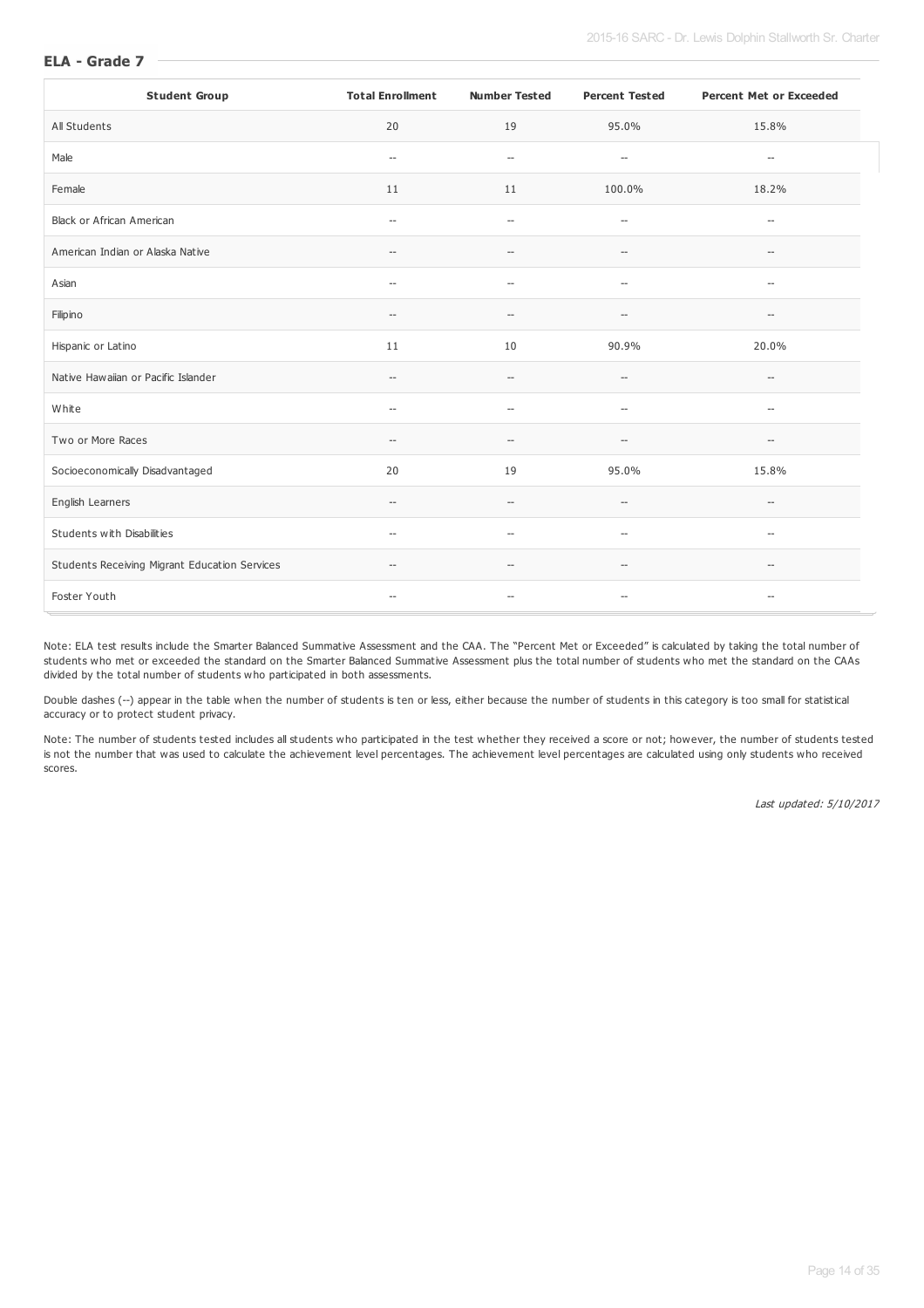| <b>Student Group</b>                          | <b>Total Enrollment</b>                             | <b>Number Tested</b>     | <b>Percent Tested</b>                               | <b>Percent Met or Exceeded</b>                      |
|-----------------------------------------------|-----------------------------------------------------|--------------------------|-----------------------------------------------------|-----------------------------------------------------|
| All Students                                  | 16                                                  | 14                       | 87.5%                                               | 21.4%                                               |
| Male                                          | $\hspace{0.05cm} -\hspace{0.05cm}$                  | $\overline{\phantom{a}}$ | $\hspace{0.05cm} -\hspace{0.05cm} -\hspace{0.05cm}$ | $\overline{\phantom{a}}$                            |
| Female                                        | $\hspace{0.05cm} -\hspace{0.05cm}$                  | $\overline{\phantom{a}}$ | $\hspace{0.05cm} -$                                 | $-$                                                 |
| Black or African American                     | $\hspace{0.05cm} -\hspace{0.05cm} -\hspace{0.05cm}$ | $\overline{\phantom{a}}$ | $\hspace{0.05cm} -\hspace{0.05cm} -\hspace{0.05cm}$ | $\hspace{0.05cm} -\hspace{0.05cm}$                  |
| American Indian or Alaska Native              | $\hspace{0.05cm} -\hspace{0.05cm} -\hspace{0.05cm}$ | $\hspace{0.05cm} -$      | $-\!$                                               | $\hspace{0.05cm} -\hspace{0.05cm} -\hspace{0.05cm}$ |
| Asian                                         | $\hspace{0.05cm} -\hspace{0.05cm}$                  | $\hspace{0.05cm} -$      | $-\!$                                               | $\hspace{0.05cm} -\hspace{0.05cm} -\hspace{0.05cm}$ |
| Filipino                                      | $\hspace{0.05cm} -$                                 | --                       | $-$                                                 | $\overline{\phantom{a}}$                            |
| Hispanic or Latino                            | 12                                                  | 11                       | 91.7%                                               | 27.3%                                               |
| Native Hawaiian or Pacific Islander           | $\hspace{0.05cm} -\hspace{0.05cm} -\hspace{0.05cm}$ | $\hspace{0.05cm} \ldots$ | $\overline{\phantom{a}}$                            | $\hspace{0.05cm} \ldots$                            |
| White                                         | $\hspace{0.05cm} -\hspace{0.05cm}$                  | $\hspace{0.05cm} \ldots$ | $\overline{\phantom{a}}$                            | $\hspace{0.05cm} -$                                 |
| Two or More Races                             | $\hspace{0.05cm} -\hspace{0.05cm} -\hspace{0.05cm}$ | $\hspace{0.05cm} -$      | $-\!$                                               | $\hspace{0.05cm} -\hspace{0.05cm} -\hspace{0.05cm}$ |
| Socioeconomically Disadvantaged               | 16                                                  | 14                       | 87.5%                                               | 21.4%                                               |
| English Learners                              | $\qquad \qquad -$                                   | $\overline{\phantom{a}}$ | $\overline{\phantom{a}}$                            | $-$                                                 |
| Students with Disabilities                    | $\hspace{0.05cm} -\hspace{0.05cm} -\hspace{0.05cm}$ | $\sim$                   | $\overline{\phantom{a}}$                            | $\hspace{0.05cm} \ldots$                            |
| Students Receiving Migrant Education Services | $\hspace{0.05cm} -\hspace{0.05cm} -\hspace{0.05cm}$ | $\hspace{0.05cm} -$      | $\hspace{0.05cm} -\hspace{0.05cm} -\hspace{0.05cm}$ | $\hspace{0.05cm} -\hspace{0.05cm} -\hspace{0.05cm}$ |
| Foster Youth                                  | $\hspace{0.05cm} -\hspace{0.05cm}$                  | --                       | $-\,$                                               | $\hspace{0.05cm} -\hspace{0.05cm}$                  |

Note: ELA test results include the Smarter Balanced Summative Assessment and the CAA. The "Percent Met or Exceeded" is calculated by taking the total number of students who met or exceeded the standard on the Smarter Balanced Summative Assessment plus the total number of students who met the standard on the CAAs divided by the total number of students who participated in both assessments.

Double dashes (--) appear in the table when the number of students is ten or less, either because the number of students in this category is too small for statistical accuracy or to protect student privacy.

Note: The number of students tested includes all students who participated in the test whether they received a score or not; however, the number of students tested is not the number that was used to calculate the achievement level percentages. The achievement level percentages are calculated using only students who received scores.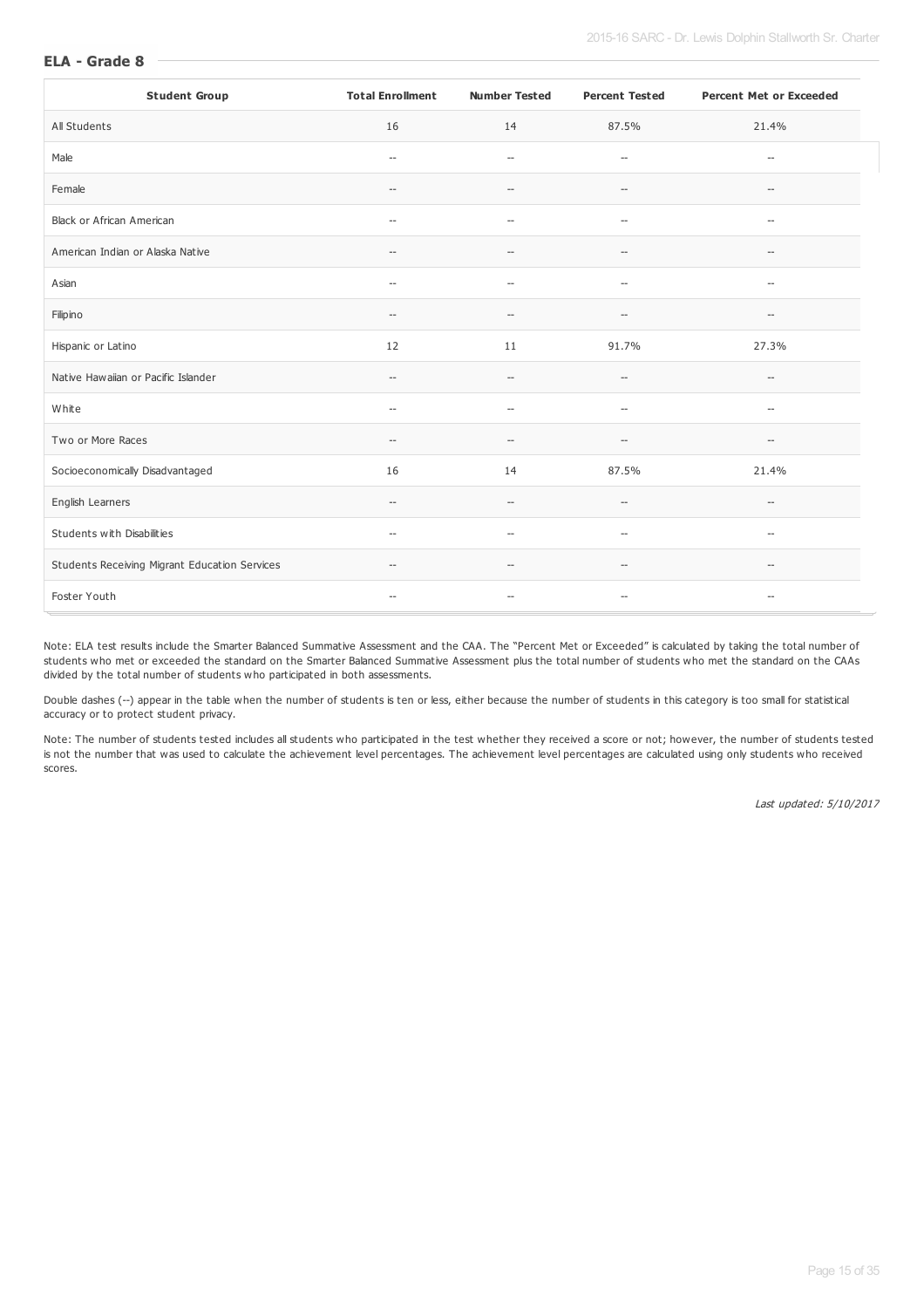| <b>Student Group</b>                          | <b>Total Enrollment</b>                             | <b>Number Tested</b>                                | <b>Percent Tested</b>                               | <b>Percent Met or Exceeded</b>                      |
|-----------------------------------------------|-----------------------------------------------------|-----------------------------------------------------|-----------------------------------------------------|-----------------------------------------------------|
| All Students                                  | $\hspace{0.05cm} -\hspace{0.05cm} -\hspace{0.05cm}$ | $\hspace{0.05cm} -\hspace{0.05cm} -\hspace{0.05cm}$ | $\hspace{0.05cm} -\hspace{0.05cm} -\hspace{0.05cm}$ | $\hspace{0.05cm} -\hspace{0.05cm} -\hspace{0.05cm}$ |
| Male                                          | $\hspace{0.05cm} \ldots$                            | $\overline{\phantom{a}}$                            | $\overline{\phantom{a}}$                            | $\hspace{0.05cm} -$                                 |
| Female                                        | $\overline{\phantom{a}}$                            | $\overline{\phantom{a}}$                            | $\overline{\phantom{a}}$                            | $\hspace{0.05cm} -\hspace{0.05cm} -\hspace{0.05cm}$ |
| Black or African American                     | $\overline{\phantom{a}}$                            | $\hspace{0.05cm} -$                                 | $\overline{\phantom{a}}$                            | $\hspace{0.05cm} -$                                 |
| American Indian or Alaska Native              | $\hspace{0.05cm} \ldots$                            | $\hspace{0.05cm} -$                                 | $-\!$                                               | $-\!$                                               |
| Asian                                         | $\hspace{0.05cm} -\hspace{0.05cm} -\hspace{0.05cm}$ | $\overline{\phantom{a}}$                            | $\hspace{0.05cm} -\hspace{0.05cm} -\hspace{0.05cm}$ | $\hspace{0.05cm} -\hspace{0.05cm}$                  |
| Filipino                                      | $\hspace{0.05cm} -$                                 | $\hspace{0.05cm} -\hspace{0.05cm} -\hspace{0.05cm}$ | $\hspace{0.05cm} -\hspace{0.05cm} -\hspace{0.05cm}$ | $\hspace{0.05cm} -\hspace{0.05cm}$                  |
| Hispanic or Latino                            | $\hspace{0.05cm} -\hspace{0.05cm}$                  | $\overline{a}$                                      | $\overline{\phantom{a}}$                            | $-\!$                                               |
| Native Hawaiian or Pacific Islander           | $\overline{\phantom{a}}$                            | $\overline{\phantom{a}}$                            | $\hspace{0.05cm} -\hspace{0.05cm} -\hspace{0.05cm}$ | $\hspace{0.05cm} -\hspace{0.05cm} -\hspace{0.05cm}$ |
| White                                         | $\overline{\phantom{0}}$                            | $\overline{\phantom{a}}$                            | $\overline{\phantom{a}}$                            | $\overline{\phantom{a}}$                            |
| Two or More Races                             | $\hspace{0.05cm} -\hspace{0.05cm} -\hspace{0.05cm}$ | $\hspace{0.05cm} -$                                 | $-\!$                                               | $-\!$                                               |
| Socioeconomically Disadvantaged               | $\hspace{0.05cm} -\hspace{0.05cm}$                  | $\overline{\phantom{a}}$                            | $\overline{\phantom{a}}$                            | $\hspace{0.05cm} -\hspace{0.05cm} -\hspace{0.05cm}$ |
| English Learners                              | $\hspace{0.05cm}--\hspace{0.05cm}$                  | $\hspace{0.05cm} -$                                 | $-\!$                                               | $\hspace{0.05cm} -\hspace{0.05cm} -\hspace{0.05cm}$ |
| Students with Disabilities                    | $\hspace{0.05cm} -\hspace{0.05cm}$                  | $\hspace{0.05cm} -$                                 | $\overline{\phantom{a}}$                            | $\hspace{0.05cm} -\hspace{0.05cm}$                  |
| Students Receiving Migrant Education Services | $\hspace{0.05cm} -\hspace{0.05cm}$                  | $\overline{\phantom{a}}$                            | $\hspace{0.05cm} -$                                 | $\hspace{0.05cm} -\hspace{0.05cm} -\hspace{0.05cm}$ |
| Foster Youth                                  | $\overline{\phantom{a}}$                            | $\overline{\phantom{a}}$                            | $\hspace{0.05cm} -\hspace{0.05cm} -\hspace{0.05cm}$ | $\hspace{0.05cm} -$                                 |

Note: ELA test results include the Smarter Balanced Summative Assessment and the CAA. The "Percent Met or Exceeded" is calculated by taking the total number of students who met or exceeded the standard on the Smarter Balanced Summative Assessment plus the total number of students who met the standard on the CAAs divided by the total number of students who participated in both assessments.

Double dashes (--) appear in the table when the number of students is ten or less, either because the number of students in this category is too small for statistical accuracy or to protect student privacy.

Note: The number of students tested includes all students who participated in the test whether they received a score or not; however, the number of students tested is not the number that was used to calculate the achievement level percentages. The achievement level percentages are calculated using only students who received scores.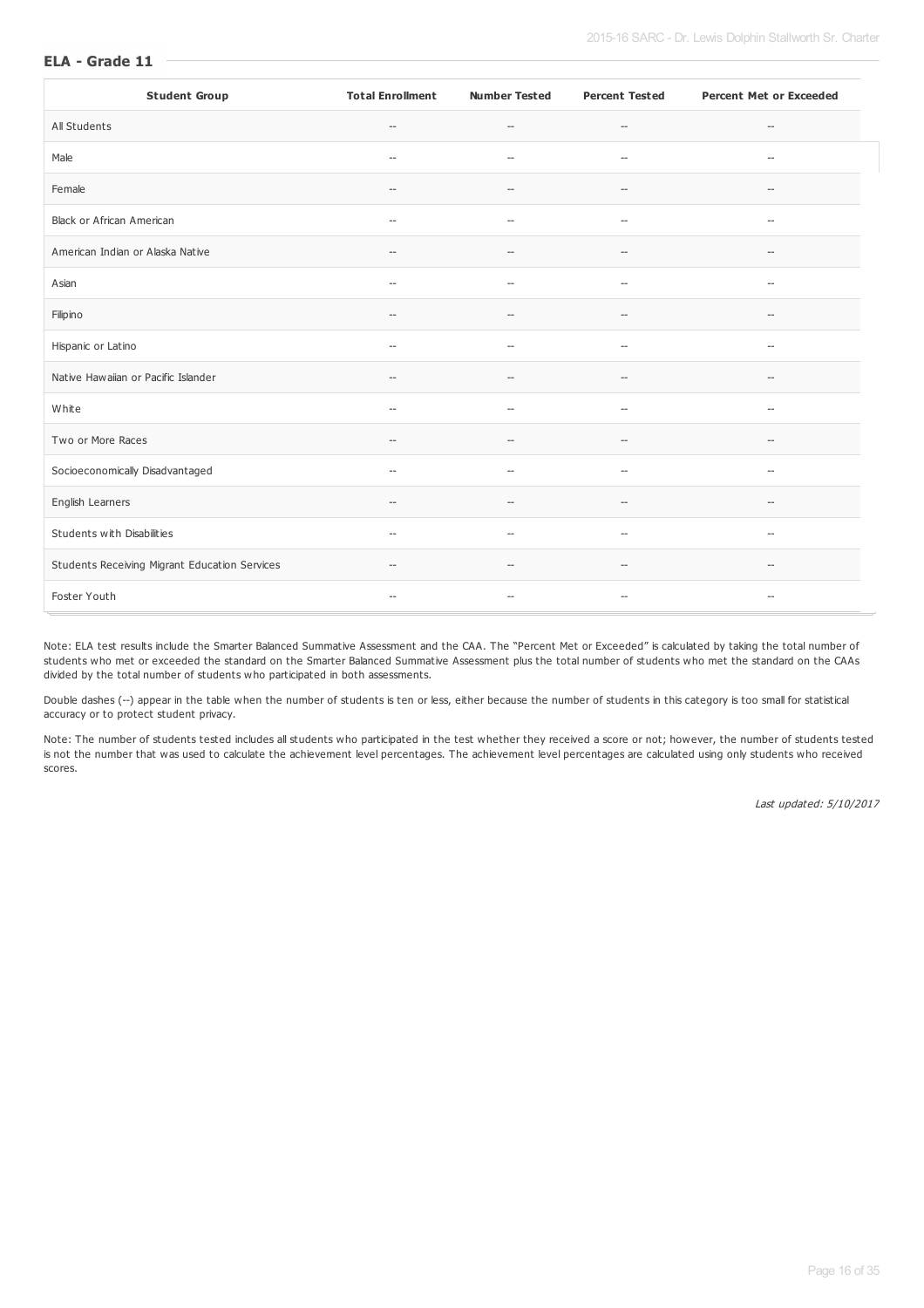# **CAASPP Test Results in Mathematics by Student Group**

# **Grades Three through Eight and Grade Eleven (School Year 2015-16)**

# **Mathematics - Grade 3**

| <b>Student Group</b>                          | <b>Total Enrollment</b>                             | <b>Number Tested</b>                                | <b>Percent Tested</b>                               | <b>Percent Met or Exceeded</b>                      |
|-----------------------------------------------|-----------------------------------------------------|-----------------------------------------------------|-----------------------------------------------------|-----------------------------------------------------|
| All Students                                  | 30                                                  | 27                                                  | 90.0%                                               | 11.1%                                               |
| Male                                          | 15                                                  | 14                                                  | 93.3%                                               | 21.4%                                               |
| Female                                        | 15                                                  | 13                                                  | 86.7%                                               | $\hspace{0.05cm} -\hspace{0.05cm}$                  |
| Black or African American                     | 14                                                  | 12                                                  | 85.7%                                               | $\hspace{0.05cm} -\hspace{0.05cm}$                  |
| American Indian or Alaska Native              | $\hspace{0.05cm} -\hspace{0.05cm}$                  | $\hspace{0.05cm} -\hspace{0.05cm} -\hspace{0.05cm}$ | $-\hbox{--}$                                        | $\hspace{0.05cm} -\hspace{0.05cm}$                  |
| Asian                                         | $\overline{\phantom{0}}$                            | $\hspace{0.05cm} -$                                 | $\hspace{0.05cm} -\hspace{0.05cm} -\hspace{0.05cm}$ | $\overline{\phantom{a}}$                            |
| Filipino                                      | $\hspace{0.05cm}--\hspace{0.05cm}$                  | $\hspace{0.05cm} \ldots$                            | $\overline{\phantom{a}}$                            | $\overline{\phantom{0}}$                            |
| Hispanic or Latino                            | 13                                                  | 13                                                  | 100.0%                                              | 15.4%                                               |
| Native Hawaiian or Pacific Islander           | $\hspace{0.05cm} -$                                 | $\hspace{0.05cm} -\hspace{0.05cm} -\hspace{0.05cm}$ | $\hspace{0.05cm} -\hspace{0.05cm} -\hspace{0.05cm}$ | $\hspace{0.05cm} -\hspace{0.05cm}$                  |
| White                                         | --                                                  | $\hspace{0.05cm} -$                                 | $\hspace{0.05cm} -\hspace{0.05cm} -\hspace{0.05cm}$ | $\hspace{0.05cm} -\hspace{0.05cm}$                  |
| Two or More Races                             | $\hspace{0.05cm} -\hspace{0.05cm}$                  | $\hspace{0.05cm} \ldots$                            | $\hspace{0.05cm} -\hspace{0.05cm} -\hspace{0.05cm}$ | $\hspace{0.05cm} \ldots$                            |
| Socioeconomically Disadvantaged               | 30                                                  | 27                                                  | 90.0%                                               | 11.1%                                               |
| English Learners                              | $\hspace{0.05cm} -\hspace{0.05cm} -\hspace{0.05cm}$ | $\hspace{0.05cm} \ldots$                            | $\hspace{0.05cm} -\hspace{0.05cm} -\hspace{0.05cm}$ | $\hspace{0.05cm} -\hspace{0.05cm} -\hspace{0.05cm}$ |
| Students with Disabilities                    | $\hspace{0.05cm} -\hspace{0.05cm}$                  | $\hspace{0.05cm} -\hspace{0.05cm} -\hspace{0.05cm}$ | $\hspace{0.05cm} -\hspace{0.05cm} -\hspace{0.05cm}$ | $\hspace{0.05cm} -\hspace{0.05cm}$                  |
| Students Receiving Migrant Education Services | $\hspace{0.05cm} -\hspace{0.05cm}$                  | $\overline{\phantom{a}}$                            | $\hspace{0.05cm} -\hspace{0.05cm} -\hspace{0.05cm}$ | $-\!$                                               |
| Foster Youth                                  | $\overline{\phantom{a}}$                            | $\overline{\phantom{a}}$                            | $\hspace{0.05cm} -\hspace{0.05cm} -\hspace{0.05cm}$ | $\hspace{0.05cm} -$                                 |

Note: Mathematics test results include the Smarter Balanced Summative Assessment and the CAA. The "Percent Met or Exceeded" is calculated by taking the total number of students who met or exceeded the standard on the Smarter Balanced Summative Assessment plus the total number of students who met the standard on the CAAs divided by the total number of students who participated in both assessments.

Double dashes (--) appear in the table when the number of students is ten or less, either because the number of students in this category is too small for statistical accuracy or to protect student privacy.

Note: The number of students tested includes all students who participated in the test whether they received a score or not; however, the number of students tested is not the number that was used to calculate the achievement level percentages. The achievement level percentages are calculated using only students who received scores.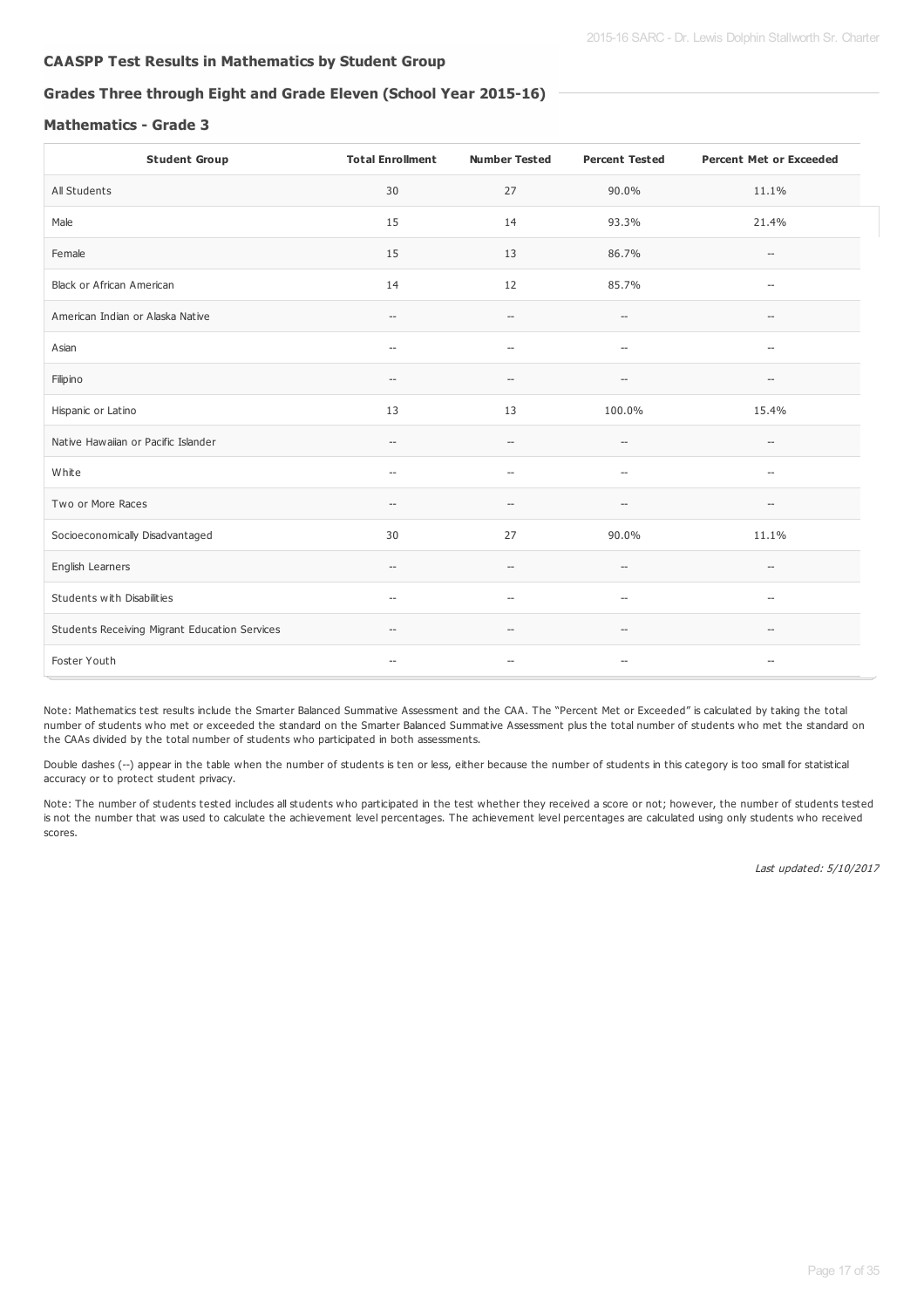| <b>Student Group</b>                          | <b>Total Enrollment</b>            | <b>Number Tested</b>                                | <b>Percent Tested</b>                               | <b>Percent Met or Exceeded</b>                      |
|-----------------------------------------------|------------------------------------|-----------------------------------------------------|-----------------------------------------------------|-----------------------------------------------------|
| All Students                                  | 31                                 | 27                                                  | 87.1%                                               | 7.7%                                                |
| Male                                          | 21                                 | 18                                                  | 85.7%                                               | 5.9%                                                |
| Female                                        | $\hspace{0.05cm} -\hspace{0.05cm}$ | $-\!$                                               | $\hspace{0.05cm} -\hspace{0.05cm} -\hspace{0.05cm}$ | $\hspace{0.05cm} -\hspace{0.05cm} -\hspace{0.05cm}$ |
| Black or African American                     | 12                                 | 11                                                  | 91.7%                                               | $\hspace{0.05cm} \ldots$                            |
| American Indian or Alaska Native              | $\qquad \qquad -$                  | $\hspace{0.05cm} -\hspace{0.05cm} -\hspace{0.05cm}$ | $\hspace{0.05cm} -\hspace{0.05cm} -\hspace{0.05cm}$ | $\overline{\phantom{a}}$                            |
| Asian                                         | $\overline{\phantom{a}}$           | $\hspace{0.05cm} -$                                 | $\overline{\phantom{a}}$                            | $\hspace{0.05cm} \ldots$                            |
| Filipino                                      | $\overline{\phantom{a}}$           | $\overline{\phantom{a}}$                            | $\hspace{0.05cm} -$                                 | $-$                                                 |
| Hispanic or Latino                            | 12                                 | 10                                                  | 83.3%                                               | 10.0%                                               |
| Native Hawaiian or Pacific Islander           | $\overline{\phantom{0}}$           | $\hspace{0.05cm} -\hspace{0.05cm} -\hspace{0.05cm}$ | $\hspace{0.05cm} -\hspace{0.05cm} -\hspace{0.05cm}$ | $\hspace{0.05cm} \ldots$                            |
| White                                         | $\overline{\phantom{0}}$           | $\hspace{0.05cm} \ldots$                            | $\overline{\phantom{a}}$                            | $\hspace{0.05cm} -\hspace{0.05cm}$                  |
| Two or More Races                             | --                                 | $-\!$                                               | $\hspace{0.05cm} -\hspace{0.05cm} -\hspace{0.05cm}$ | $\hspace{0.05cm} -\hspace{0.05cm} -\hspace{0.05cm}$ |
| Socioeconomically Disadvantaged               | 31                                 | 27                                                  | 87.1%                                               | 7.7%                                                |
| English Learners                              | $\overline{\phantom{a}}$           | $\qquad \qquad -$                                   | $\hspace{0.05cm} -$                                 | $\hspace{0.05cm} -$                                 |
| Students with Disabilities                    | $\overline{\phantom{a}}$           | $\overline{\phantom{a}}$                            | $\hspace{0.05cm} -\hspace{0.05cm} -\hspace{0.05cm}$ | $\overline{\phantom{a}}$                            |
| Students Receiving Migrant Education Services | $\overline{\phantom{a}}$           | $\hspace{0.05cm} -\hspace{0.05cm} -\hspace{0.05cm}$ | $\hspace{0.05cm} -\hspace{0.05cm} -\hspace{0.05cm}$ | $\overline{\phantom{a}}$                            |
| Foster Youth                                  | $\hspace{0.05cm} -\hspace{0.05cm}$ | $\hspace{0.05cm} -\hspace{0.05cm}$                  | $-\!$                                               | $-\!$                                               |

Note: Mathematics test results include the Smarter Balanced Summative Assessment and the CAA. The "Percent Met or Exceeded" is calculated by taking the total number of students who met or exceeded the standard on the Smarter Balanced Summative Assessment plus the total number of students who met the standard on the CAAs divided by the total number of students who participated in both assessments.

Double dashes (--) appear in the table when the number of students is ten or less, either because the number of students in this category is too small for statistical accuracy or to protect student privacy.

Note: The number of students tested includes all students who participated in the test whether they received a score or not; however, the number of students tested is not the number that was used to calculate the achievement level percentages. The achievement level percentages are calculated using only students who received scores.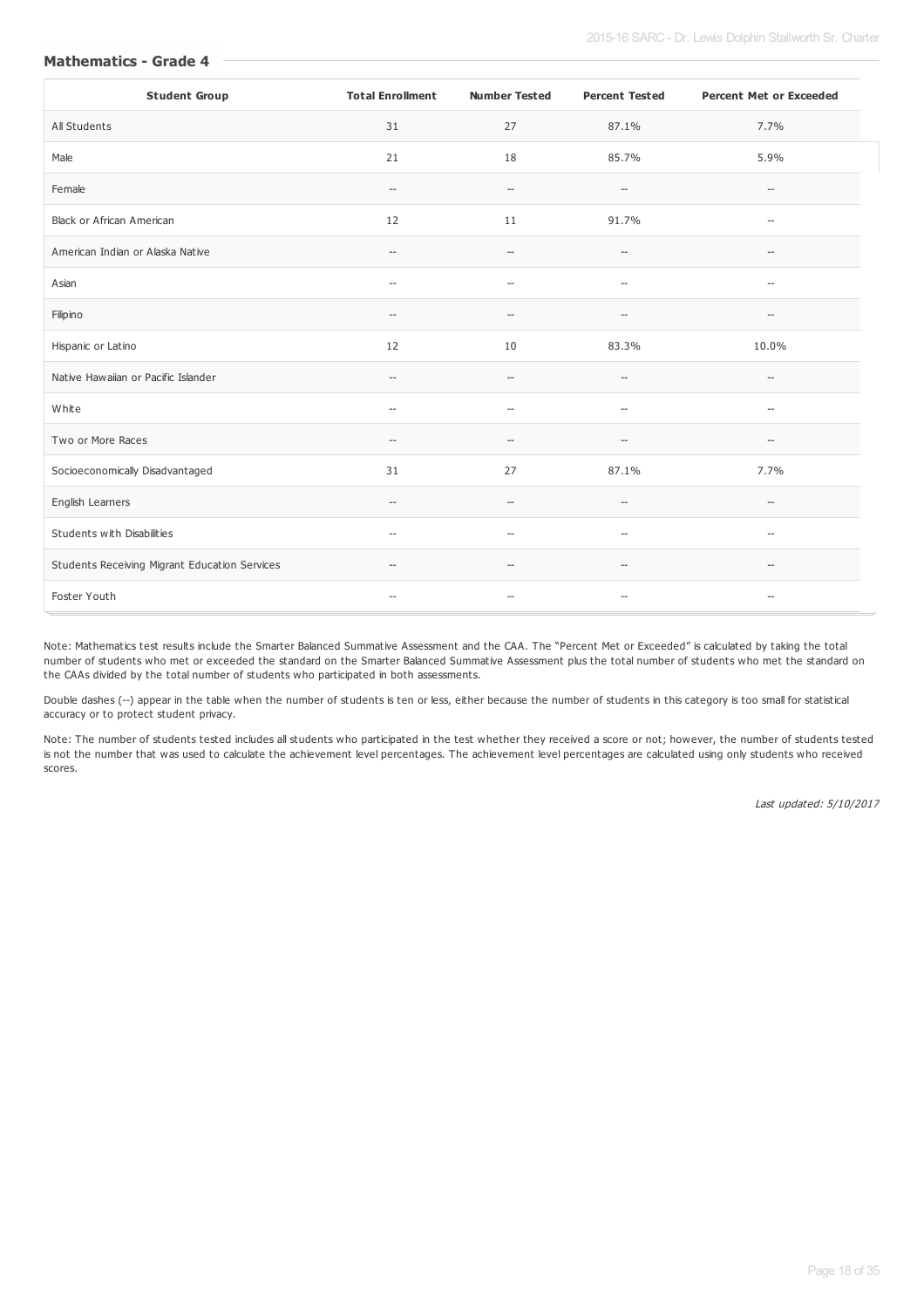| <b>Student Group</b>                          | <b>Total Enrollment</b>                             | <b>Number Tested</b>                                | <b>Percent Tested</b>                               | <b>Percent Met or Exceeded</b>                      |
|-----------------------------------------------|-----------------------------------------------------|-----------------------------------------------------|-----------------------------------------------------|-----------------------------------------------------|
| All Students                                  | 23                                                  | 20                                                  | 87.0%                                               | $-\!$                                               |
| Male                                          | 14                                                  | 13                                                  | 92.9%                                               | $\overline{\phantom{a}}$                            |
| Female                                        | $\hspace{0.05cm} -\hspace{0.05cm}$                  | $-\!$                                               | $\hspace{0.05cm} \ldots$                            | $\hspace{0.05cm} -\hspace{0.05cm} -\hspace{0.05cm}$ |
| Black or African American                     | $\hspace{0.05cm} -\hspace{0.05cm}$                  | $\hspace{0.05cm} -\hspace{0.05cm} -\hspace{0.05cm}$ | $\hspace{0.05cm} -\hspace{0.05cm} -\hspace{0.05cm}$ | $\hspace{0.05cm} -\hspace{0.05cm} -\hspace{0.05cm}$ |
| American Indian or Alaska Native              | $\hspace{0.05cm} -\hspace{0.05cm} -\hspace{0.05cm}$ | $\hspace{0.05cm} -$                                 | $-\!$                                               | $\hspace{0.05cm} -\hspace{0.05cm} -\hspace{0.05cm}$ |
| Asian                                         | $\overline{\phantom{a}}$                            | $\overline{\phantom{a}}$                            | $\hspace{0.05cm} -\hspace{0.05cm} -\hspace{0.05cm}$ | $\hspace{0.05cm} -$                                 |
| Filipino                                      | $\overline{\phantom{a}}$                            | $\overline{\phantom{a}}$                            | $-$                                                 | $\hspace{0.05cm}$ – $\hspace{0.05cm}$               |
| Hispanic or Latino                            | $\hspace{0.05cm} \ldots$                            | $\overline{\phantom{a}}$                            | $\overline{\phantom{a}}$                            | $-$                                                 |
| Native Hawaiian or Pacific Islander           | $\hspace{0.05cm} -\hspace{0.05cm}$                  | --                                                  | $\hspace{0.05cm} -\hspace{0.05cm} -\hspace{0.05cm}$ | $\hspace{0.05cm} -\hspace{0.05cm} -\hspace{0.05cm}$ |
| White                                         | $\hspace{0.05cm} -\hspace{0.05cm}$                  | $\overline{\phantom{a}}$                            | $\hspace{0.05cm} -$                                 | $\hspace{0.05cm} -$                                 |
| Two or More Races                             | $\hspace{0.05cm} -\hspace{0.05cm}$                  | $\hspace{0.05cm} -$                                 | $\hspace{0.05cm} -\hspace{0.05cm} -\hspace{0.05cm}$ | $\hspace{0.05cm} -\hspace{0.05cm} -\hspace{0.05cm}$ |
| Socioeconomically Disadvantaged               | 22                                                  | 20                                                  | 90.9%                                               | $\hspace{0.05cm} -$                                 |
| English Learners                              | $\qquad \qquad -$                                   | $-$                                                 | $-$                                                 | $-$                                                 |
| Students with Disabilities                    | $\overline{\phantom{a}}$                            | $\overline{a}$                                      | $\sim$                                              | $\sim$                                              |
| Students Receiving Migrant Education Services | $\hspace{0.05cm} -\hspace{0.05cm}$                  | $\overline{\phantom{a}}$                            | $\hspace{0.05cm} -\hspace{0.05cm} -\hspace{0.05cm}$ | $\hspace{0.05cm} -\hspace{0.05cm} -\hspace{0.05cm}$ |
| Foster Youth                                  | $\hspace{0.05cm} -\hspace{0.05cm} -\hspace{0.05cm}$ | $\hspace{0.05cm} -\hspace{0.05cm} -\hspace{0.05cm}$ | $\hspace{0.05cm} -\hspace{0.05cm} -\hspace{0.05cm}$ | $\hspace{0.05cm} -\hspace{0.05cm} -\hspace{0.05cm}$ |

Note: Mathematics test results include the Smarter Balanced Summative Assessment and the CAA. The "Percent Met or Exceeded" is calculated by taking the total number of students who met or exceeded the standard on the Smarter Balanced Summative Assessment plus the total number of students who met the standard on the CAAs divided by the total number of students who participated in both assessments.

Double dashes (--) appear in the table when the number of students is ten or less, either because the number of students in this category is too small for statistical accuracy or to protect student privacy.

Note: The number of students tested includes all students who participated in the test whether they received a score or not; however, the number of students tested is not the number that was used to calculate the achievement level percentages. The achievement level percentages are calculated using only students who received scores.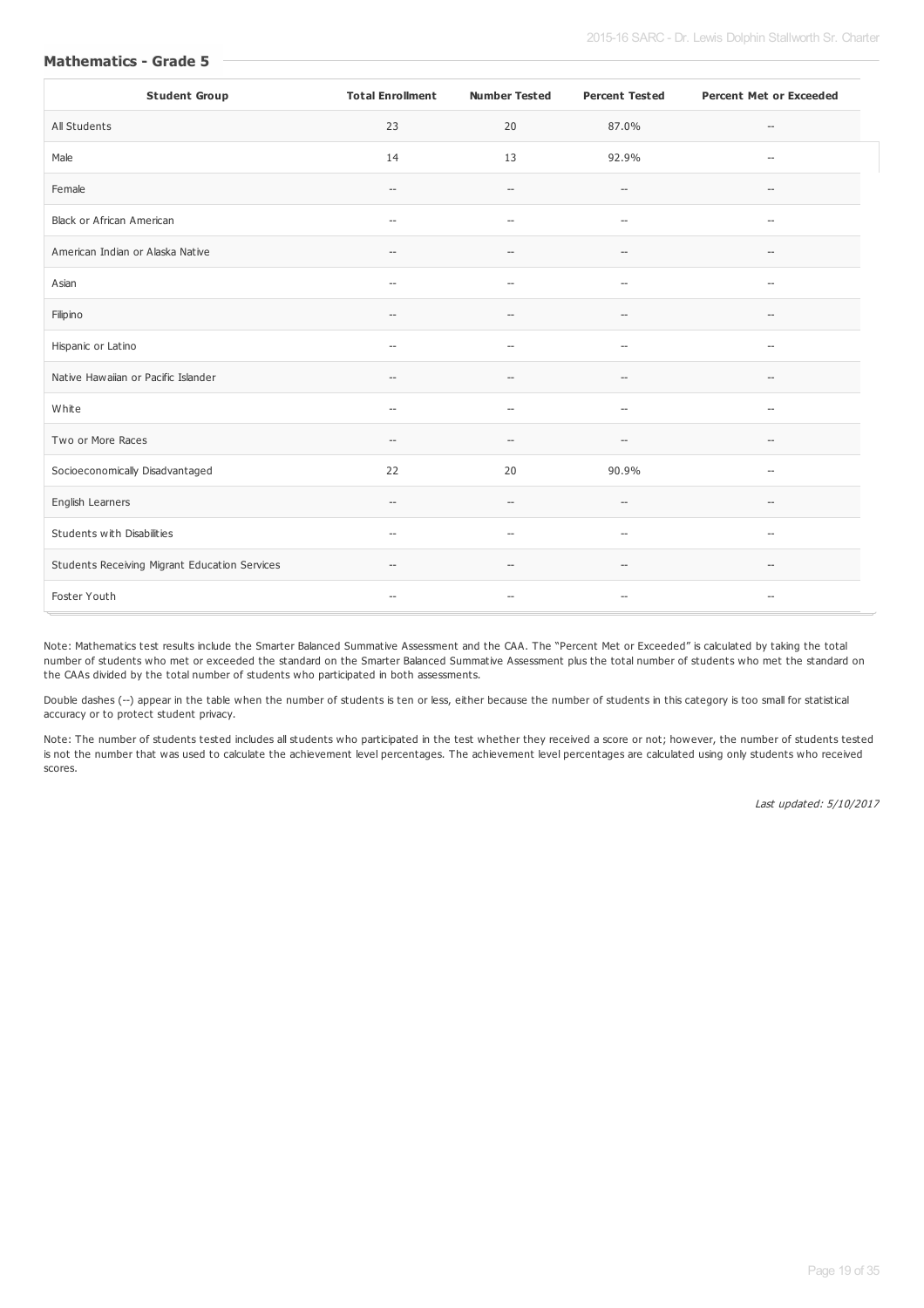| <b>Student Group</b>                          | <b>Total Enrollment</b>                             | <b>Number Tested</b>                                | <b>Percent Tested</b>                               | <b>Percent Met or Exceeded</b>                      |
|-----------------------------------------------|-----------------------------------------------------|-----------------------------------------------------|-----------------------------------------------------|-----------------------------------------------------|
| All Students                                  | 20                                                  | 19                                                  | 95.0%                                               | $\hspace{0.05cm} -\hspace{0.05cm} -\hspace{0.05cm}$ |
| Male                                          | $\overline{\phantom{a}}$                            | $\overline{\phantom{a}}$                            | $\overline{\phantom{a}}$                            | $\hspace{0.05cm} \ldots$                            |
| Female                                        | $\hspace{0.05cm} -\hspace{0.05cm} -\hspace{0.05cm}$ | $\hspace{0.05cm} -$                                 | $-\,$                                               | $-\!$                                               |
| Black or African American                     | $\hspace{0.05cm} -\hspace{0.05cm} -\hspace{0.05cm}$ | $\hspace{0.05cm} -$                                 | $-\!$                                               | $\hspace{0.05cm} -\hspace{0.05cm}$                  |
| American Indian or Alaska Native              | $\hspace{0.05cm} -\hspace{0.05cm} -\hspace{0.05cm}$ | $\hspace{0.05cm} \ldots$                            | $\hspace{0.05cm} -\hspace{0.05cm} -\hspace{0.05cm}$ | $\hspace{0.05cm} -\hspace{0.05cm} -\hspace{0.05cm}$ |
| Asian                                         | $\hspace{0.05cm} \ldots$                            | $\hspace{0.05cm} -$                                 | $\overline{\phantom{a}}$                            | $\hspace{0.05cm} -$                                 |
| Filipino                                      | $\overline{\phantom{a}}$                            | $\sim$                                              | $\sim$                                              | $-$                                                 |
| Hispanic or Latino                            | $\hspace{0.05cm} -\hspace{0.05cm} -\hspace{0.05cm}$ | $-$                                                 | $\hspace{0.05cm} -\hspace{0.05cm} -\hspace{0.05cm}$ | $\hspace{0.05cm} -\hspace{0.05cm} -\hspace{0.05cm}$ |
| Native Hawaiian or Pacific Islander           | $\hspace{0.05cm} -\hspace{0.05cm} -\hspace{0.05cm}$ | $\hspace{0.05cm} -\hspace{0.05cm} -\hspace{0.05cm}$ | $\hspace{0.05cm} -\hspace{0.05cm} -\hspace{0.05cm}$ | $\hspace{0.05cm} -$                                 |
| White                                         | $\hspace{0.05cm} \ldots$                            | $\hspace{0.05cm} \ldots$                            | $\overline{\phantom{a}}$                            | $\hspace{0.05cm} \ldots$                            |
| Two or More Races                             | $\hspace{0.05cm} -\hspace{0.05cm} -\hspace{0.05cm}$ | $-$                                                 | $\hspace{0.05cm} \ldots$                            | $\hspace{0.05cm} -\hspace{0.05cm} -\hspace{0.05cm}$ |
| Socioeconomically Disadvantaged               | 20                                                  | 19                                                  | 95.0%                                               | $\hspace{0.05cm} -\hspace{0.05cm}$                  |
| English Learners                              | $\hspace{0.05cm} -\hspace{0.05cm} -\hspace{0.05cm}$ | $\overline{\phantom{a}}$                            | $\overline{\phantom{a}}$                            | --                                                  |
| Students with Disabilities                    | $\hspace{0.05cm} -\hspace{0.05cm} -\hspace{0.05cm}$ | $\hspace{0.05cm} \ldots$                            | $\hspace{0.05cm} -\hspace{0.05cm} -\hspace{0.05cm}$ | $\hspace{0.05cm} -\hspace{0.05cm} -\hspace{0.05cm}$ |
| Students Receiving Migrant Education Services | $\hspace{0.05cm} -\hspace{0.05cm} -\hspace{0.05cm}$ | $-$                                                 | $\hspace{0.05cm} -$                                 | $\hspace{0.05cm} -\hspace{0.05cm} -\hspace{0.05cm}$ |
| Foster Youth                                  | $-\!$                                               | --                                                  | $\qquad \qquad -$                                   | $-\!$                                               |

Note: Mathematics test results include the Smarter Balanced Summative Assessment and the CAA. The "Percent Met or Exceeded" is calculated by taking the total number of students who met or exceeded the standard on the Smarter Balanced Summative Assessment plus the total number of students who met the standard on the CAAs divided by the total number of students who participated in both assessments.

Double dashes (--) appear in the table when the number of students is ten or less, either because the number of students in this category is too small for statistical accuracy or to protect student privacy.

Note: The number of students tested includes all students who participated in the test whether they received a score or not; however, the number of students tested is not the number that was used to calculate the achievement level percentages. The achievement level percentages are calculated using only students who received scores.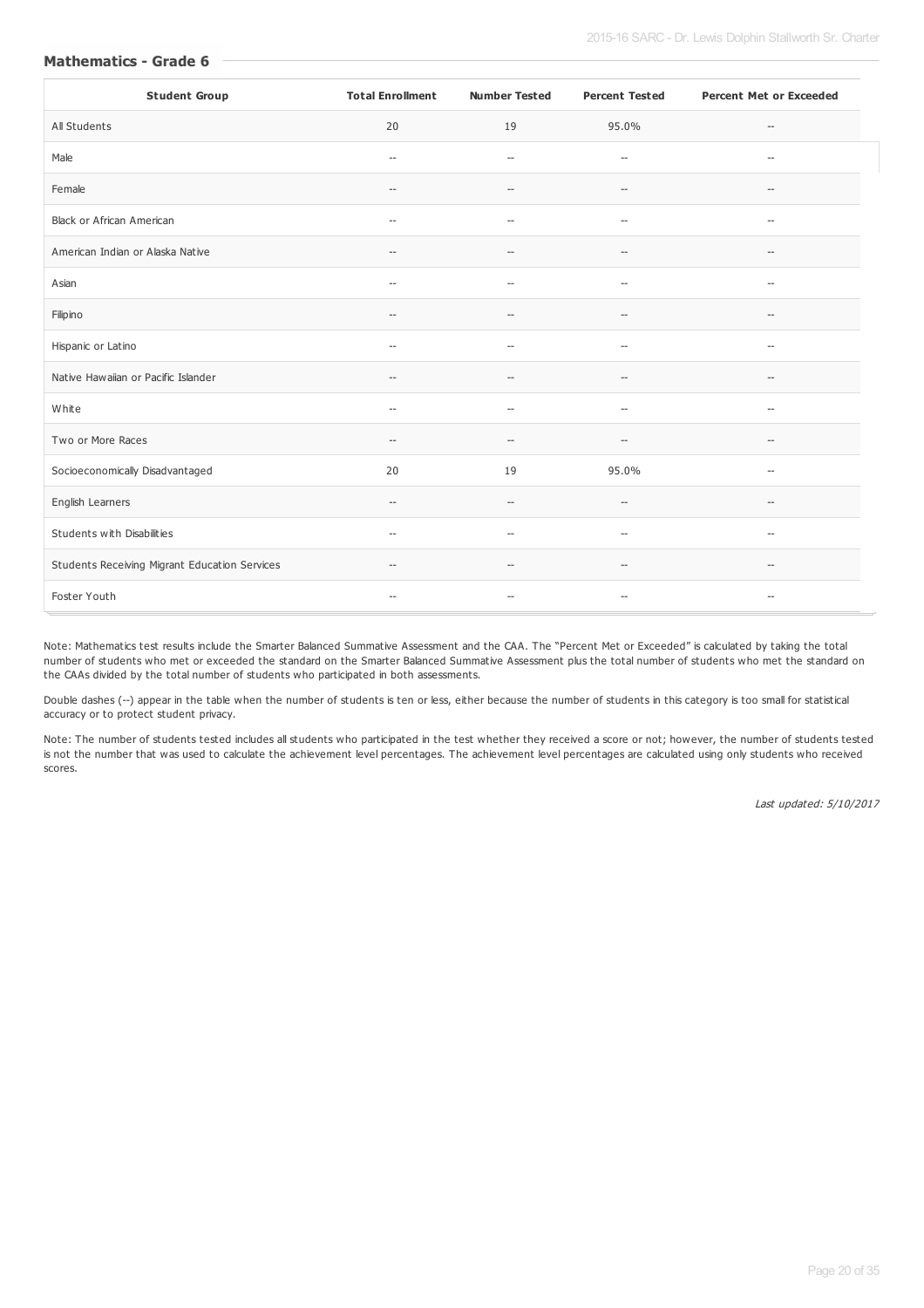| <b>Student Group</b>                          | <b>Total Enrollment</b>                             | <b>Number Tested</b>     | <b>Percent Tested</b>                               | <b>Percent Met or Exceeded</b>                      |
|-----------------------------------------------|-----------------------------------------------------|--------------------------|-----------------------------------------------------|-----------------------------------------------------|
| All Students                                  | 20                                                  | 20                       | 100.0%                                              | $-\!$                                               |
| Male                                          | $\hspace{0.05cm} \ldots$                            | $\hspace{0.05cm} -$      | $\hspace{0.05cm} -\hspace{0.05cm} -\hspace{0.05cm}$ | $\hspace{0.05cm} -$                                 |
| Female                                        | 11                                                  | 11                       | 100.0%                                              | $\hspace{0.05cm} -\hspace{0.05cm} -\hspace{0.05cm}$ |
| Black or African American                     | $\hspace{0.05cm} -\hspace{0.05cm}$                  | $\hspace{0.05cm} \ldots$ | $\hspace{0.05cm} -\hspace{0.05cm} -\hspace{0.05cm}$ | $\hspace{0.05cm} -\hspace{0.05cm}$                  |
| American Indian or Alaska Native              | $\hspace{0.05cm} -\hspace{0.05cm}$                  | $-$                      | $\hspace{0.05cm} -\hspace{0.05cm} -\hspace{0.05cm}$ | $\hspace{0.05cm} -\hspace{0.05cm} -\hspace{0.05cm}$ |
| Asian                                         | $\hspace{0.05cm} \ldots$                            | $\sim$                   | $\overline{\phantom{a}}$                            | $\overline{\phantom{a}}$                            |
| Filipino                                      | $\hspace{0.05cm} -\hspace{0.05cm}$                  | $\qquad \qquad -$        | $\hspace{0.05cm} -\hspace{0.05cm} -\hspace{0.05cm}$ | $\hspace{0.05cm} -\hspace{0.05cm} -\hspace{0.05cm}$ |
| Hispanic or Latino                            | 11                                                  | 11                       | 100.0%                                              | $\hspace{0.05cm} \ldots$                            |
| Native Hawaiian or Pacific Islander           | $\hspace{0.05cm} -\hspace{0.05cm}$                  | $\overline{\phantom{a}}$ | $\hspace{0.05cm} -\hspace{0.05cm} -\hspace{0.05cm}$ | $\overline{\phantom{a}}$                            |
| White                                         | $\hspace{0.05cm} \ldots$                            | $\hspace{0.05cm} \ldots$ | $\overline{\phantom{a}}$                            | $\overline{\phantom{a}}$                            |
| Two or More Races                             | $-\!$                                               | $\overline{\phantom{a}}$ | $-\!$                                               | $\hspace{0.05cm} -\hspace{0.05cm}$                  |
| Socioeconomically Disadvantaged               | 20                                                  | 20                       | 100.0%                                              | $\hspace{0.05cm} -$                                 |
| English Learners                              | $\hspace{0.05cm} -\hspace{0.05cm} -\hspace{0.05cm}$ | $\overline{\phantom{a}}$ | $-$                                                 | $-$                                                 |
| Students with Disabilities                    | $\hspace{0.05cm} \ldots$                            | $\hspace{0.05cm} \ldots$ | $\overline{\phantom{a}}$                            | $\hspace{0.05cm} \ldots$                            |
| Students Receiving Migrant Education Services | $\hspace{0.05cm} -\hspace{0.05cm} -\hspace{0.05cm}$ | $-$                      | $\hspace{0.05cm} -$                                 | $\hspace{0.05cm} -\hspace{0.05cm} -\hspace{0.05cm}$ |
| Foster Youth                                  | $\hspace{0.05cm} -\hspace{0.05cm}$                  | --                       | $\qquad \qquad -$                                   | $\hspace{0.05cm} -\hspace{0.05cm} -\hspace{0.05cm}$ |

Note: Mathematics test results include the Smarter Balanced Summative Assessment and the CAA. The "Percent Met or Exceeded" is calculated by taking the total number of students who met or exceeded the standard on the Smarter Balanced Summative Assessment plus the total number of students who met the standard on the CAAs divided by the total number of students who participated in both assessments.

Double dashes (--) appear in the table when the number of students is ten or less, either because the number of students in this category is too small for statistical accuracy or to protect student privacy.

Note: The number of students tested includes all students who participated in the test whether they received a score or not; however, the number of students tested is not the number that was used to calculate the achievement level percentages. The achievement level percentages are calculated using only students who received scores.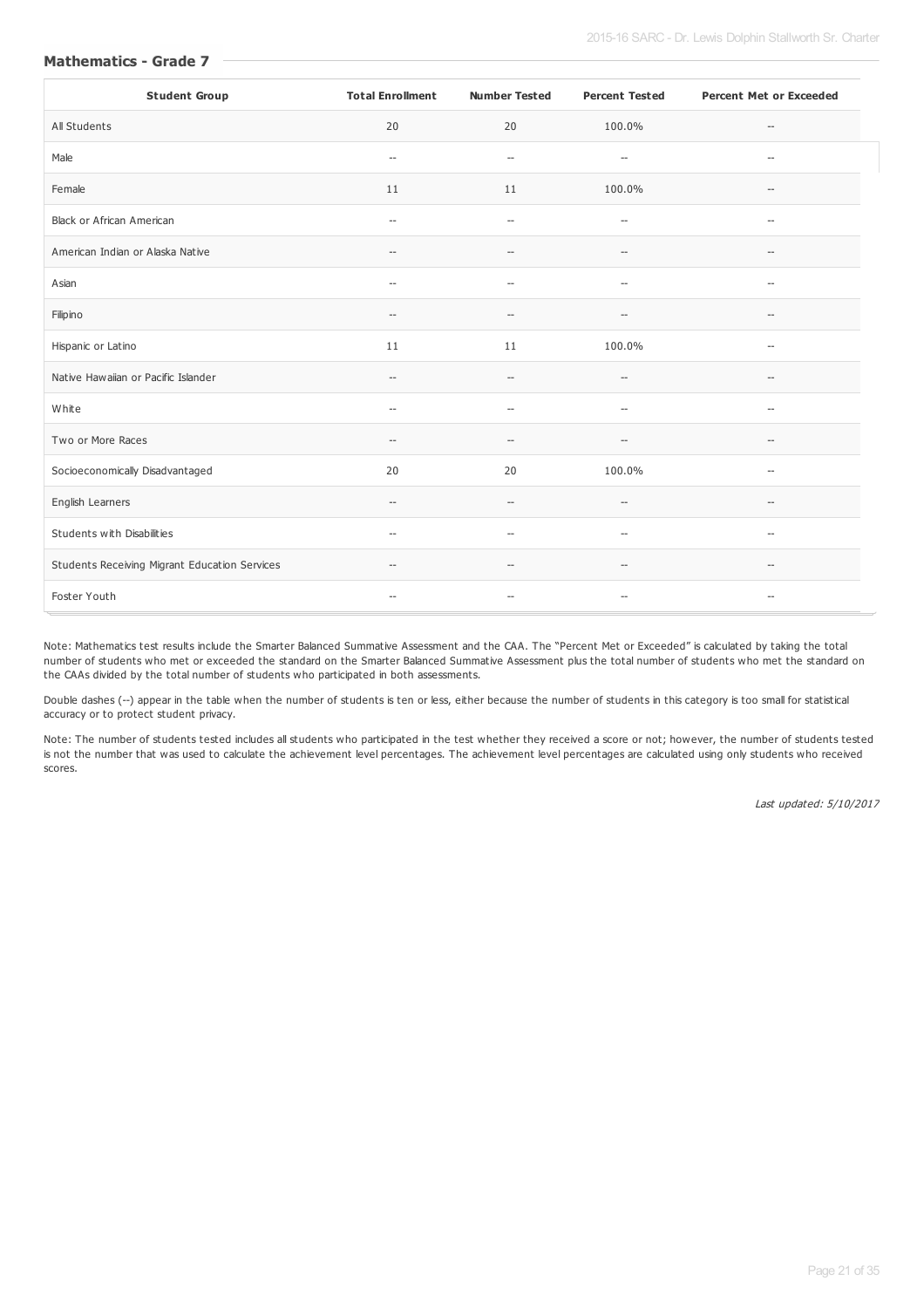| <b>Student Group</b>                          | <b>Total Enrollment</b>                             | <b>Number Tested</b>                                | <b>Percent Tested</b>                               | <b>Percent Met or Exceeded</b>                      |
|-----------------------------------------------|-----------------------------------------------------|-----------------------------------------------------|-----------------------------------------------------|-----------------------------------------------------|
| All Students                                  | 16                                                  | 14                                                  | 87.5%                                               | 7.1%                                                |
| Male                                          | $\hspace{0.05cm} \ldots$                            | $\overline{\phantom{a}}$                            | $\overline{\phantom{a}}$                            | $\overline{\phantom{a}}$                            |
| Female                                        | $\hspace{0.05cm} -\hspace{0.05cm} -\hspace{0.05cm}$ | $-$                                                 | $-\!$                                               | $-\!$                                               |
| Black or African American                     | $\hspace{0.05cm} -\hspace{0.05cm} -\hspace{0.05cm}$ | $\hspace{0.05cm} \ldots$                            | $\hspace{0.05cm} -\hspace{0.05cm} -\hspace{0.05cm}$ | $\hspace{0.05cm} -\hspace{0.05cm}$                  |
| American Indian or Alaska Native              | $\hspace{0.05cm} -\hspace{0.05cm} -\hspace{0.05cm}$ | $-$                                                 | $\hspace{0.05cm} -\hspace{0.05cm} -\hspace{0.05cm}$ | $\hspace{0.05cm} \ldots$                            |
| Asian                                         | $\hspace{0.05cm} \ldots$                            | $\hspace{0.05cm} \ldots$                            | $\hspace{0.05cm} -\hspace{0.05cm} -\hspace{0.05cm}$ | $\overline{\phantom{a}}$                            |
| Filipino                                      | $\overline{\phantom{a}}$                            | $\overline{\phantom{a}}$                            | $\overline{\phantom{a}}$                            | $\overline{\phantom{a}}$                            |
| Hispanic or Latino                            | 12                                                  | 11                                                  | 91.7%                                               | 9.1%                                                |
| Native Hawaiian or Pacific Islander           | $\hspace{0.05cm} -\hspace{0.05cm} -\hspace{0.05cm}$ | $\hspace{0.05cm} -\hspace{0.05cm} -\hspace{0.05cm}$ | $\hspace{0.05cm} -\hspace{0.05cm} -\hspace{0.05cm}$ | $\hspace{0.05cm} -\hspace{0.05cm} -\hspace{0.05cm}$ |
| White                                         | $\hspace{0.05cm} -\hspace{0.05cm} -\hspace{0.05cm}$ | $\hspace{0.05cm} \ldots$                            | $\hspace{0.05cm} -\hspace{0.05cm} -\hspace{0.05cm}$ | $\hspace{0.05cm} -\hspace{0.05cm} -\hspace{0.05cm}$ |
| Two or More Races                             | $\hspace{0.05cm} -\hspace{0.05cm} -\hspace{0.05cm}$ | $\overline{\phantom{a}}$                            | $-\!$                                               | $-\!$                                               |
| Socioeconomically Disadvantaged               | 16                                                  | 14                                                  | 87.5%                                               | 7.1%                                                |
| English Learners                              | $\qquad \qquad -$                                   | $-$                                                 | $-$                                                 | $\hspace{0.05cm}$ – $\hspace{0.05cm}$               |
| Students with Disabilities                    | $\overline{\phantom{a}}$                            | $\hspace{0.05cm} \ldots$                            | $\hspace{0.05cm} -\hspace{0.05cm} -\hspace{0.05cm}$ | $\hspace{0.05cm} \ldots$                            |
| Students Receiving Migrant Education Services | $\hspace{0.05cm} -\hspace{0.05cm} -\hspace{0.05cm}$ | $\overline{\phantom{a}}$                            | $\hspace{0.05cm} -\hspace{0.05cm} -\hspace{0.05cm}$ | $\hspace{0.05cm} -$                                 |
| Foster Youth                                  | $\hspace{0.05cm} -\hspace{0.05cm}$                  | $\hspace{0.05cm} -\hspace{0.05cm}$                  | $\hspace{0.05cm} -\hspace{0.05cm} -\hspace{0.05cm}$ | $\hspace{0.05cm} -\hspace{0.05cm}$                  |

Note: Mathematics test results include the Smarter Balanced Summative Assessment and the CAA. The "Percent Met or Exceeded" is calculated by taking the total number of students who met or exceeded the standard on the Smarter Balanced Summative Assessment plus the total number of students who met the standard on the CAAs divided by the total number of students who participated in both assessments.

Double dashes (--) appear in the table when the number of students is ten or less, either because the number of students in this category is too small for statistical accuracy or to protect student privacy.

Note: The number of students tested includes all students who participated in the test whether they received a score or not; however, the number of students tested is not the number that was used to calculate the achievement level percentages. The achievement level percentages are calculated using only students who received scores.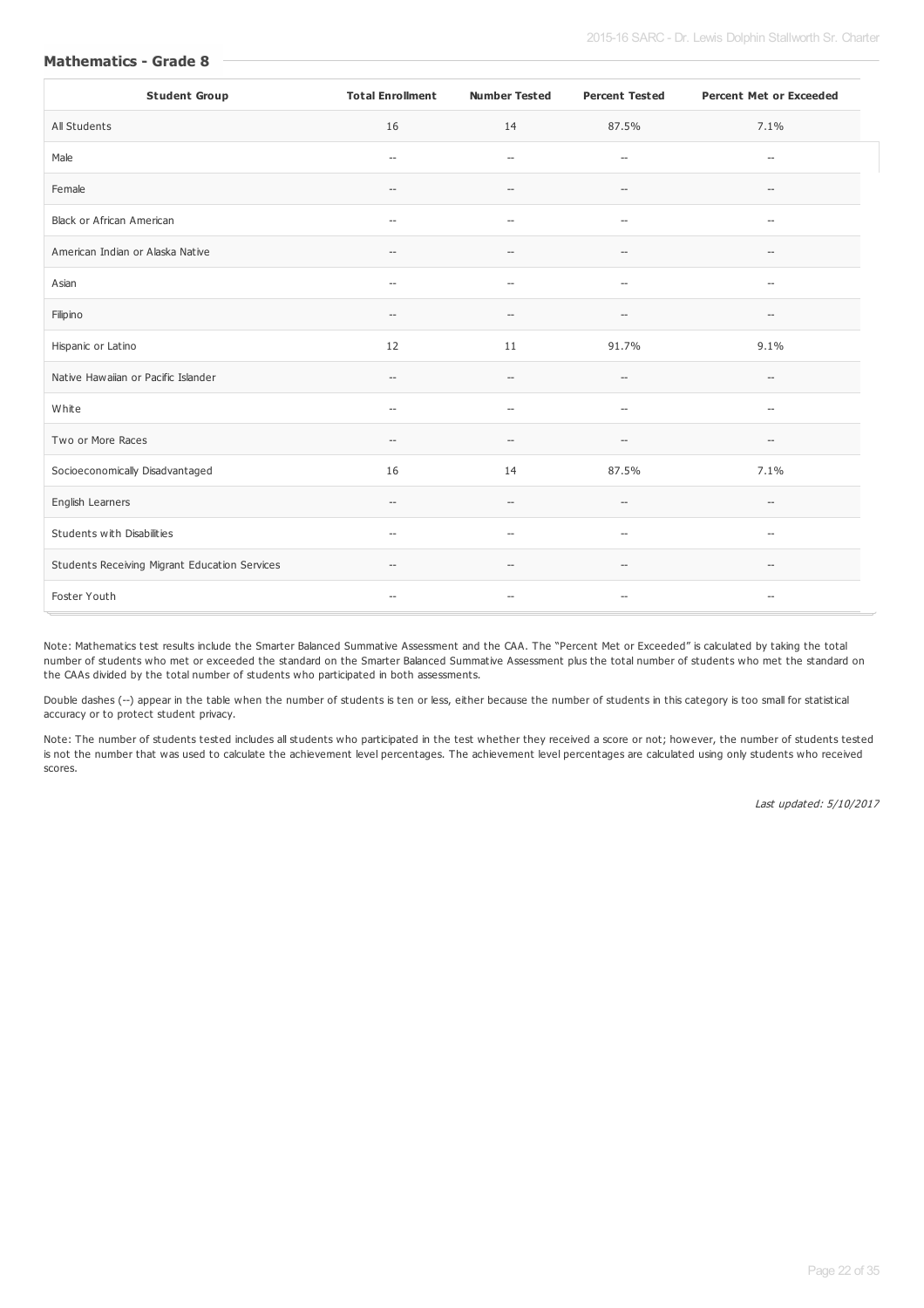| <b>Student Group</b>                          | <b>Total Enrollment</b>                             | <b>Number Tested</b>                                | <b>Percent Tested</b>                               | <b>Percent Met or Exceeded</b>                      |
|-----------------------------------------------|-----------------------------------------------------|-----------------------------------------------------|-----------------------------------------------------|-----------------------------------------------------|
| All Students                                  | $\hspace{0.05cm} -\hspace{0.05cm} -\hspace{0.05cm}$ | $-\!$                                               | $-\!$                                               | $-\!$                                               |
| Male                                          | $\hspace{0.05cm} \ldots$                            | $-$                                                 | $\overline{\phantom{a}}$                            | $\hspace{0.05cm} \ldots$                            |
| Female                                        | $\hspace{0.05cm} -\hspace{0.05cm}$                  | $\hspace{0.05cm} -\hspace{0.05cm} -\hspace{0.05cm}$ | $\hspace{0.05cm} -\hspace{0.05cm} -\hspace{0.05cm}$ | $\hspace{0.05cm} -\hspace{0.05cm} -\hspace{0.05cm}$ |
| <b>Black or African American</b>              | $\hspace{0.05cm} -\hspace{0.05cm} -\hspace{0.05cm}$ | $-$                                                 | $\overline{\phantom{a}}$                            | $\hspace{0.05cm} -\hspace{0.05cm} -\hspace{0.05cm}$ |
| American Indian or Alaska Native              | $\hspace{0.05cm} -\hspace{0.05cm}$                  | $-$                                                 | $\hspace{0.05cm} -\hspace{0.05cm} -\hspace{0.05cm}$ | $\hspace{0.05cm} -\hspace{0.05cm}$                  |
| Asian                                         | $\hspace{0.05cm} \ldots$                            | $\sim$                                              | $\overline{\phantom{a}}$                            | $\overline{\phantom{a}}$                            |
| Filipino                                      | $\hspace{0.05cm} -\hspace{0.05cm}$                  | $\qquad \qquad -$                                   | $\hspace{0.05cm} -\hspace{0.05cm} -\hspace{0.05cm}$ | $\hspace{0.05cm} -\hspace{0.05cm}$                  |
| Hispanic or Latino                            | $\hspace{0.05cm} -$                                 | $\hspace{0.05cm} \ldots$                            | $\overline{\phantom{a}}$                            | $\hspace{0.05cm} \ldots$                            |
| Native Hawaiian or Pacific Islander           | $\hspace{0.05cm} -\hspace{0.05cm} -\hspace{0.05cm}$ | $\overline{\phantom{a}}$                            | $\hspace{0.05cm} -\hspace{0.05cm} -\hspace{0.05cm}$ | $\overline{\phantom{a}}$                            |
| White                                         | $\hspace{0.05cm} -$                                 | $\hspace{0.05cm} \ldots$                            | $\overline{\phantom{a}}$                            | $\hspace{0.05cm} -$                                 |
| Two or More Races                             | $\hspace{0.05cm} -\hspace{0.05cm} -\hspace{0.05cm}$ | $-$                                                 | $-\!$                                               | $\hspace{0.05cm} -\hspace{0.05cm} -\hspace{0.05cm}$ |
| Socioeconomically Disadvantaged               | $\hspace{0.05cm} \ldots$                            | $\hspace{0.05cm} -$                                 | $-\!$                                               | $\hspace{0.05cm} -$                                 |
| English Learners                              | $\overline{\phantom{a}}$                            | --                                                  | $-$                                                 | $\hspace{0.05cm}$ – $\hspace{0.05cm}$               |
| Students with Disabilities                    | $\hspace{0.05cm} \ldots$                            | $\hspace{0.05cm} \ldots$                            | $\overline{\phantom{a}}$                            | $\hspace{0.05cm} \ldots$                            |
| Students Receiving Migrant Education Services | $\hspace{0.05cm} -\hspace{0.05cm} -\hspace{0.05cm}$ | $-$                                                 | $\hspace{0.05cm} -$                                 | $\hspace{0.05cm} -$                                 |
| Foster Youth                                  | $\hspace{0.05cm} -\hspace{0.05cm}$                  | --                                                  | $\qquad \qquad -$                                   | $\hspace{0.05cm} -\hspace{0.05cm}$                  |

Note: Mathematics test results include the Smarter Balanced Summative Assessment and the CAA. The "Percent Met or Exceeded" is calculated by taking the total number of students who met or exceeded the standard on the Smarter Balanced Summative Assessment plus the total number of students who met the standard on the CAAs divided by the total number of students who participated in both assessments.

Double dashes (--) appear in the table when the number of students is ten or less, either because the number of students in this category is too small for statistical accuracy or to protect student privacy.

Note: The number of students tested includes all students who participated in the test whether they received a score or not; however, the number of students tested is not the number that was used to calculate the achievement level percentages. The achievement level percentages are calculated using only students who received scores.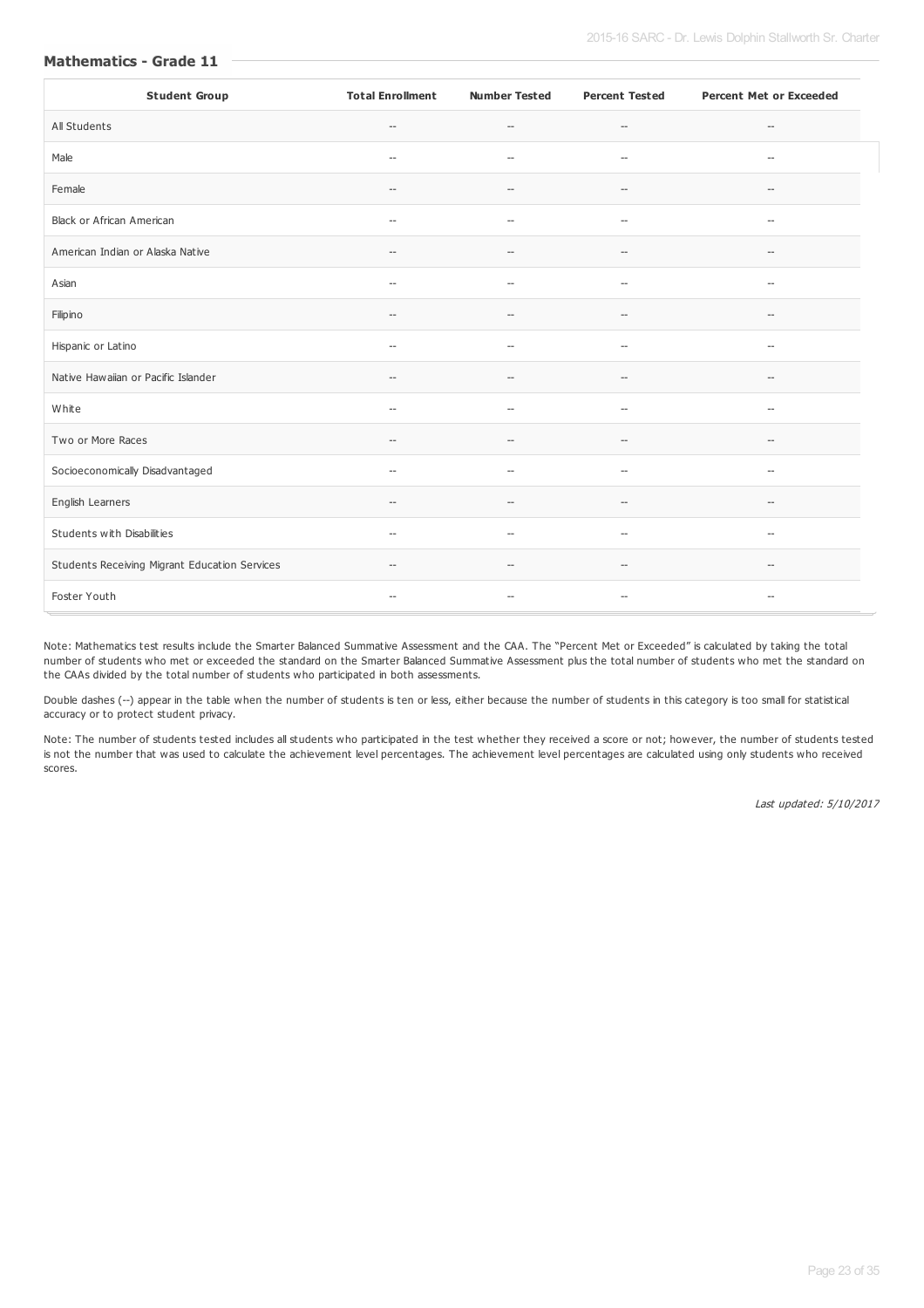# **CAASPP Test Results in Science for All Students**

|                               | Percentage of Students Scoring at Proficient or Advanced |         |         |                 |         |         |         |         |         |
|-------------------------------|----------------------------------------------------------|---------|---------|-----------------|---------|---------|---------|---------|---------|
|                               | School                                                   |         |         | <b>District</b> |         |         | State   |         |         |
| <b>Subject</b>                | 2013-14                                                  | 2014-15 | 2015-16 | 2013-14         | 2014-15 | 2015-16 | 2013-14 | 2014-15 | 2015-16 |
| Science (grades 5, 8, and 10) | 25.0%                                                    | 15.0%   | 25.0%   | 31.0%           | 29.0%   | 30.0%   | 60.0%   | 56.0%   | 54.0%   |

Note: Science test results include California Standards Tests (CSTs), California Modified Assessment (CMA), and California Alternate Performance Assessment (CAPA) in grades five, eight, and ten.

Note: Scores are not shown when the number of students tested is ten or less, either because the number of students in this category is too small for statistical accuracy or to protect student privacy.

Last updated: 5/10/2017

# **CAASPP Tests Results in Science by Student Group Grades Five, Eight and Grade Ten (School Year 2015-16)**

| <b>Student Group</b>                             | <b>Total</b><br><b>Enrollment</b>                   | <b>Scores</b>                                       | Number of Students with Valid  Percent of Students with Valid<br><b>Scores</b> | <b>Percent Proficient or</b><br>Advanced            |
|--------------------------------------------------|-----------------------------------------------------|-----------------------------------------------------|--------------------------------------------------------------------------------|-----------------------------------------------------|
| All Students                                     | 38                                                  | 28                                                  | 73.7%                                                                          | 25.0%                                               |
| Male                                             | 19                                                  | 16                                                  | 84.2%                                                                          | 18.8%                                               |
| Female                                           | 19                                                  | 12                                                  | 63.2%                                                                          | 33.3%                                               |
| <b>Black or African American</b>                 | 14                                                  | 11                                                  | 78.6%                                                                          | 9.1%                                                |
| American Indian or Alaska Native                 | $\mathsf{O}\xspace$                                 | $\mathsf{O}\xspace$                                 | 0.0%                                                                           | 0.0%                                                |
| Asian                                            | 0                                                   | $\pmb{0}$                                           | 0.0%                                                                           | 0.0%                                                |
| Filipino                                         | $\mathbf 0$                                         | 0                                                   | $0.0\%$                                                                        | $0.0\%$                                             |
| Hispanic or Latino                               | 19                                                  | 13                                                  | 68.4%                                                                          | 38.5%                                               |
| Native Hawaiian or Pacific Islander              | 0                                                   | 0                                                   | 0.0%                                                                           | 0.0%                                                |
| White                                            | $\overline{\phantom{a}}$                            | $\hspace{0.05cm} -\hspace{0.05cm} -\hspace{0.05cm}$ | $\overline{\phantom{a}}$                                                       | $\overline{\phantom{a}}$                            |
| Two or More Races                                | $\hspace{0.05cm} -\hspace{0.05cm} -\hspace{0.05cm}$ | $\hspace{0.05cm} -\hspace{0.05cm} -\hspace{0.05cm}$ | $\hspace{0.05cm} -\hspace{0.05cm} -\hspace{0.05cm}$                            | $\overline{\phantom{a}}$                            |
| Socioeconomically Disadvantaged                  | 37                                                  | 28                                                  | 75.7%                                                                          | 25.0%                                               |
| English Learners                                 | 11                                                  | 9                                                   | 81.8%                                                                          | 22.2%                                               |
| Students with Disabilities                       | $-\!$                                               | $\hspace{0.05cm} \ldots$                            | $-\!$                                                                          | $\hspace{0.05cm} -\hspace{0.05cm} -\hspace{0.05cm}$ |
| Students Receiving Migrant Education<br>Services | $\overline{\phantom{a}}$                            | $\hspace{0.05cm} -\hspace{0.05cm} -\hspace{0.05cm}$ | $\hspace{0.05cm} -\hspace{0.05cm} -\hspace{0.05cm}$                            | $-\!$                                               |
| Foster Youth                                     | $-\!$                                               | $\hspace{0.05cm} -\hspace{0.05cm} -\hspace{0.05cm}$ | $\hspace{0.05cm} -\hspace{0.05cm} -\hspace{0.05cm}$                            | $\hspace{0.05cm} -\hspace{0.05cm} -\hspace{0.05cm}$ |

Note: Science test results include CSTs, CMA, and CAPA in grades five, eight, and ten. The "Proficient or Advanced" is calculated by taking the total number of students who scored at Proficient or Advanced on the science assessment divided by the total number of students with valid scores.

Note: Scores are not shown when the number of students tested is ten or less, either because the number of students in this category is too small for statistical accuracy or to protect student privacy.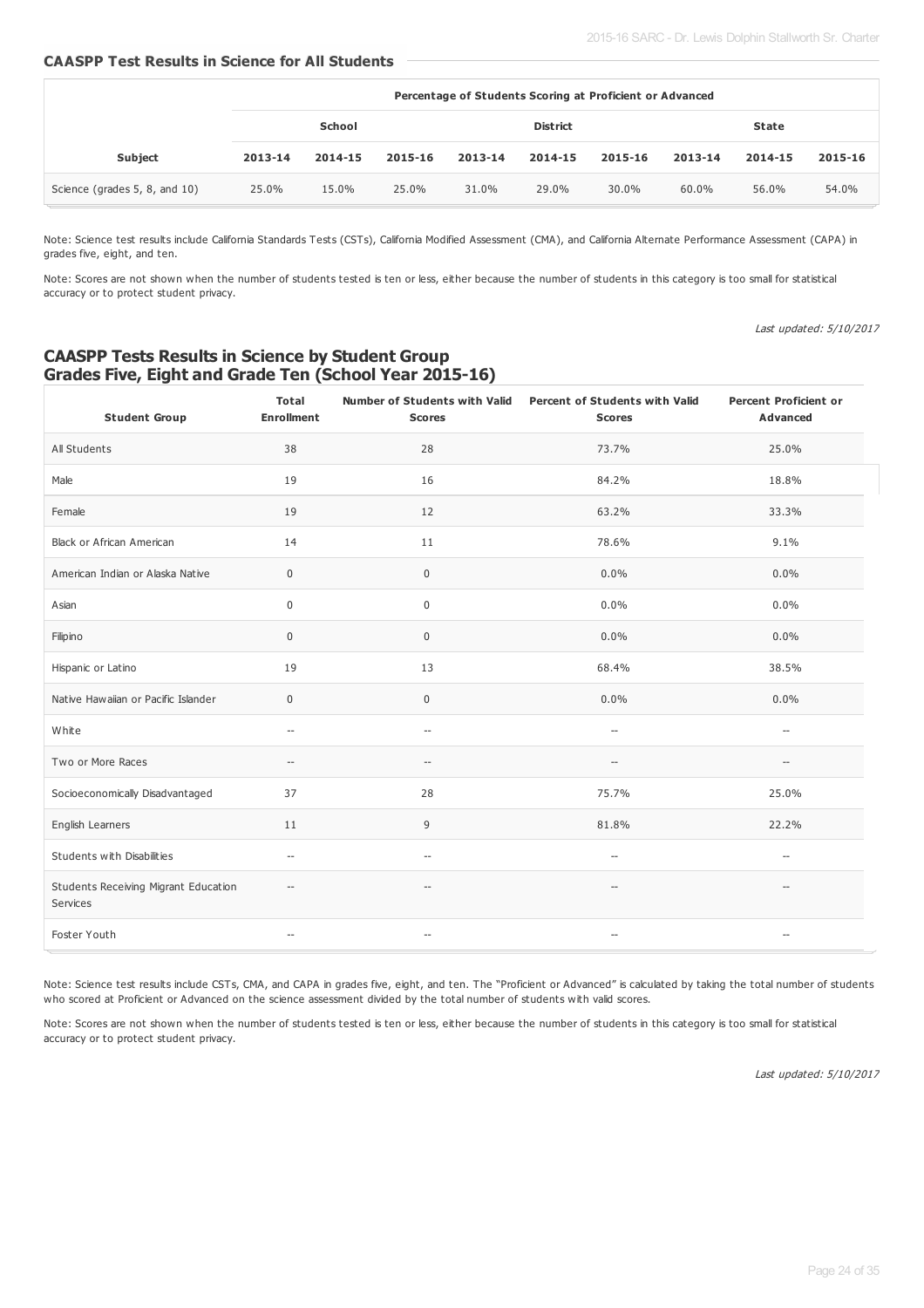# **Career Technical Education Programs (School Year 2015-16)**

Stallworth Charter conducts instructional activities that are designed to encourage all students to be involved in challenging and relevant learning, in order to meet academic and college-and-career-readiness standards, as well as the schoolwide learner outcomes. Accordingly, all instructors provide differentiated instructional strategies to strengthen academic progress for all students. For example, many teacher help students connect to the surrounding colleges, and community's programs that involve career-readiness. There is a school-wide expectation that all students will have access to challenging learning experiences. Evidence of challenging learning experiences can be found in: Course syllabi and College-prep and special education awareness.

Teachers participate in meetings at least once a month to examine student work, discuss student process toward meeting standards, share best teaching practices, and design interventions for students who are below average.

In all classes, students understand the standards and the level of performance to demonstrate their knowledge, as teachers routinely use a variety of methods when delivering direct instruction. Frequently questioning for understanding enables teacher to monitor student progress toward mastering the skill or concept taught (e.g., Common Core leaning, critical thinking, communication and community awareness).

Students routinely work in a variety of group settings, which provide opportunities to work with peers to solve problems, to construct knowledge and deepen understanding of the skill or concept, expressing their knowledge orally and mechanically.

Working in groups enables students to reduce individual affective filters and access peer support. Working independently, student compose journals, interactive notebooks entries, and/or self-evaluations, which are designed to reinforce understanding and identify concepts needing clarification. In addition, in every classroom, teachers routinely provide modifications or accommodations to make instructional content accessible to students with special needs.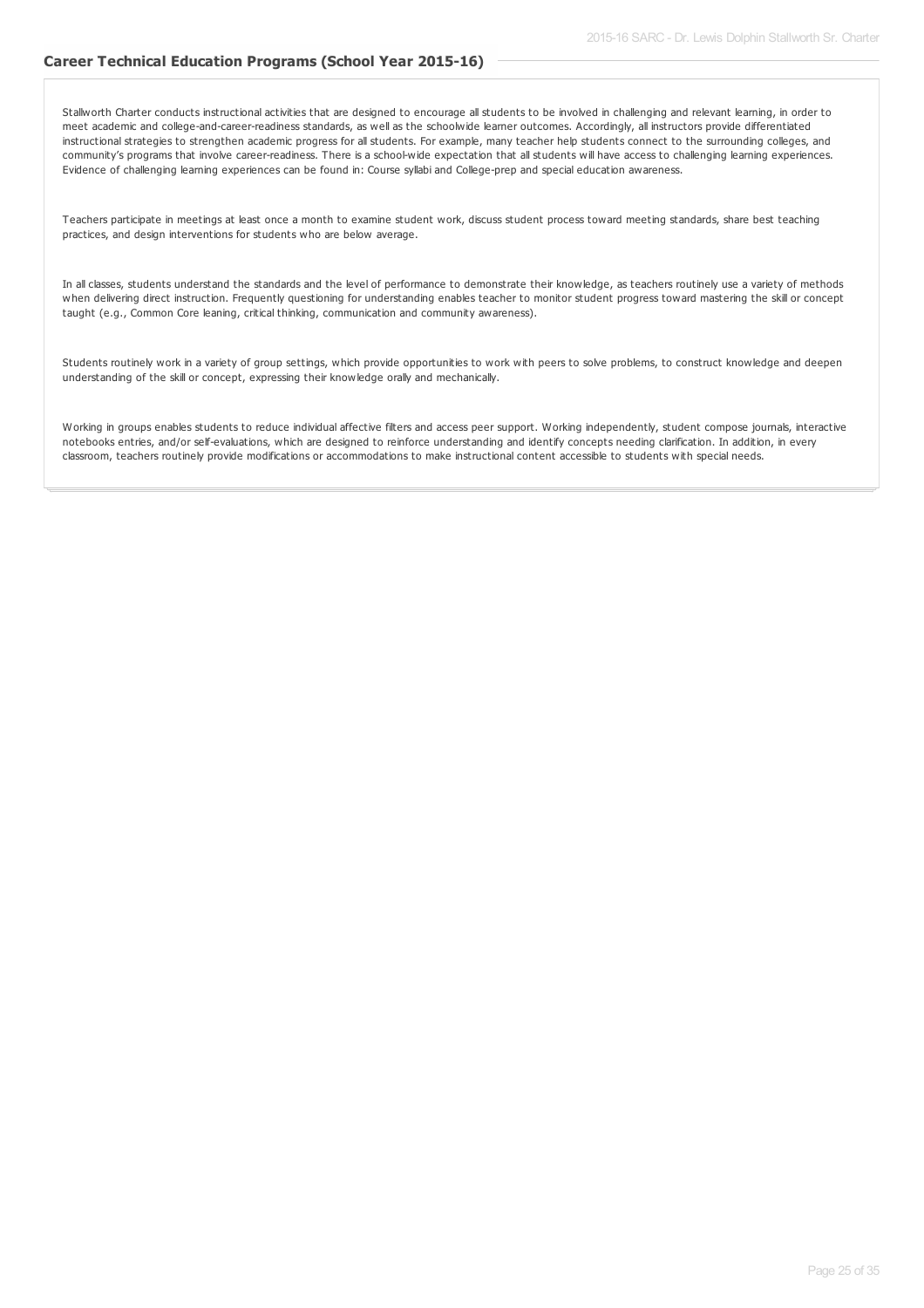The SARC provides the following information relevant to the State priority: Other Pupil Outcomes (Priority 8):

Pupil outcomes in the subject area of physical education

# **California Physical Fitness Test Results (School Year 2015-16)**

|                    | Percentage of Students Meeting Fitness Standards |                              |                             |  |  |  |  |  |
|--------------------|--------------------------------------------------|------------------------------|-----------------------------|--|--|--|--|--|
| <b>Grade Level</b> | <b>Four of Six Standards</b>                     | <b>Five of Six Standards</b> | <b>Six of Six Standards</b> |  |  |  |  |  |
|                    | 38.1%                                            | 33.3%                        | 14.3%                       |  |  |  |  |  |
|                    | 47.4%                                            | 21.1%                        | 10.5%                       |  |  |  |  |  |

Note: Percentages are not calculated when the number of students tested is ten or less, either because the number of students in this category is too small for statistical accuracy or to protect student privacy.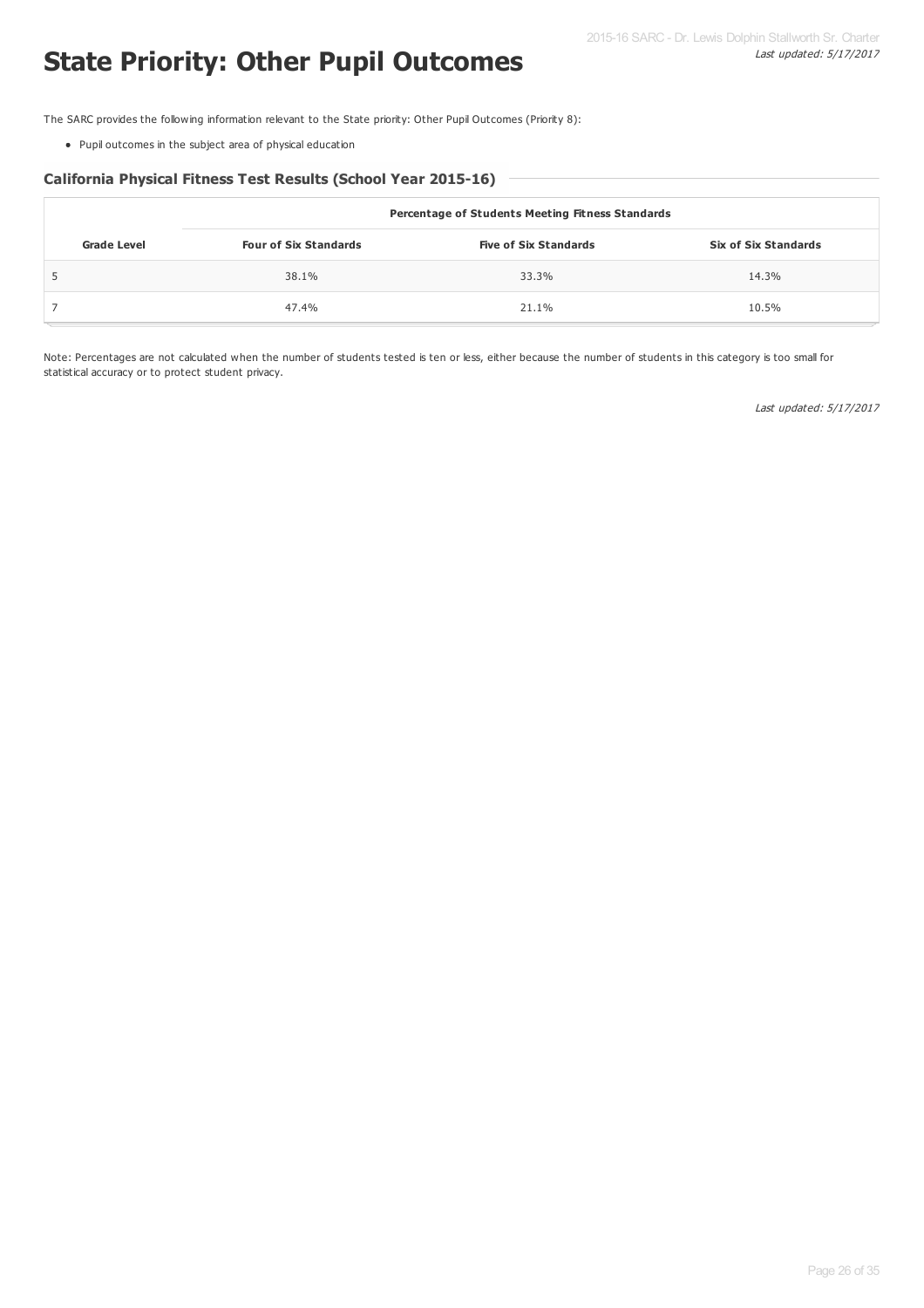# **C. Engagement**

# **State Priority: Parental Involvement**

The SARC provides the following information relevant to the State priority: Parental Involvement (Priority 3):

Efforts the school district makes to seek parent input in making decisions for the school district and each schoolsite

# **Opportunities for Parental Involvement (School Year 2016-17)**

The parent-teacher partnership at Stallworth Charter includes volunteers at school events and field trips, assisting with setup, arrangements, tables, and booths as needed. Parents are able to volunteer in classrooms and for special projects designed by school and administration. Other community based-groups include county workers that act as mentors for students. The parents were give a date choose officers for their Parent Teacher Organization (PTO), Western Accreditation of Schools and Colleges (WASC) committees, English Learner Adviosor Committee (ELAC), and other needed groups.

Parents, students, and Governing Board members are apprised of student academic standards and results by means of parental school meetings, mailings, and telephone access via computers. Parents get involved in the assessing of students during parent-teacher conferences or they schedule meetings with the Principal, Psychologist, or Special Education Department to discuss the student's aptitude.

Parents are kept apprised of student assignments and work by logging into PowerSchool to review student grades; this enables parents to see what students are doing and assist in their academic needs. Parents may also use the Parent Portal to check attendance and communicate directly with their child's teacher and/or administration. One teacher uses class Do-Jo to keep parents aware of their student's behavior and academic successes or mishaps. Parent-teacher conferences, schedules parent meeting, and parent volunteering are other ways for parents to be active in the student learning process.

# **State Priority: Pupil Engagement**

Last updated: 5/17/2017

The SARC provides the following information relevant to the State priority: Pupil Engagement (Priority 5):

- High school dropout rates; and
- High school graduation rates

# **Dropout Rate and Graduation Rate (Four-Year Cohort Rate)**

|                        | School  |         |         |         | <b>District</b> |         |         | <b>State</b> |         |  |
|------------------------|---------|---------|---------|---------|-----------------|---------|---------|--------------|---------|--|
| <b>Indicator</b>       | 2012-13 | 2013-14 | 2014-15 | 2012-13 | 2013-14         | 2014-15 | 2012-13 | 2013-14      | 2014-15 |  |
| Dropout Rate           | 44.4%   | $0.0\%$ | $0.0\%$ | 9.9%    | $0.0\%$         | $0.0\%$ | 11.4%   | 11.5%        | 10.7%   |  |
| <b>Graduation Rate</b> | 55.60   | 0.00    | 0.00    |         |                 |         | 80.44   | 80.95        | 82.27   |  |

**Dropout/Graduation Rate (Four-Year Cohort Rate) Chart**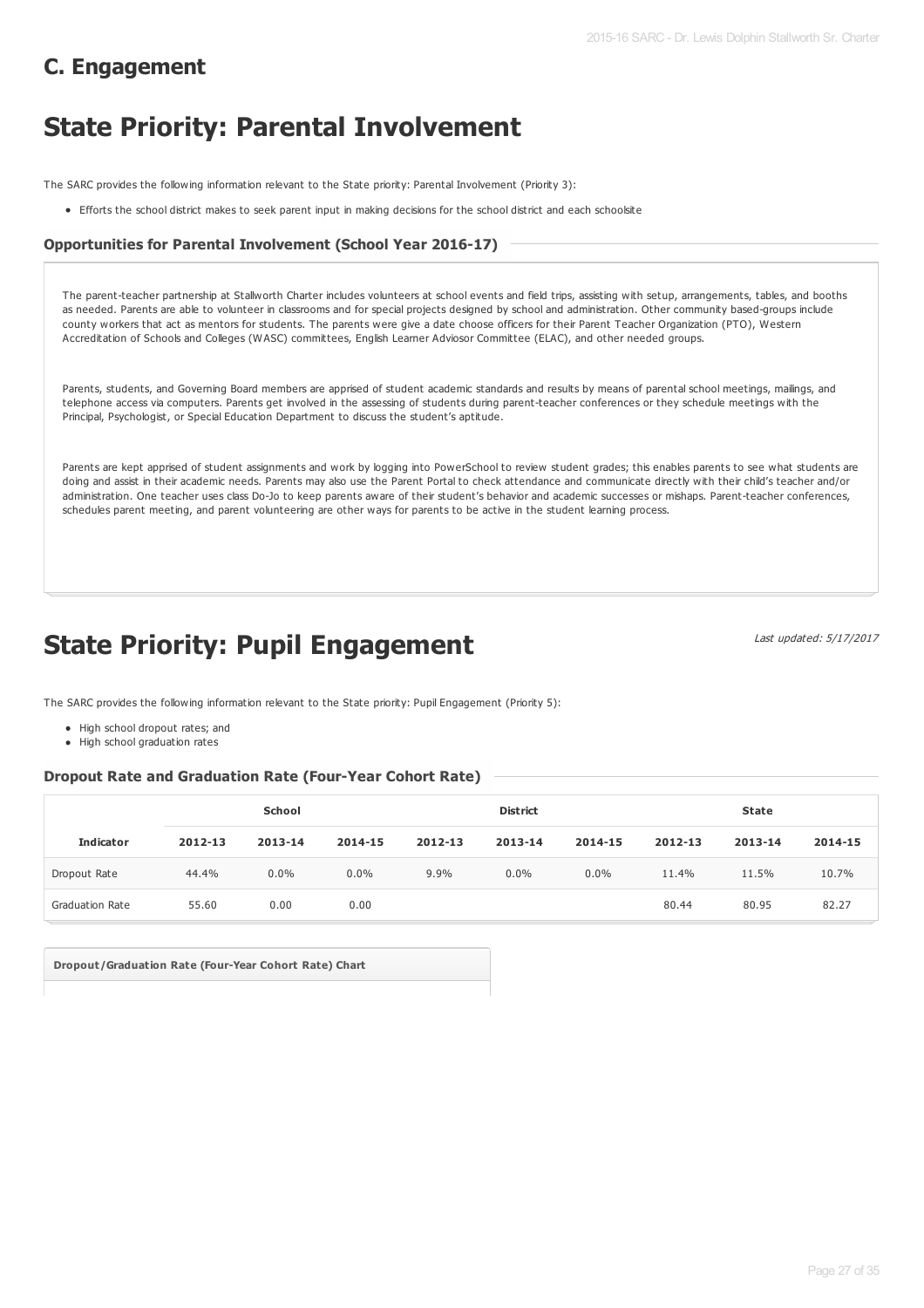60 **Dropout Rate** Ć Graduation Rate 50 k 40 30 20 10  $\frac{0}{2012-13}$ 2012-13 2013-14 2014-15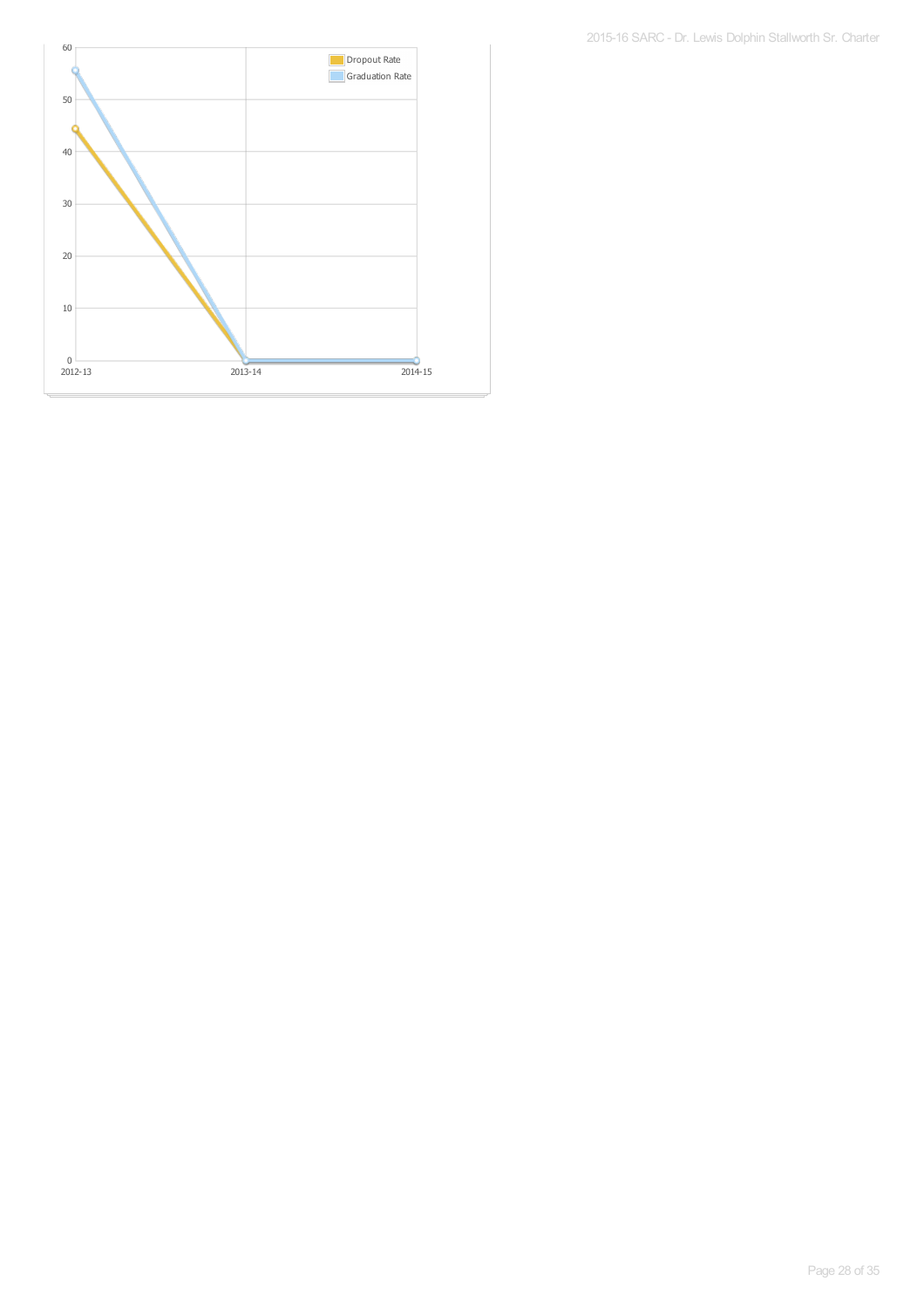# **State Priority: School Climate**

The SARC provides the following information relevant to the State priority: School Climate (Priority 6):

- Pupil suspension rates;
- Pupil expulsion rates; and
- Other local measures on the sense of safety

### **Suspensions and Expulsions**

| School      |         |         |         |         | <b>District</b> |         |         | <b>State</b> |         |  |
|-------------|---------|---------|---------|---------|-----------------|---------|---------|--------------|---------|--|
| Rate        | 2013-14 | 2014-15 | 2015-16 | 2013-14 | 2014-15         | 2015-16 | 2013-14 | 2014-15      | 2015-16 |  |
| Suspensions | 20.0    | 17.8    | 12.1    | 10.1    | 9.4             | 9.4     | 4.4     | 3.8          | 3.7     |  |
| Expulsions  | 0.0     | 0.0     | 0.0     | 0.1     | 0.1             | 0.1     | 0.1     | 0.1          | 0.1     |  |





# Last updated: 5/23/2017

# **School Safety Plan (School Year 2016-17)**

We have prepared the school safety plan to provide a framework in which the school can plan and perform its respective emergency functions during school crisis situations. It was further designed to assist the staff in following safety procedures with the greatest possible speed and safety. Regardless of the prescribed procedures, training, and instruction, we acknowledge that the sound judgment of the Administration and staff is an integral part of safety management.

In each classroom, Stallworth Charter has a Safety Manual with all procedures needed to ensure a safe environment for students and staff. Each staff member has a copy of an Emergency Preparedness Flip Chart, an exit Floor Plan, and a first-aid kit posted near their door. Staff received first-aid and CPR training bi-annually. The school has monthly fire drills, lock down procedures drills, and other safety drills.

The Safety Plan was updated July, 2016. Staff training occurred during the week of August 1, 2016 - August 8, 2016. Each teacher implements the plans in their individual classrooms. New emergency exit plans were re-designed and posted throughout the entire school.

Key elements in the safety plan are as follows:

- Safety Prepared Charts in All Classrooms
- Introduction and Statement of Commitment
- Response to Any Emergency
- Emergency Alert System
- Guidelines for Pupil Release in Classroom • General Staff Responsibility for All Emergencies
- Warning and Notification
- o Fire
- o Severe Weather/Earthquakes
- o Bomb Treat/Weapon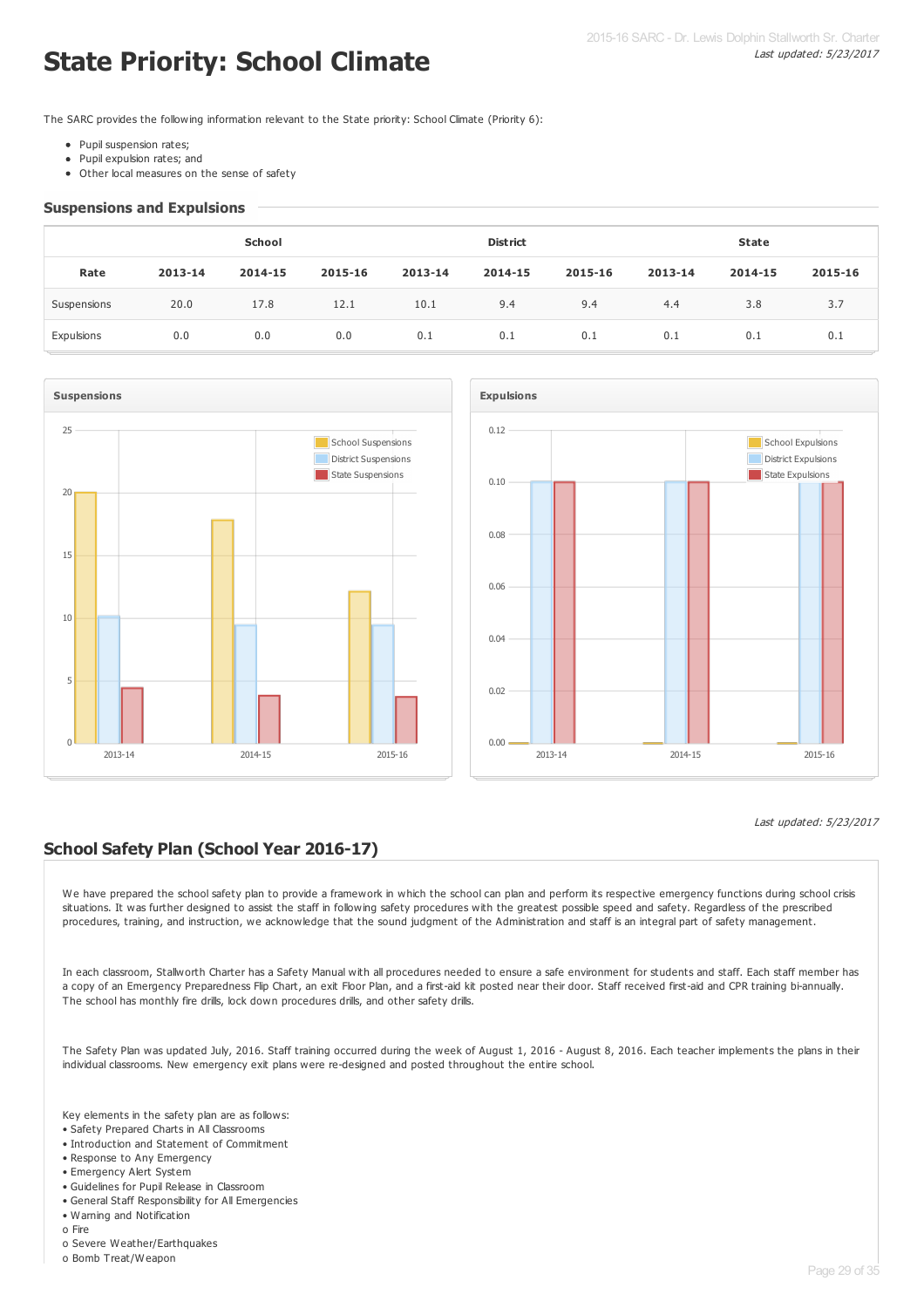- o Accident/Physical Injury
- o Evacuate Building
- o Internal Disaster
- o Intruder/Hostage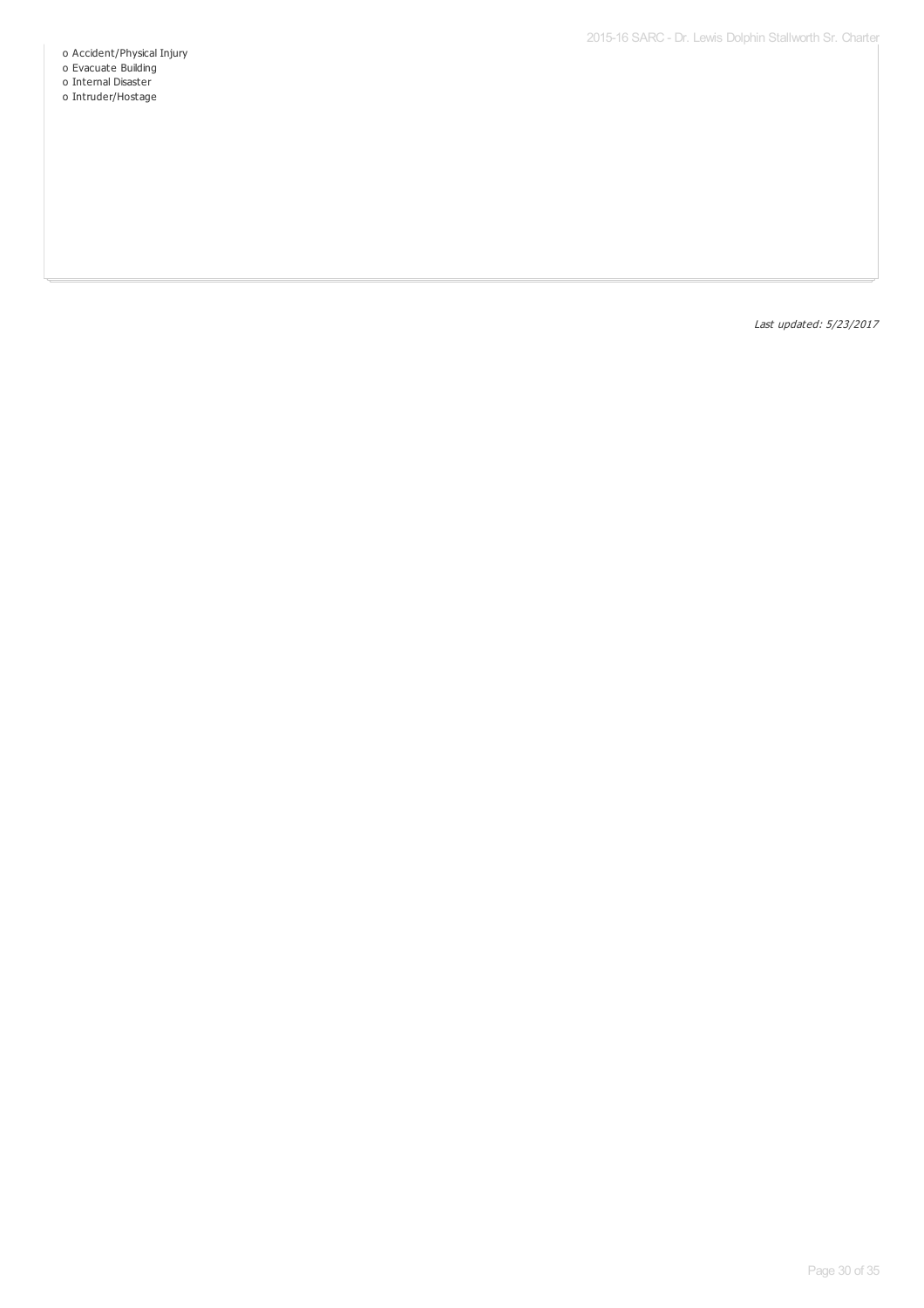# **D. Other SARC Information**

The information in this section is required to be in the SARC but is not included in the state priorities for LCFF.

# **Federal Intervention Program (School Year 2016-17)**

| <b>Indicator</b>                                    | School    | <b>District</b> |
|-----------------------------------------------------|-----------|-----------------|
| Program Improvement Status                          | In PI     | In PI           |
| First Year of Program Improvement                   | 2010-2011 | 2004-2005       |
| Year in Program Improvement                         | Year 4    | Year 3          |
| Number of Schools Currently in Program Improvement  | N/A       | 50              |
| Percent of Schools Currently in Program Improvement | N/A       | 86.2%           |

Note: Cells with NA values do not require data.

Last updated: 5/23/2017

# **Average Class Size and Class Size Distribution (Elementary)**

| 2013-14            |                           |              | 2014-15             |             |                               | 2015-16        |                     |             |                           |                |                     |                |
|--------------------|---------------------------|--------------|---------------------|-------------|-------------------------------|----------------|---------------------|-------------|---------------------------|----------------|---------------------|----------------|
|                    |                           |              | Number of Classes * |             |                               |                | Number of Classes * |             |                           |                | Number of Classes * |                |
| <b>Grade Level</b> | <b>Average Class Size</b> | $1 - 20$     | 21-32               | $33+$       | Average Class Size 1-20 21-32 |                |                     | $33+$       | <b>Average Class Size</b> | $1 - 20$       | $21 - 32$           | $33+$          |
| K                  | 21.0                      | $\mathbf 0$  | 5                   | $\mathbf 0$ | 28.0                          | $\mathbf 0$    | 8                   | $\mathbf 0$ | 50.0                      | $\mathbf 0$    | $\mathbf{1}$        | $\mathbf{0}$   |
| 1                  | 16.0                      | 5            | $\mathbf 0$         | $\mathbf 0$ | 27.0                          | $\mathbf 0$    | $\overline{4}$      | $\mathbf 0$ | 30.0                      | $\mathbf 0$    | $\mathbf{1}$        | $\mathbf 0$    |
| $\overline{2}$     | 28.0                      | $\mathbf 0$  | 5                   | $\mathbf 0$ | 24.0                          | $\mathbf 0$    | $\overline{4}$      | $\mathbf 0$ | 25.0                      | $\mathbf 0$    | $\mathbf{1}$        | $\Omega$       |
| 3                  | 0.0                       | $\mathbf 0$  | $\mathbf 0$         | $\mathbf 0$ | 23.0                          | $\mathbf 0$    | $\overline{4}$      | $\mathbf 0$ | 25.0                      | $\pmb{0}$      | $\mathbf{1}$        | $\mathbf 0$    |
| $\overline{4}$     | 36.0                      | $\mathbf 0$  | $\mathbf 0$         | 6           | 24.0                          | $\mathbf 0$    | $\overline{4}$      | $\mathbf 0$ | 25.0                      | $\pmb{0}$      | $\mathbf{1}$        | $\mathbf{0}$   |
| 5                  | 11.0                      | $\mathbf{1}$ | $\mathbf 0$         | $\mathbf 0$ | 18.0                          | $\overline{4}$ | $\mathbf 0$         | $\mathbf 0$ | 20.0                      | $\mathbf 0$    | $\mathbf{1}$        | $\overline{0}$ |
| 6                  | 24.0                      | $\mathbf{1}$ | $\overline{2}$      | $\mathbf 0$ | 11.0                          | 3              | $\mathbf 0$         | $\mathbf 0$ | 20.0                      | $\mathbf{1}$   | $\mathbf 0$         | $\Omega$       |
| Other              | 0.0                       | $\mathbf 0$  | 0                   | $\mathbf 0$ | 0.0                           | $\mathbf 0$    | $\mathbf 0$         | $\mathbf 0$ | 15.0                      | $\overline{2}$ | $\mathbf 0$         | $\mathbf 0$    |

\* Number of classes indicates how many classes fall into each size category (a range of total students per class).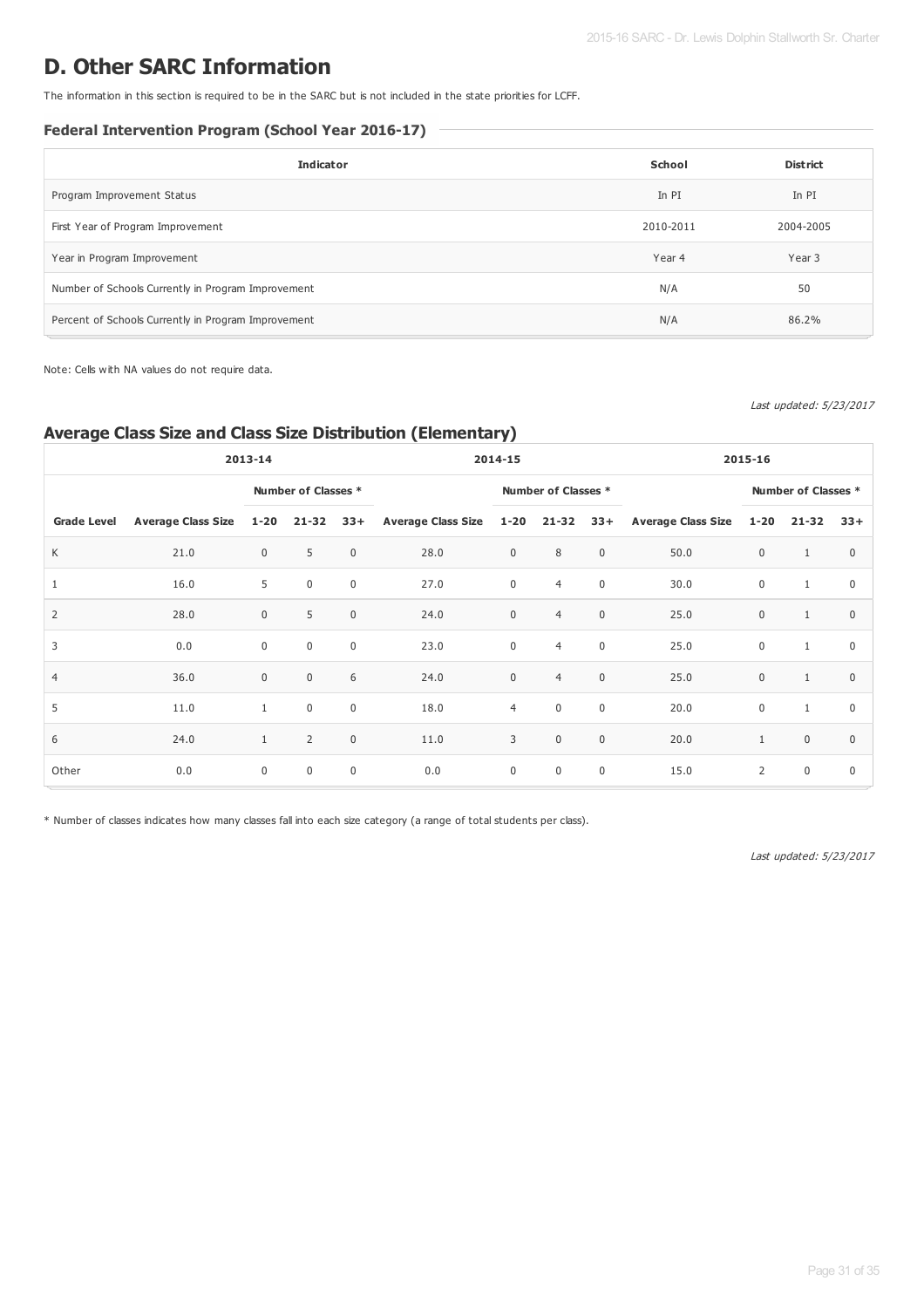# **Average Class Size and Class Size Distribution (Secondary)**

| 2013-14        |                           |                     |              |             | 2014-15                                 |   |                | 2015-16        |                        |                |                     |             |
|----------------|---------------------------|---------------------|--------------|-------------|-----------------------------------------|---|----------------|----------------|------------------------|----------------|---------------------|-------------|
|                |                           | Number of Classes * |              |             | Number of Classes *                     |   |                |                |                        |                | Number of Classes * |             |
| <b>Subject</b> | <b>Average Class Size</b> | $1 - 22$            |              |             | 23-32 33+ Average Class Size 1-22 23-32 |   |                |                | 33+ Average Class Size | $1 - 22$       | 23-32               | $33+$       |
| English        | 18.0                      | $\overline{2}$      | $\mathbf{1}$ | $\mathbf 0$ | 16.0                                    | 2 | $\overline{0}$ | $\overline{0}$ | 14.0                   | $\overline{2}$ | $\overline{0}$      | $\mathbf 0$ |
| Mathematics    | 14.0                      | $\overline{2}$      | $\mathbf 0$  | $\mathbf 0$ | 16.0                                    | 2 | $\mathbf 0$    | 0              | 14.0                   | 2              | $\mathbf 0$         | $\mathbf 0$ |
| Science        | 14.0                      | $\overline{2}$      | $\mathbf 0$  | $\mathbf 0$ | 16.0                                    | 2 | $\mathbf 0$    | $\mathbf 0$    | 14.0                   | 2              | $\overline{0}$      | $\mathbf 0$ |
| Social Science | 14.0                      | 2                   | $\mathbf 0$  | $\mathbf 0$ | 16.0                                    | 2 | $\overline{0}$ | $\overline{0}$ | 14.0                   | 2              | $\overline{0}$      | $\mathbf 0$ |

\* Number of classes indicates how many classrooms fall into each size category (a range of total students per classroom). At the secondary school level, this information is reported by subject area rather than grade level.

# Last updated: 5/23/2017

# **Academic Counselors and Other Support Staff (School Year 2015-16)**

| <b>Title</b>                                        | Number of FTE* Assigned to School | Average Number of Students per Academic Counselor |
|-----------------------------------------------------|-----------------------------------|---------------------------------------------------|
| Academic Counselor                                  | 1.0                               |                                                   |
| Counselor (Social/Behavioral or Career Development) |                                   | N/A                                               |
| Library Media Teacher (librarian)                   |                                   | N/A                                               |
| Library Media Services Staff (paraprofessional)     |                                   | N/A                                               |
| Psychologist                                        | 1.0                               | N/A                                               |
| Social Worker                                       |                                   | N/A                                               |
| Nurse                                               |                                   | N/A                                               |
| Speech/Language/Hearing Specialist                  |                                   | N/A                                               |
| Resource Specialist (non-teaching)                  | 1.0                               | N/A                                               |
| Other                                               |                                   | N/A                                               |

Note: Cells with N/A values do not require data.

\*One Full Time Equivalent (FTE) equals one staff member working full time; one FTE could also represent two staff members who each work 50 percent of full time.

#### Last updated: 5/23/2017

# **Expenditures Per Pupil and School Site Teacher Salaries (Fiscal Year 2014-15)**

| Level                                            | <b>Total Expenditures Per</b><br>Pupil | <b>Expenditures Per Pupil</b><br>(Supplemental/Restricted) | <b>Expenditures Per</b><br>Pupil<br>(Basic/Unrestricted) | <b>Average Teacher</b><br>Salary |
|--------------------------------------------------|----------------------------------------|------------------------------------------------------------|----------------------------------------------------------|----------------------------------|
| School Site                                      | \$198.0                                | \$2392.6                                                   | \$6915.1                                                 | \$37170.0                        |
| District                                         | N/A                                    | N/A                                                        | \$0.0                                                    | \$65674.0                        |
| Percent Difference - School Site and<br>District | $-\!$                                  | $\qquad \qquad -$                                          | 13.0%                                                    | $-\!$                            |
| State                                            | N/A                                    | N/A                                                        | \$5677.0                                                 | \$75837.0                        |
| Percent Difference - School Site and State       | $- -$                                  | $\qquad \qquad -$                                          | $0.0\%$                                                  | $-\, -$                          |

Note: Cells with N/A values do not require data.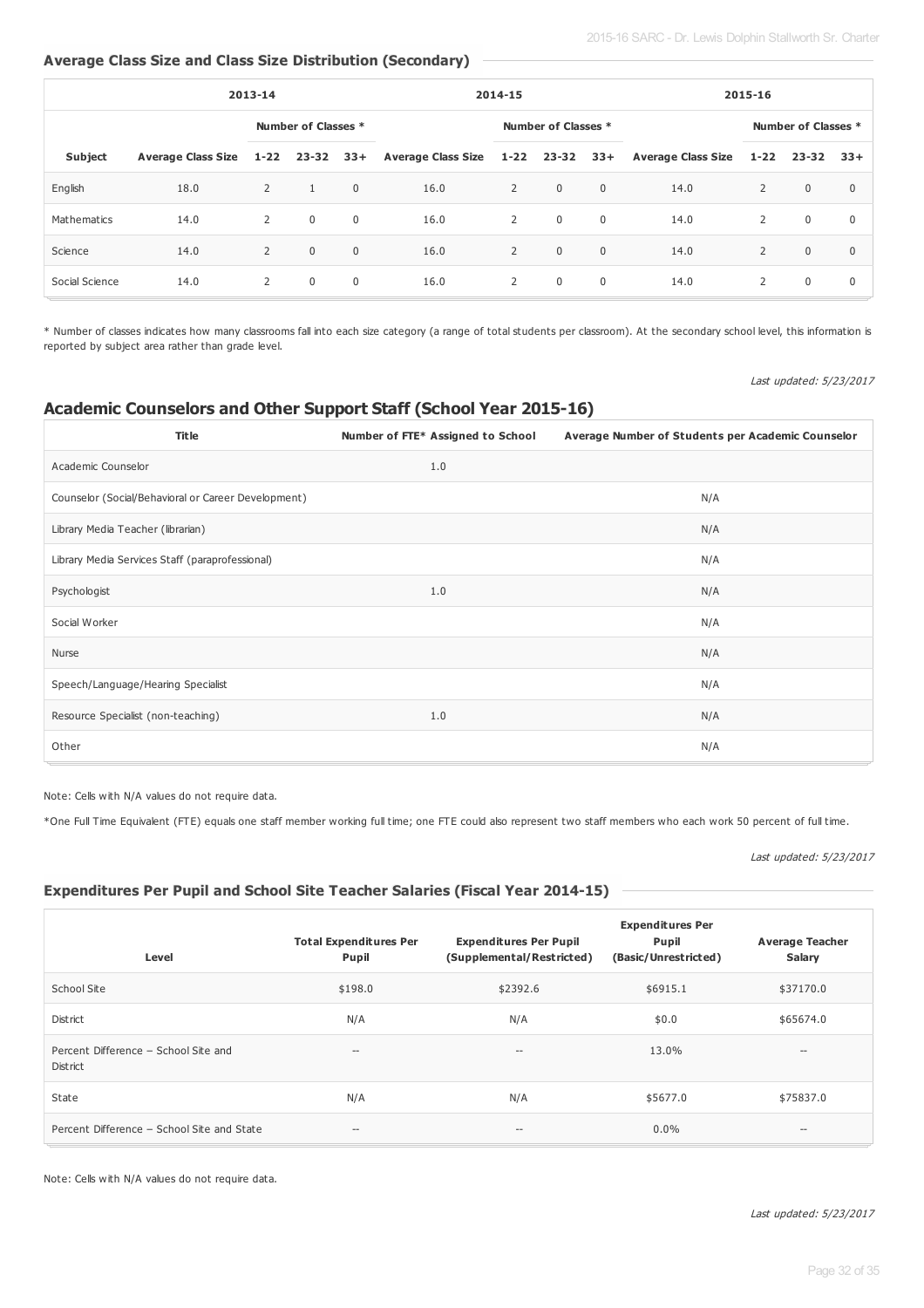## **Types of Services Funded (Fiscal Year 2015-16)**

#### **Program Overview**

Stallworth Charter's purpose is one that fosters unity, honor interdependence and encourages a sense of purpose through the educational process in a way that benefits the community and family. The school's mission is to "Prepare All Students for Success"….Every student, every day (PASS)., academically, socially, emotionally, and physically. Stallworth Charter's vision is to provide academic excellence for all student, every student, every day. Academic Excellence Is Our Ultimate goal" (AEIOU). It is our belief that all students can develop into competent, responsible, adaptive citizens, becoming lifelong learners capable of problem solving.

Stallworth Charter's vision and mission is based on the ever-changing needs of its populace therefore, our expected vision, mission, beliefs, and core values are communicated daily during our morning introductory assembly called "Eagle Mania."

Stallworth has a teacher's assistant in each classroom. The teacher's assistant aids in restarting instructions, working one-on-one with various students, working with groups, helping to reinforce content, and monitor students to ensure safety and procedural policies implemented. This is a particular strength of our School, as the instructional assistant staff are well known to and trusted by the students and their families.

Stallworth Charter has community volunteer students from University of Pacific (UOP). The UOP students come bi-weekly meeting with student at the middle school level. The UOP students work with the Stallworth Charter students assisting them with classroom assignment, providing behavior skills, providing information and inspiriting students to ready themselves for college or career. Stallworth Charter also has community or parental volunteers that give of their time to help English Learner students comprehend instructions and build their speaking, listening, and writing skills to complete their coursework.

Students have access to technology and technology is embedded in the curriculum. Students re expected to use technology to complete assignments and to retrieve internet sources for projects and presentations. Students are expected to know how to use computers programs for classroom presentations. Students in the 7th and 8th grades are exposed to career surveys to determine their career interests.

Stallworth Charter has academic support with a Reading Specialist that pulls out students who need the extra reading support, an English Learner Assistant that assists students with the language barriers, a Speech Therapist, a Resource Teacher, Psychologist for students in Special Education, a team for Pro Social Skill for all grade, a lead Math Teacher to assist with math strategies and best practices, and a Behavior Counselor. The staff for these areas are providing services for students as needed, assisting in attending to the physical, mental, counseling, and academic needs of the student body.

Last updated: 5/23/2017

#### **Teacher and Administrative Salaries (Fiscal Year 2014-15)**

| Category                                      | <b>District Amount</b> | <b>State Average For Districts In Same Category</b> |
|-----------------------------------------------|------------------------|-----------------------------------------------------|
| Beginning Teacher Salary                      | \$42,226               | \$45,092                                            |
| Mid-Range Teacher Salary                      | \$64,239               | \$71,627                                            |
| <b>Highest Teacher Salary</b>                 | \$80,927               | \$93,288                                            |
| Average Principal Salary (Elementary)         | \$107,767              | \$115,631                                           |
| Average Principal Salary (Middle)             | \$                     | \$120,915                                           |
| Average Principal Salary (High)               | \$115,639              | \$132,029                                           |
| Superintendent Salary                         | \$230,000              | \$249,537                                           |
| Percent of Budget for Teacher Salaries        | 34.0%                  | 37.0%                                               |
| Percent of Budget for Administrative Salaries | 5.0%                   | 5.0%                                                |

For detailed information on salaries, see the CDE Certificated Salaries & Benefits Web page at <http://www.cde.ca.gov/ds/fd/cs/>.

**Teacher Salary Chart**

**Principal Salary Chart**

90000

120000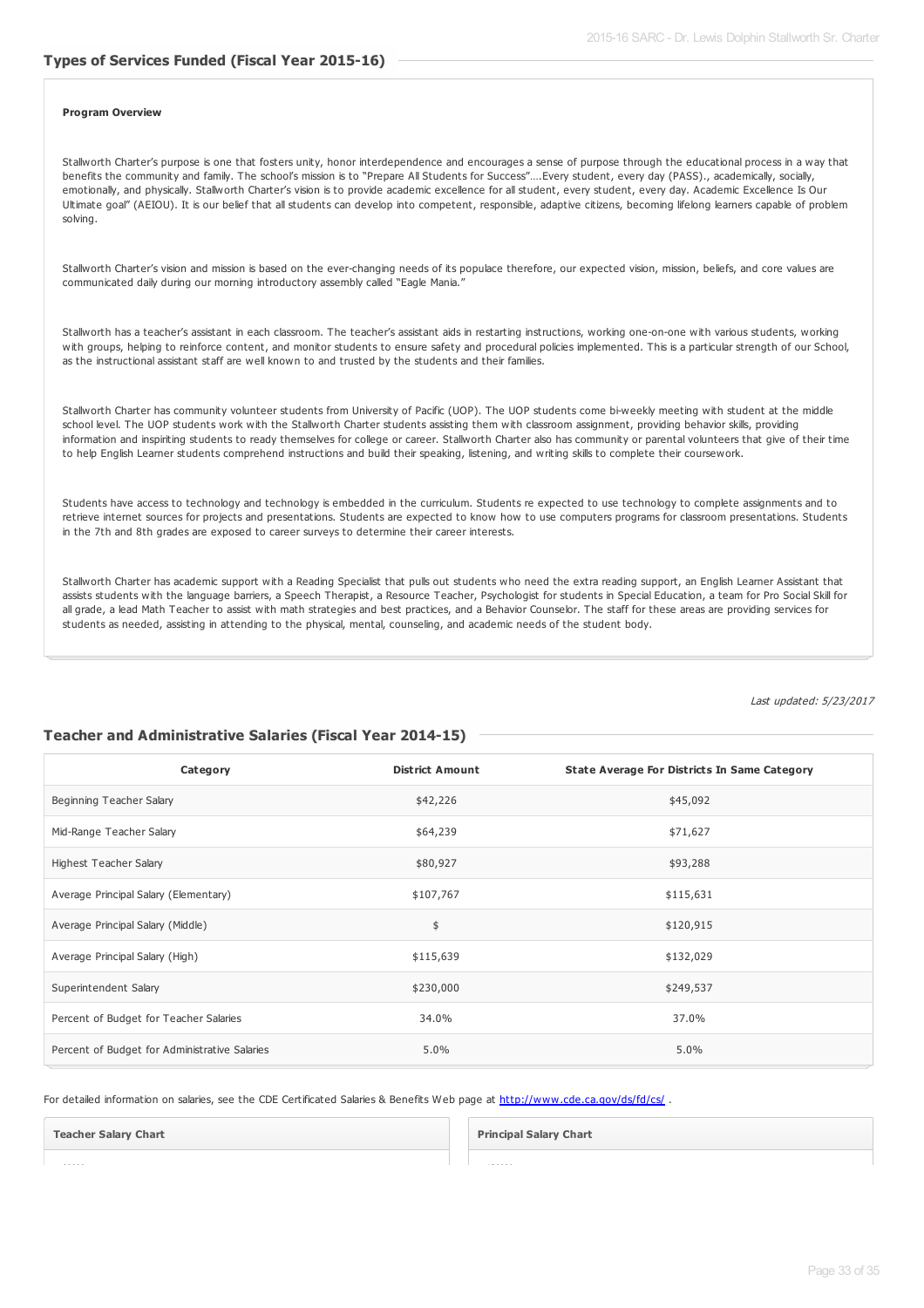